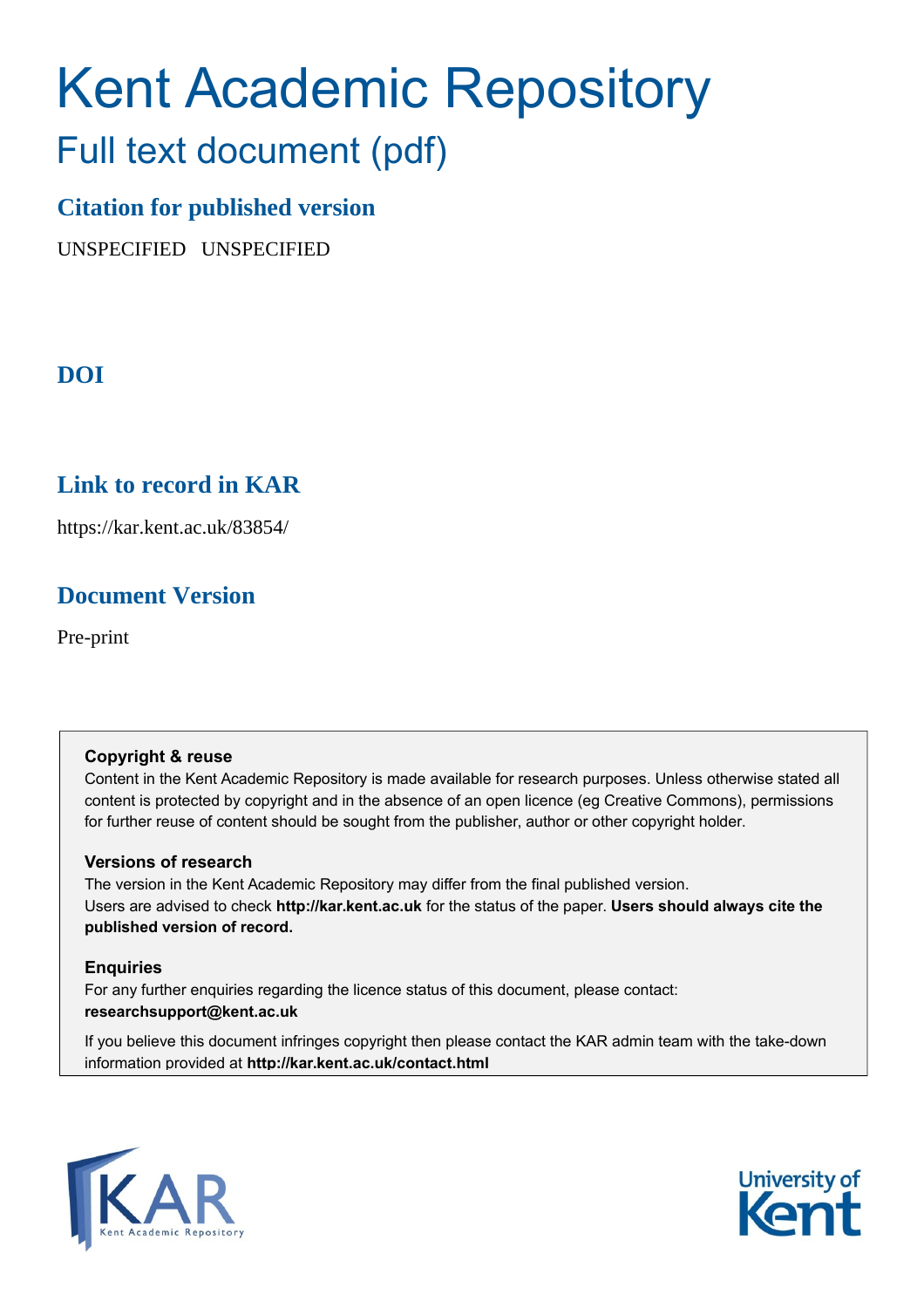**Does multidimensional forced-choice prevent faking? Comparing the susceptibility of the multidimensional forced-choice format and the rating scale format to faking**

> Eunike Wetzel<sup>1,2</sup>, Susanne Frick<sup>3,</sup> & Anna Brown<sup>4</sup> <sup>1</sup>University of Vienna, Austria 2 Otto-von-Guericke University Magdeburg, Germany 3 University of Mannheim, Germany 4University of Kent, UK

Accepted version of article in press at *Psychological Assessment*

© 2020, American Psychological Association. This paper is not the copy of record and may not exactly replicate the final, authoritative version of the article. Please do not copy or cite without authors' permission. The final article will be available, upon publication, via its DOI: 10.1037/pas0000971

Date of acceptance: September 21, 2020

Author note:

This research was supported by a grant from the German Research Foundation (DFG) to

Eunike Wetzel (WE 5586/2-1) as well as by the Elite Program for Postdocs of the Baden-

Württemberg Stiftung and the Young Scholar Fund of the University of Konstanz. We thank

Joschka Cremers, Theresa Falter, Celia Fürst, Veronika Held, Lars Hilbert, Clara Jupe, Mara

Nuttelmann, Rachelle Sass, and Georg Schäfer for their help with data collection.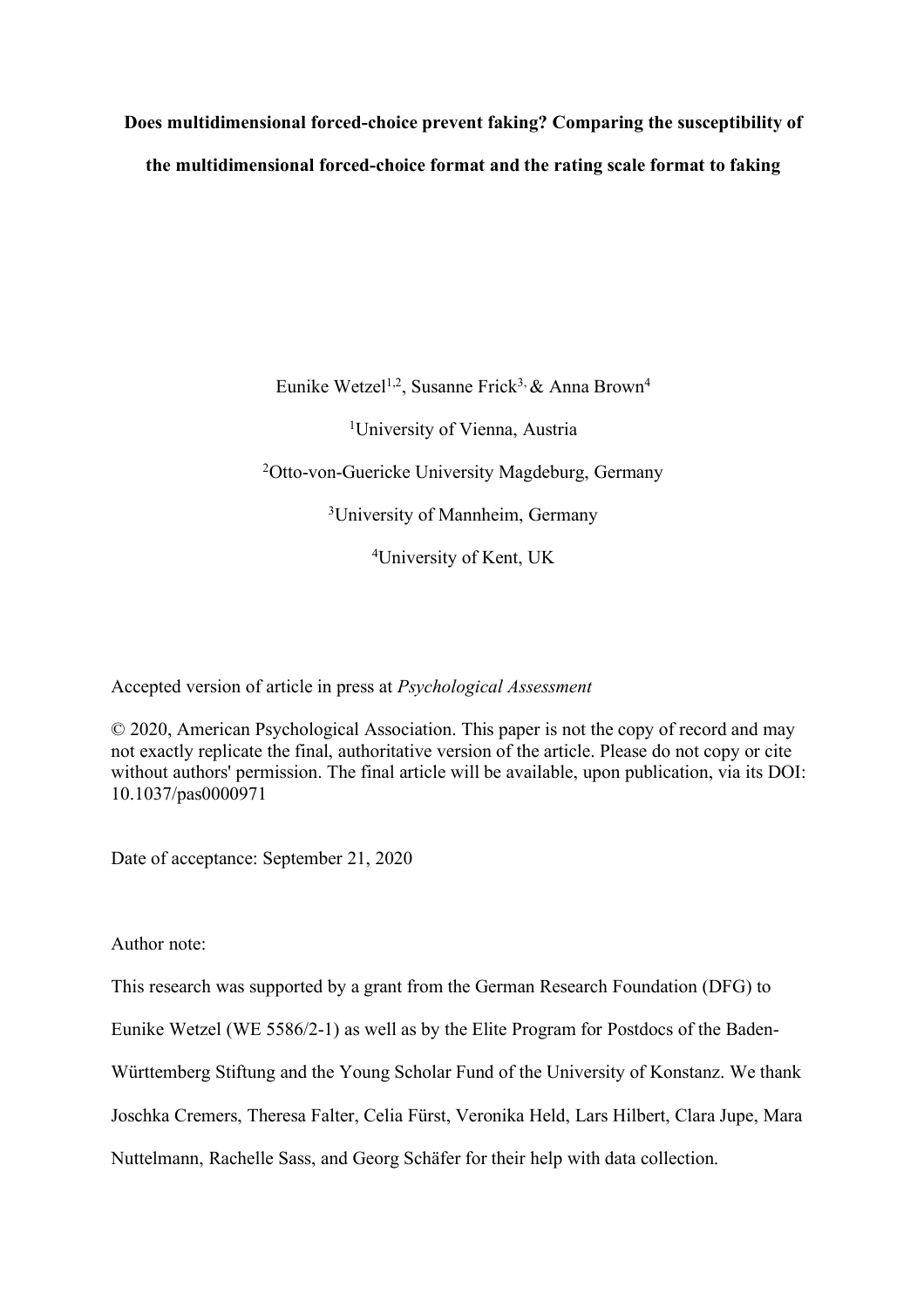Correspondence concerning this article should be addressed to Eunike Wetzel, Department of Psychology, Otto-von-Guericke University Magdeburg, Universitätsplatz 2, 39106 Magdeburg, Germany. Email: eunike.wetzel@ovgu.de.

The following material is available on the Open Science Framework:

Pre-registration: https://osf.io/gk3js

Additional information on the questionnaire: https://osf.io/ft9ud/

Additional analyses: https://osf.io/7dmj9

Data: https://osf.io/q9uyp/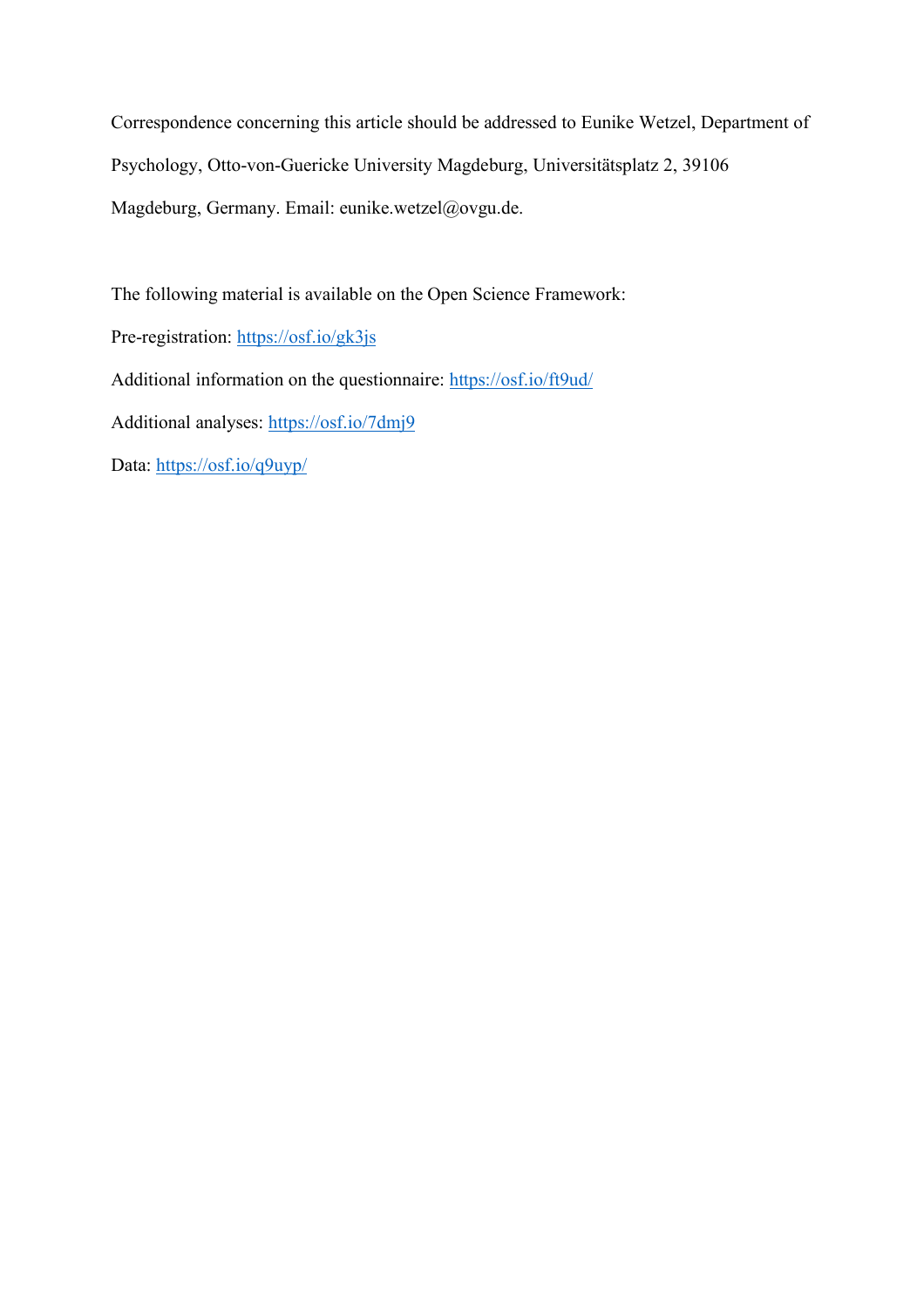## **Does multidimensional forced-choice prevent faking? Comparing the susceptibility of the multidimensional forced-choice format and the rating scale format to faking**

#### Abstract

A common concern with self-reports of personality traits in selection contexts is faking. The multidimensional forced-choice (MFC) format has been proposed as an alternative to rating scales (RS) that could prevent faking. The goal of this study was to compare the susceptibility of the MFC format and RS format to faking in a simulated high-stakes setting when using normative scoring for both formats. Participants were randomly assigned to three groups (total  $N = 1,867$ ) and filled out the Big Five Triplets once under an honest instruction and once under a fake-good instruction. Latent mean differences between the honest and fake-good administrations indicated that the Big Five domains were faked in the expected direction. Faking effects for all traits were larger for RS compared to MFC. Faking effects were also larger for the MFC version with mixed triplets compared to the MFC version with triplets that were fully matched regarding their social desirability. The MFC format does not prevent faking completely, but it reduces faking substantially. Faking can be further reduced in the MFC format by matching the items presented in a block regarding their social desirability.

Keywords: forced-choice; rating scale; faking; social desirability; response format; Thurstonian item response model

Public significance statement: This study showed that it was harder for respondents to intentionally distort their responses when the questionnaire used a response format in which statements are ranked compared to a format in which statements are rated individually. The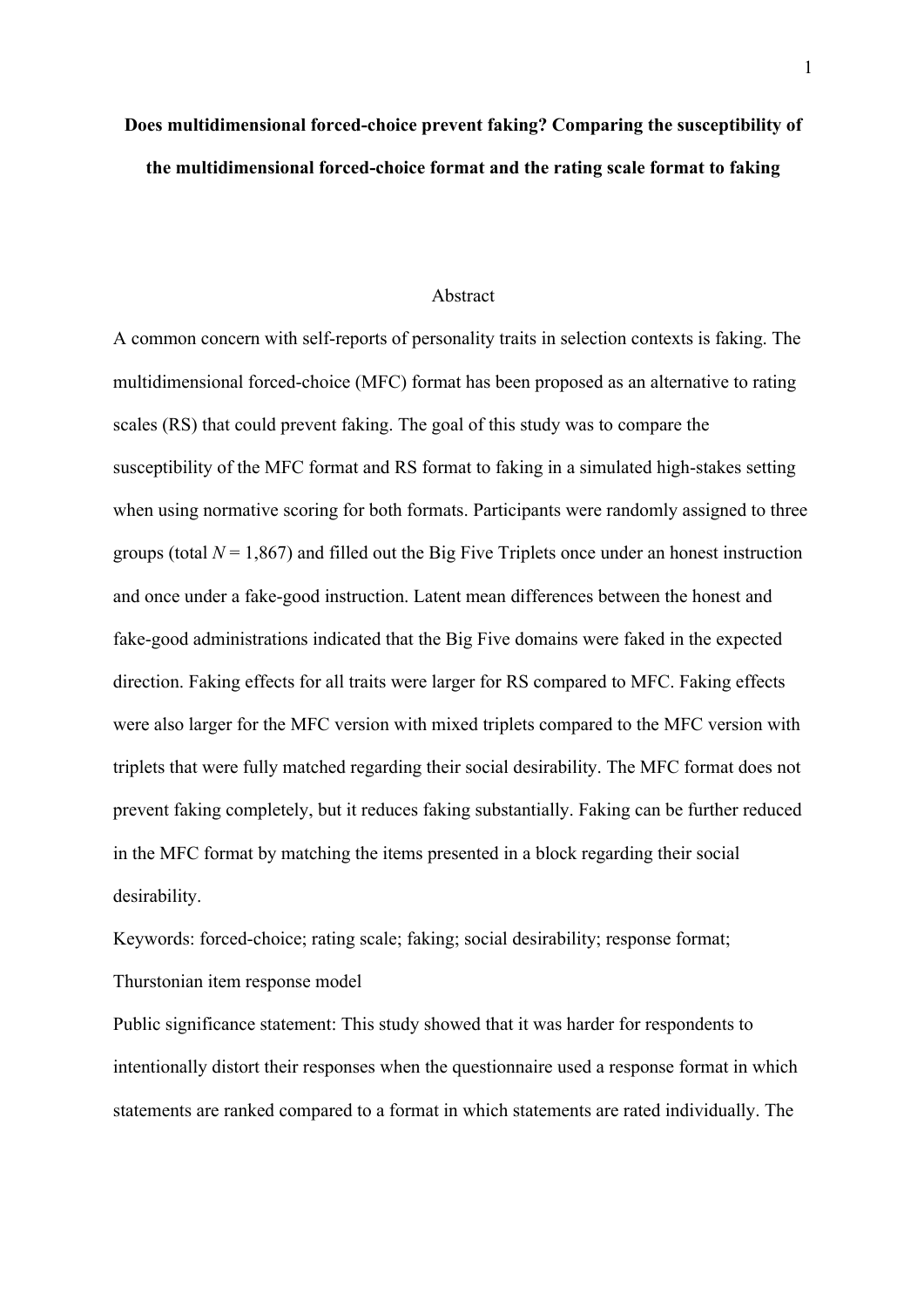forced-choice ranking format was especially effective at reducing faking when the statements presented together were about equally desirable.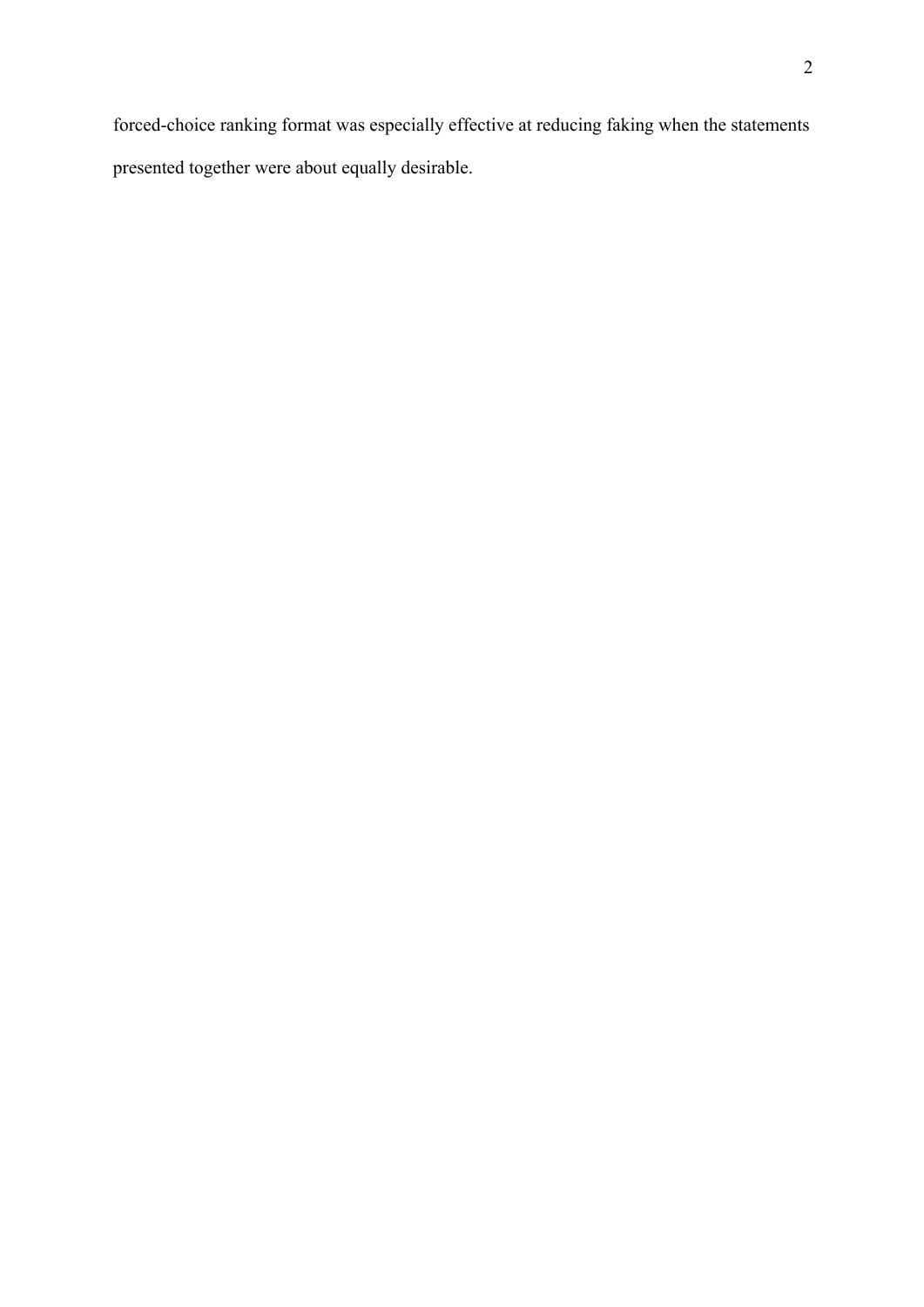Personality traits predict important life outcomes including occupational attainment, mortality, and divorce (Roberts, Kuncel, Shiner, Caspi, & Goldberg, 2007). For example, in the work domain, conscientiousness predicts job performance incrementally over cognitive ability (Schmidt & Hunter, 1998). Consequently, there is an interest in assessing personality traits in selection contexts, in particular to inform hiring decisions. In the clinical domain, self-reports of personality are used to inform the diagnosis and classification of personality disorders (Oltmanns & Widiger, 2018; Widiger & Samuel, 2005). However, a common concern is that self-reports of personality can be intentionally distorted by applicants and patients and that this in turn can bias selection and diagnostic decisions (Dilchert, Ones, Viswesvaran, & Deller, 2006; Goffin & Christiansen, 2003; Griffith, Chmielowski, & Yoshita, 2007; MacCann, Ziegler, & Roberts, 2011). For example, patients may distort their scores to achieve a particular diagnosis or compensation. With the most common response format used in self-report personality questionnaires - items presented as single stimuli that are responded to using a rating scale with several ordered categories - this concern is wellfounded because it can be rather obvious to applicants which response category is the desirable choice. For example, with the conscientiousness item *I plan ahead* and the response options *strongly disagree* – *disagree* – *agree* – *strongly agree,* it is quite obvious to applicants that *agree* or *strongly agree* are the desirable responses. To mitigate this concern, the forced-choice format has been proposed as an alternative to rating scales that might be resistant or at least less susceptible to faking (e.g., Dilchert & Ones, 2011).

#### **The forced-choice format**

In the forced-choice (FC) format, two or more items are presented simultaneously to respondents (see example in Figure 1). In the simplest case, only pairs of items are presented and respondents select the item that describes them better. Other variants of the FC format present more than two items in an item block such as triplets or quads. Respondents then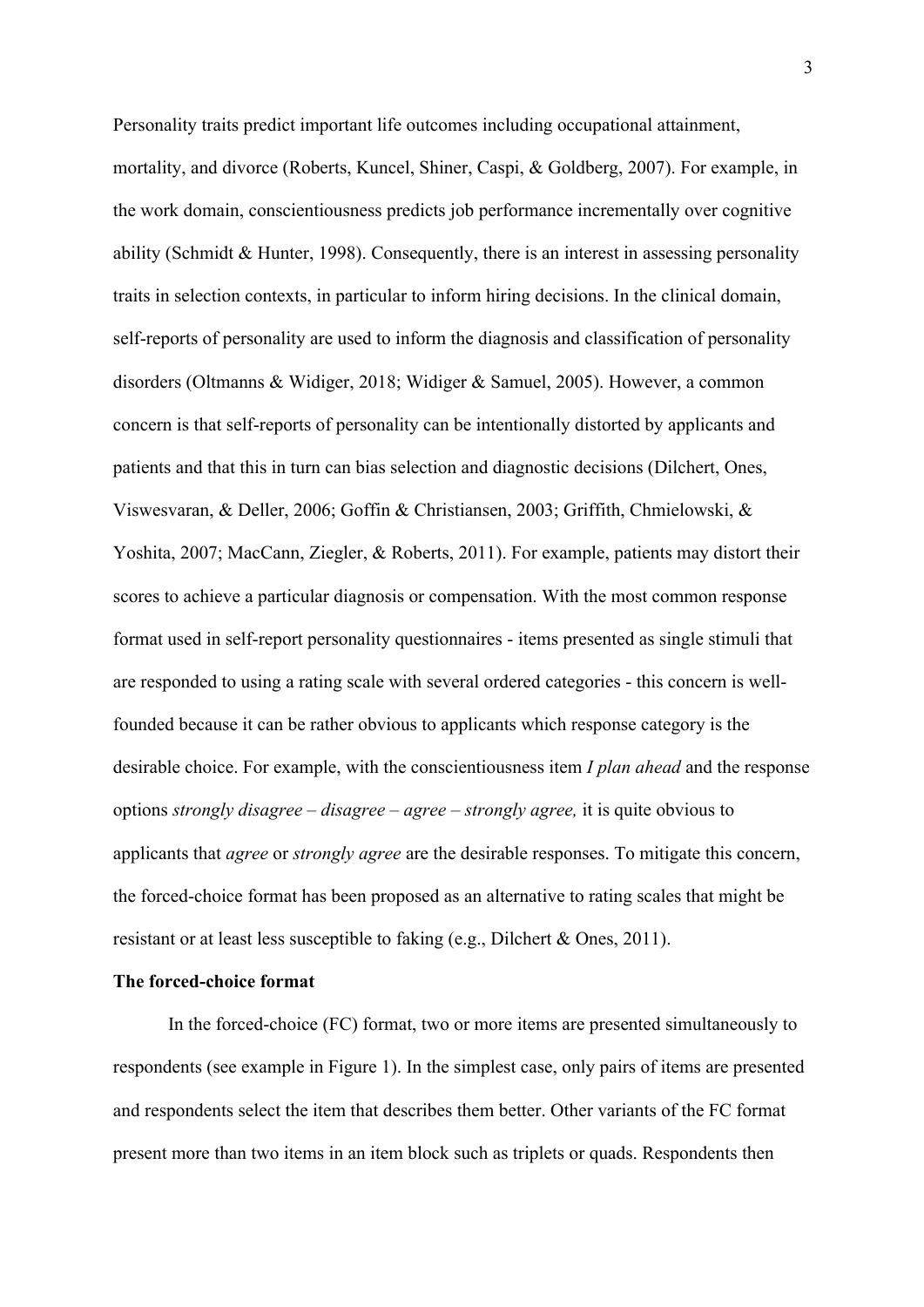either rank all items according to how well they describe them or select one that describes them most and one that describes them least. The items presented in one block either measure the same trait (unidimensional FC) or different traits (multidimensional FC; MFC). In our study, we applied a Big Five instrument with multidimensional triplets using a full ranking instruction, the Big Five Triplets (Wetzel & Frick, 2020).

When scored conventionally by using ranks as item scores, FC measures result in ipsative or partially ipsative scores that only allow intraindividual comparisons and distort correlation-based analyses such as reliability coefficients, factor analyses, and correlations with criteria (Brown & Maydeu-Olivares, 2018a; Hicks, 1970). The degree of ipsativity can be reduced by, for example, including negatively-keyed items, resulting in partially ipsative scores that nevertheless retain some ipsative constraints. However, recent model developments in the framework of item response theory allow deriving normative scores from FC data, thereby making interindividual comparisons possible. For an overview over the different item response models see Brown (2016). In this study, we applied the Thurstonian item response model (Brown & Maydeu-Olivares, 2011), an item response model that can readily be estimated using popular software<sup>1</sup>. In the Thurstonian item response model, ranks are coded into binary outcome variables from all pairwise comparisons between the items in the block. The model parameters can be estimated from the binary outcome variables using limited information methods (for details see Brown & Maydeu-Olivares, 2011; 2012; 2018a). The FC format has been shown to have similar or even better criterion-related validity than the rating scale (RS) format (Bartram, 2007; Lee, Lee, & Stark, 2018; Salgado & Táuriz, 2014; Wetzel & Frick, 2020; Wetzel, Roberts, Fraley, & Brown,

 $1$  For more information on how to estimate the Thurstonian item response model, see Brown and Maydeu-Olivares (2012). A tutorial and Excel macro for creating the Mplus syntax can be found on http://annabrown.name/software.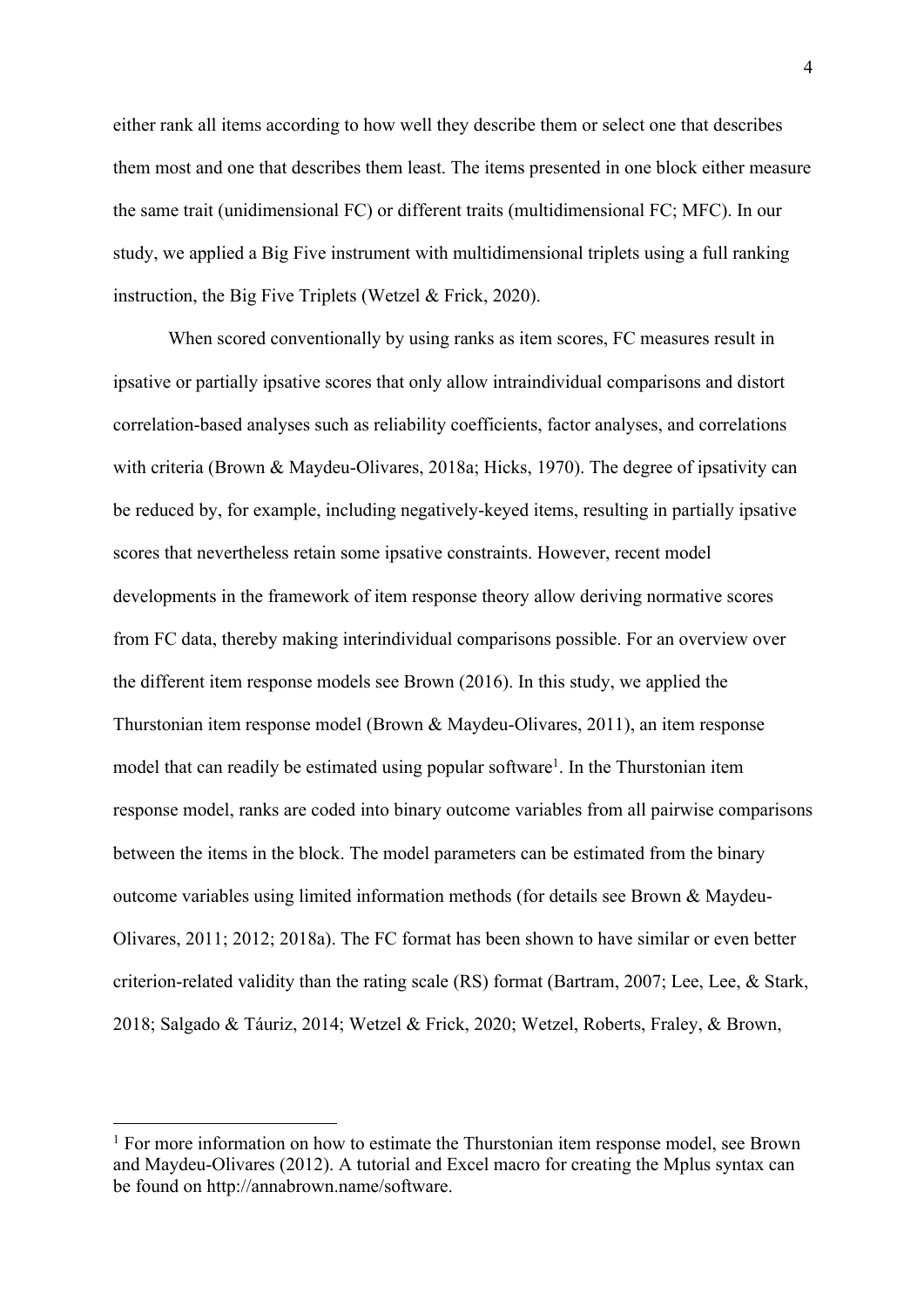2016; Zhang et al., 2019), while generally having lower reliabilities given the same items as their single-stimulus counterparts (Brown & Maydeu-Olivares, 2018b).

The rationale behind using the FC format as a method of preventing faking is that when the items in a block are matched with respect to their desirability, applicants cannot fake all equally desirable and relevant items. In contrast, in the RS format, applicants only need to identify the most desirable response option for each individual item.

#### **Previous research on faking in the forced-choice format**

Previous research has found that the FC format is less susceptible to faking at the level of group mean differences (Christiansen, Burns, & Montgomery, 2005; Heggestad, Morrison, Reeve, & McCloy, 2006; Jackson, Wroblewski, & Ashton, 2000). For example, Christiansen et al. (2005) showed that means on conscientiousness and extraversion were elevated in both formats when participants were instructed to imagine applying for a sales position compared to when they filled out the questionnaire under an honest instruction. Importantly, however, the mean differences between honest and fake-good conditions were larger for the RS format (Cohen's *d* of 0.68 and 0.74) than for the MFC format (Cohen's *d* of 0.40 and 0.47). Furthermore, in a second study, Christiansen et al. found that MFC scores in the fake-good condition (applying for a customer service position) correlated moderately with performance ratings by supervisors whereas there was no relation for RS scores. Heggestad et al. (2006) also found smaller differences between honest and fake-good conditions for MFC compared to RS with the exception of conscientiousness, where the effect was similar for both formats. However, Heggestad et al. also conducted individual-level analyses, such as comparing the rank ordering of participants between a Big Five questionnaire completed in honest and faking conditions, and found that the correspondence in rank ordering was not better for MFC than RS.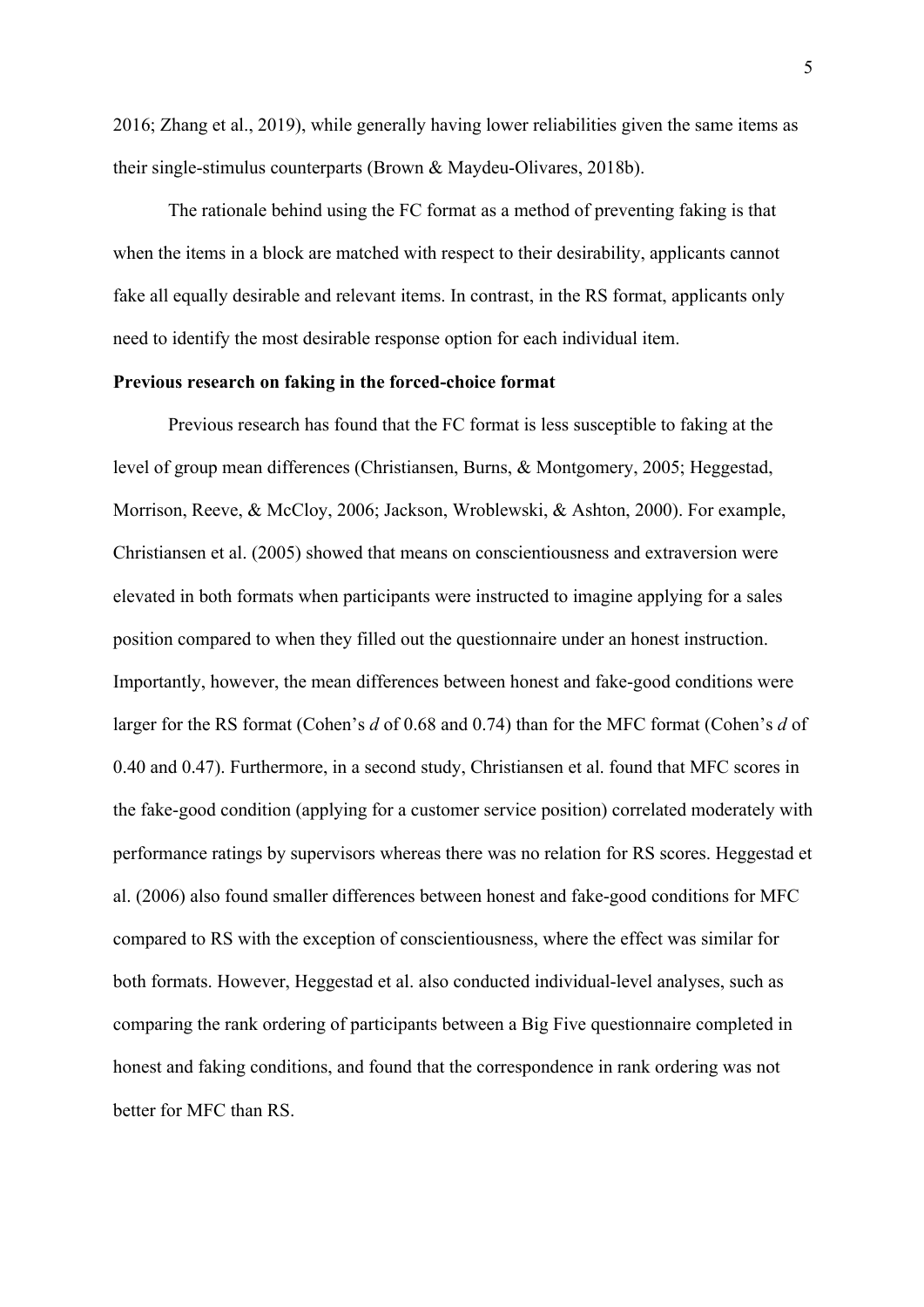A recent meta-analysis showed that the overall effect size for faking of FC measures was *d* = 0.06 (Cao & Drasgow, 2019), with effect sizes varying between 0 for neuroticism and openness and 0.23 for conscientiousness. These effect sizes are substantially smaller than those reported for RS measures, which ranged from 0.11 for extraversion to 0.45 for conscientiousness in a meta-analysis by Birkeland, Manson, Kisamore, Brannick, and Smith (2006). However, most of the 43 studies included in Cao and Drasgow's meta-analysis used pairwise comparisons and only one study used a full ranking format. Furthermore, most of the previous research used ipsative or partially ipsative scoring, rather than IRT-based normative scoring. Thus, more research on faking applying other variants of the FC format (e.g., triplets with full ranking) and normative scoring is needed.

#### **The present study**

The goal of this study is to compare the susceptibility of the MFC and RS format to explicit faking in a simulated high-stakes scenario when using normative scoring for both formats. Participants were randomly assigned to one of three versions of the Big Five Triplets (Wetzel & Frick, 2020): MFC-matched (all triplets consisted of items of equal desirability), MFC-mixed (7 triplets contained a desirable item in addition to two neutral or undesirable ones), and RS. They first filled out the respective Big Five Triplets (BFT) version under an honest instruction and later under a fake-good instruction. Our analyses address four research questions: 1) Does less faking occur in the MFC format compared with the RS format when both formats are scored normatively? 2) Does the degree of faking occurring in the MFC format depend on whether the items in a block are matched on desirability? 3) Does faking reduce criterion-related validity and – if yes – does the reduction in criterion-related validity differ across response formats? 4) Is the ability to fake successfully related to general intelligence?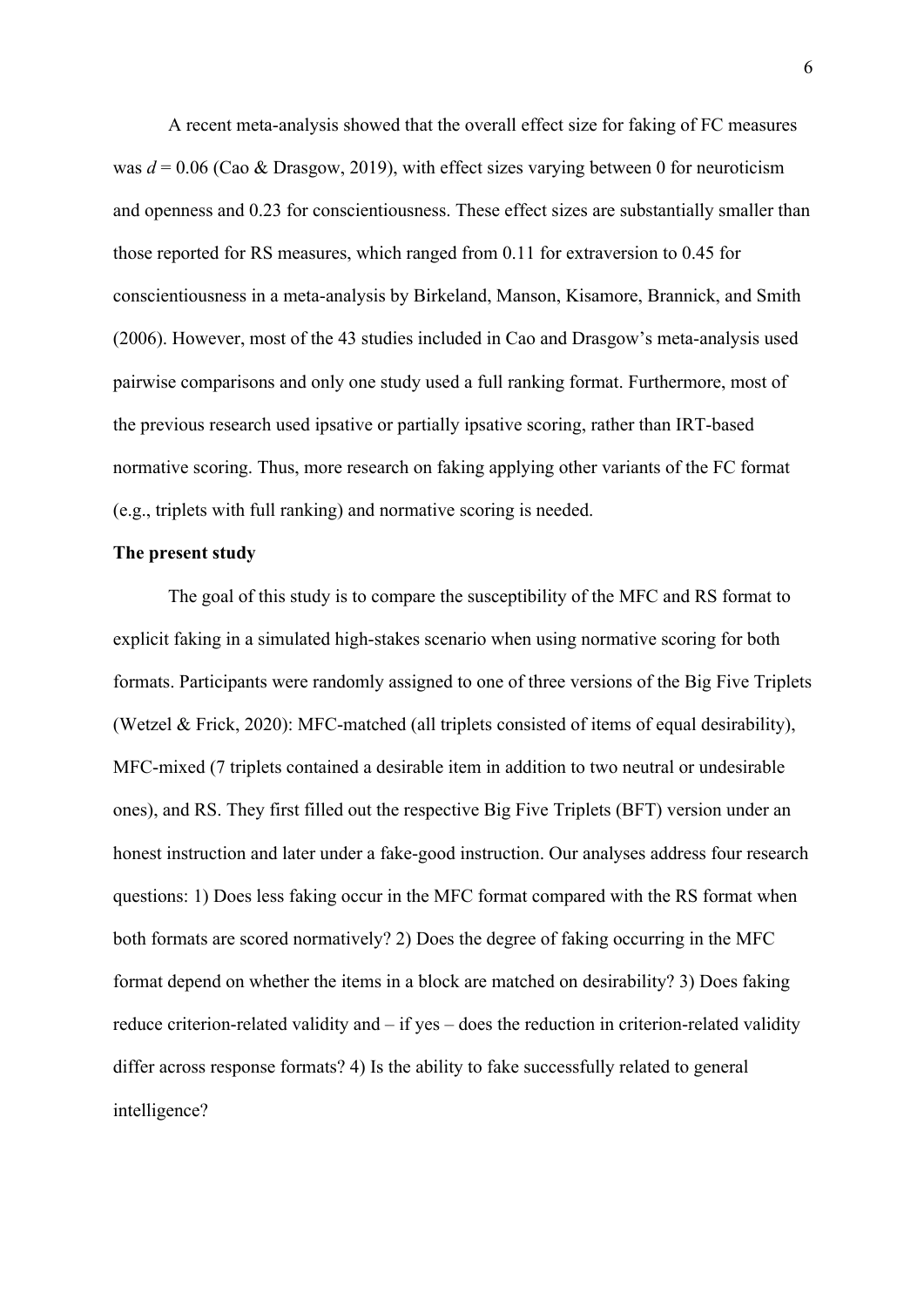This study extends previous research in several important ways: First, we consistently used normative scoring for both MFC and RS data whereas previous research confounded the response format with the scoring method - normative scoring was used for RS and ipsative or partially ipsative scoring for FC. Thus, it is unclear from previous research whether differences in the susceptibility to faking were due to the response format or the scoring method. As more and more MFC assessments apply IRT-based scoring, the effects of faking need to be investigated on the actual assessment scores. Thus, our study applies modern scaling methodologies to both MFC and RS to allow a fair comparison of their susceptibility to faking. Second, we designed two versions of our MFC instrument: one in which all triplets were carefully matched regarding their desirability and one in which some triplets contained items that differed in their desirability. This allowed us to test directly whether matching by desirability is a feasible strategy to reduce faking. In contrast, some previous studies mixed desirable and undesirable items within blocks and did not include a fully matched version. However, MFC questionnaires are argued to be less fakable only when items are matched. Third, we applied triplets with a full ranking instruction whereas most previous research applied forced-choice pairs. Triplets with full ranking are popular in MFC assessments because they yield more reliable scores than pairs when the number of items is held constant (Brown & Maydeu-Olivares, 2018a) 2. Triplets might be harder to fake than pairs because with three statements, it might be harder to decide on the order of desirability than with pairs. Fourth, we also obtained data on criteria which allowed us to compare whether criterionrelated validities for MFC and RS are differentially affected by faking. Importantly, most of

 $2$  Triplets with full ranking are more informative than pairs because the ranks can be broken down into three pairwise comparisons (Item A vs. Item B, Item A vs. Item C, Item B vs. Item C). This is how MFC data are analyzed in the Thurstonian item response model (Brown & Maydeu-Olivares, 2011), which appears to correspond to the underlying response process (Sass, Frick, Reips, & Wetzel, 2018). Thus, with triplets, three bits of binary information on participants' trait levels are obtained with each item block whereas only one bit of binary information is obtained with a pair when each item is presented only once.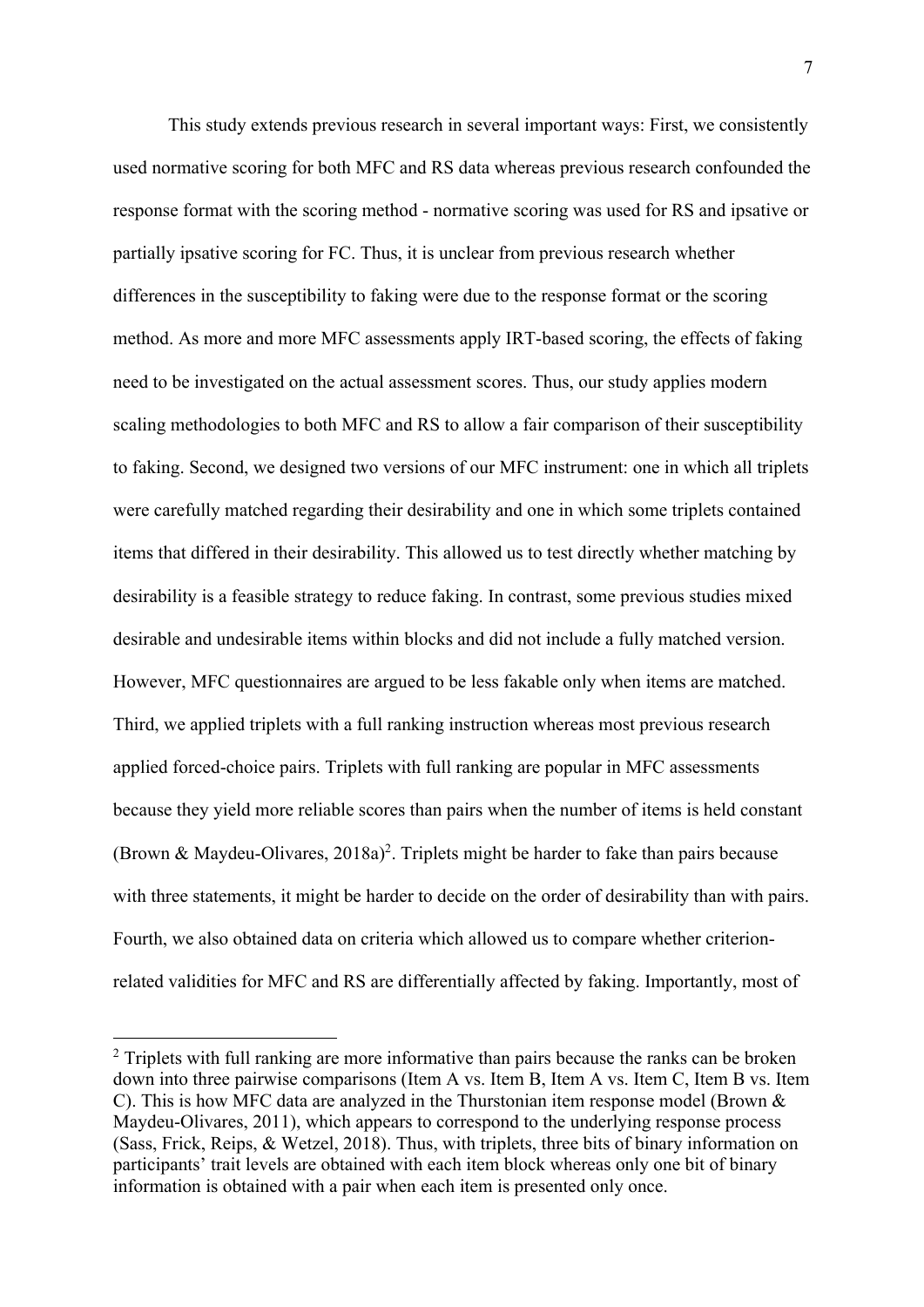these criteria were not measured with RS, thereby reducing common method bias between criteria and traits for RS. Fifth, a subsample of our participants filled out an intelligence test, allowing us to investigate whether the ability to fake successfully is related to intelligence in the MFC and RS format, a research question that has not been addressed with normatively scored MFC data.

#### **Hypotheses**

We preregistered the following hypotheses<sup>3</sup> on the Open Science Framework (https://osf.io/gk3js):

H1: Trait estimates on the Big Five with the faking instruction will differ from the ones with the neutral instruction in the direction of lower neuroticism, higher extraversion, higher agreeableness, higher conscientiousness, and higher openness for both the MFC and RS formats.

H2: The MFC format will be less susceptible to faking than the RS format; i.e., the

differences predicted in H1 will be larger for the RS format.

H3: Within the MFC format, the differences predicted in H1 will be larger for the MFC-

mixed socially desirable version than the MFC-matched socially desirable version.

#### **Exploratory analyses**

<sup>&</sup>lt;sup>3</sup> We had originally planned to also investigate socially desirable responding in a low-stakes context with the following two preregistered hypotheses:

H1: In the MFC-mixed socially desirable (SD) version, the mean rank of the socially desirable option will be higher than the mean rank of the respective (neutral or socially undesirable) option assessing the same trait in the MFC-matched SD version.

H2: In the RS version, the mean rating of the socially desirable items will be higher than the mean rating of the respective items that are neutral or socially undesirable.

We later realized that social desirability could be confounded with item difficulty in these analyses and a higher endorsement of the socially desirable items could not be interpreted unambiguously as socially desirable responding, but could also reflect differences in item difficulty. We therefore decided not to report these analyses in the main text. However, they are available from osf.io/7dmj9 for interested readers. The hypotheses on faking were relabeled H1 to H3.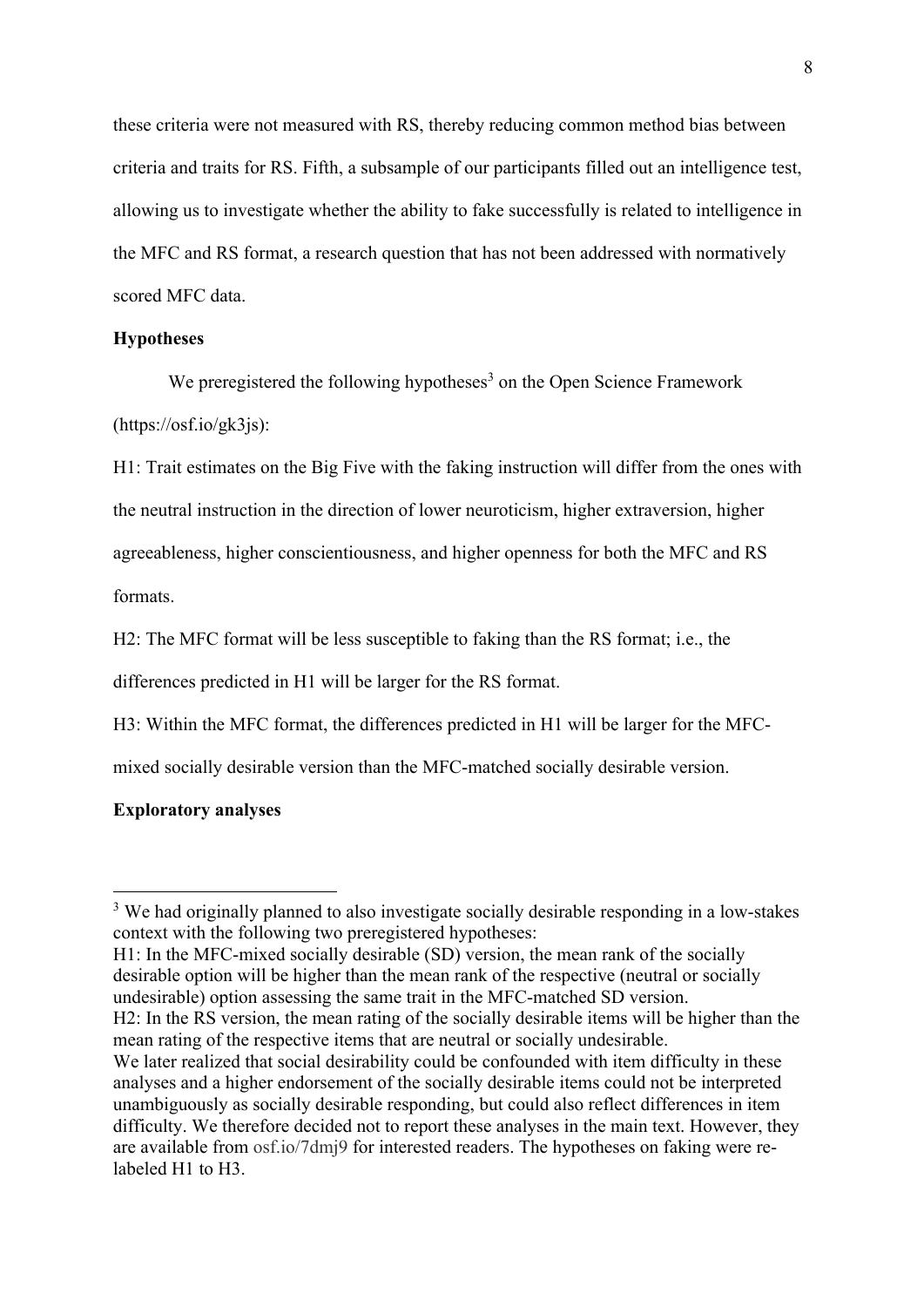In addition to testing the hypotheses described above, we also conducted two exploratory analyses. First, we compared the validity of the Big Five for predicting a number of criteria from different areas (e.g., social activities, health, and cognitive ability) between the honest and fake-good condition within each format. If scores on the Big Five are distorted by faking, predictive validity should be worse in the fake-good condition than in the honest condition. We then compared the difference in criterion-related validities between honest and fake-good across response formats. Second, we investigated whether the ability to fake successfully (faking ability) was related to general intelligence. Faking ability was operationalized 1) by the degree to which a respondent's ranks (MFC) or ratings (RS) aligned with the ideal ranks and ratings to fit the personality profile described in the faking scenario and 2) by the sum of each respondent's trait estimates in the fake-good condition.

#### **Method**

The study design and analysis plan were preregistered (https://osf.io/gk3js). This study was exempt from approval by an ethics committee.

#### **Study design**

Participants were randomly assigned to one of three response format groups: MFCmatched, MFC-mixed, and RS. The MFC-matched group filled out the original version of the Big Five Triplets (BFT; Wetzel & Frick, 2020), in which all triplets are matched with respect to their social desirability. The MFC-mixed group filled out an altered version of the BFT in which one item in the seven triplets containing items rated as socially undesirable or neutral was replaced by a socially desirable item (see below). The RS group filled out the items from BFT-matched and the additional socially desirable items from BFT-mixed presented as single stimuli with a rating scale. After being assigned to one of the three response format groups, participants first filled out the BFT in the respective format. Then, they responded to a number of questions relating to social activities, health, abilities, and other variables for a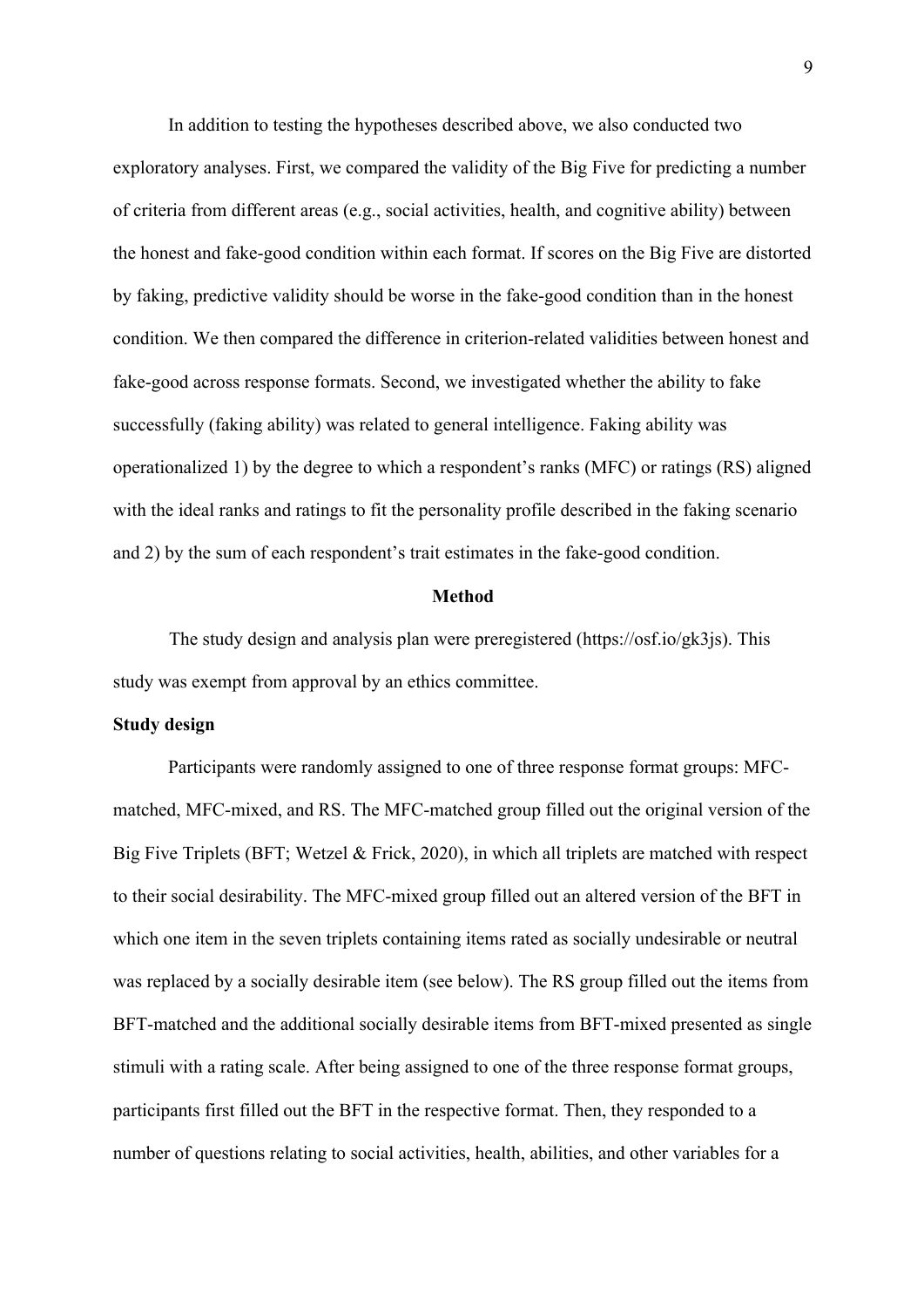study comparing validity between MFC and RS (Wetzel & Frick, 2020). The criterion variables will also be analyzed in this study to compare the predictive validity between the honest and the fake-good instruction. Next, participants filled out other personality questionnaires for the same study on validity. Then, they received a fake-good instruction and filled out the BFT again in the same version as at the beginning. After the end of the survey, participants in the laboratory subsample could optionally take a short intelligence test. Lastly, they were debriefed about the purposes of the data collection.

#### **Sample**

The data for this study came from two subsamples, one laboratory sample and one Internet access panel sample. The laboratory sample consisted of 1,042 persons from two German universities. They could choose between being remunerated with research participation credit or money (between 8 and 15 Euros depending on the length of the session). Participants who took the intelligence test could receive feedback on their scores. The Internet access panel sample  $(N = 1,217)$  was collected with Respondi, a German company. Respondi participants once register to the panel and are then invited to selected studies via email. For our study, only participants who were between 18 and 30 years old and whose first language was German were invited. Of the originally 1,217 participants, 91 were redirected without completing the study because they did not fulfill the age or language inclusion criteria or they participated after the quota for gender (50% female) was full. Participants in the access panel sample received 4 Euros for their participation. In both subsamples, we excluded some participants based on data quality checks (response time 2 *SD* below the average, incorrect responses to instructed response items), which led to the final sample sizes of 910 for the laboratory sample and 957 for the access panel sample, respectively. More detailed information on data exclusions and the demographic make-up of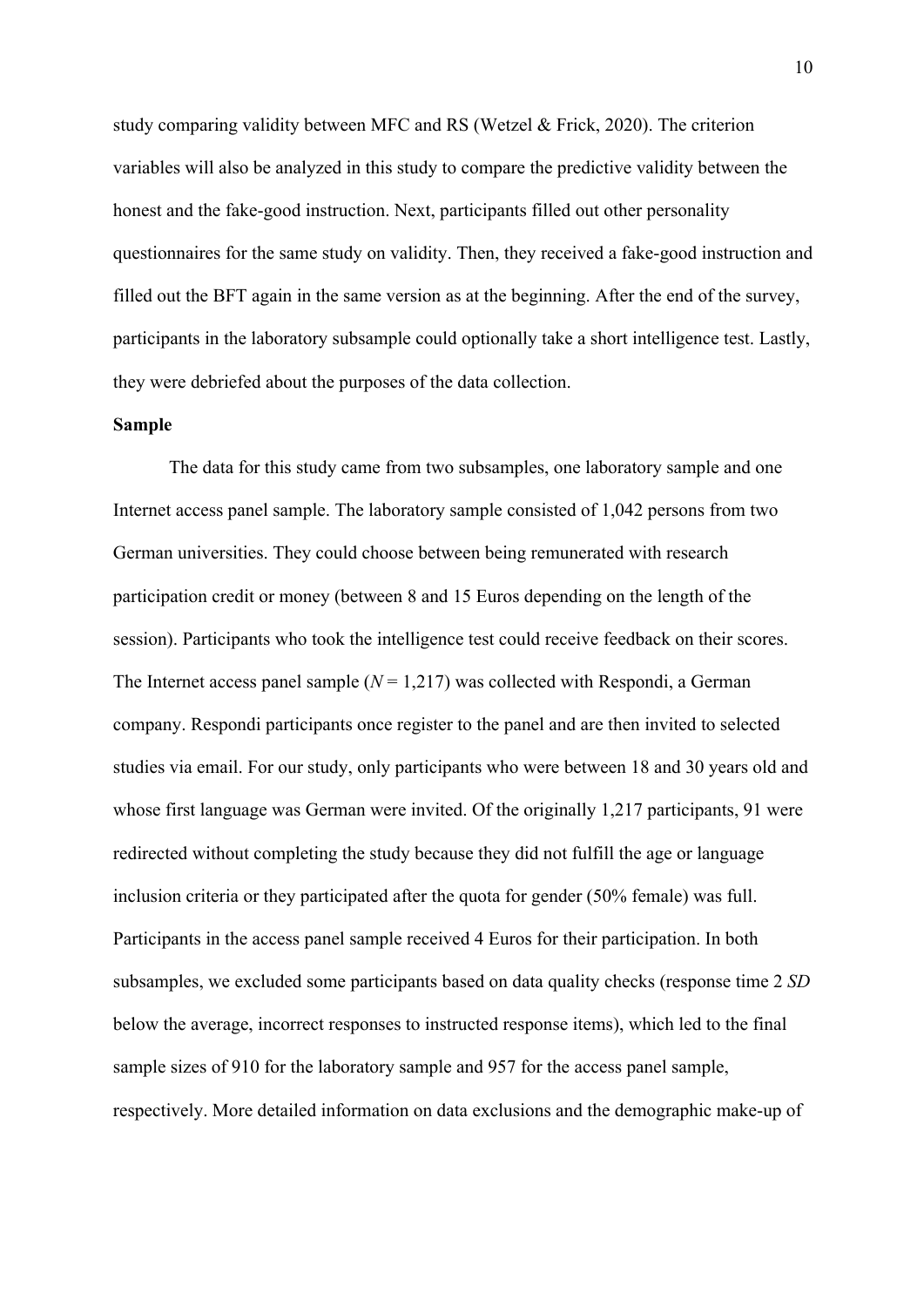the subsamples is available in Wetzel and Frick (2020) 4 . The complete sample across all three response format groups thus consisted of 1,867 persons. Of these, 593 participants were in the MFC-matched group, 652 were in the MFC-mixed group, and 622 were in the RS group. The demographic characteristics of participants in the three groups are provided in Table 1.

#### **Measures**

We only describe the measures relevant to this study in the following. For a description of other administered measures (personality questionnaires assessing the Big Five, HEXACO, and Dark Triad), see Wetzel and Frick (2020).

*Big Five Triplets*. The BFT was used to assess the Big Five domains neuroticism, extraversion, openness to experience, agreeableness, and conscientiousness. In the original version of the BFT (BFT-matched), all triplets are matched regarding their social desirability. Matching was based on social desirability ratings of all 213 items in the initial item pool obtained from a sample of 33 psychology students prior to test construction. Raters were told "Socially desirable means that the trait or behavior described in the statement fulfills societal norms and expectations." The instruction included three example items, one socially desirable, one neutral, and one socially undesirable item. For example, the item "In the bus I offer my seat to old people." was presented. It was then explained to participants that most people would consider this a behavior that fulfills societal norms and expectations and the item should consequently be rated as "socially desirable." The interrater reliability for the desirability ratings was excellent  $(ICC(1,k) = 0.99)$ . For a more detailed description of the development of the BFT including a table of the items' mean desirability ratings, see Wetzel and Frick (2020) and https://osf.io/ft9ud/. The BFT in German and English can be

<sup>4</sup> Wetzel and Frick (2020) only analyzed data from the MFC-matched and RS groups from the first administration of the BFT with an honest instruction. There is no overlap in research questions or analyses with this study with the exception of the comparison of the predictive validity between honest and fake-good condition, which also uses the criterion-related validities from the honest instruction for MFC-matched and RS (see also below).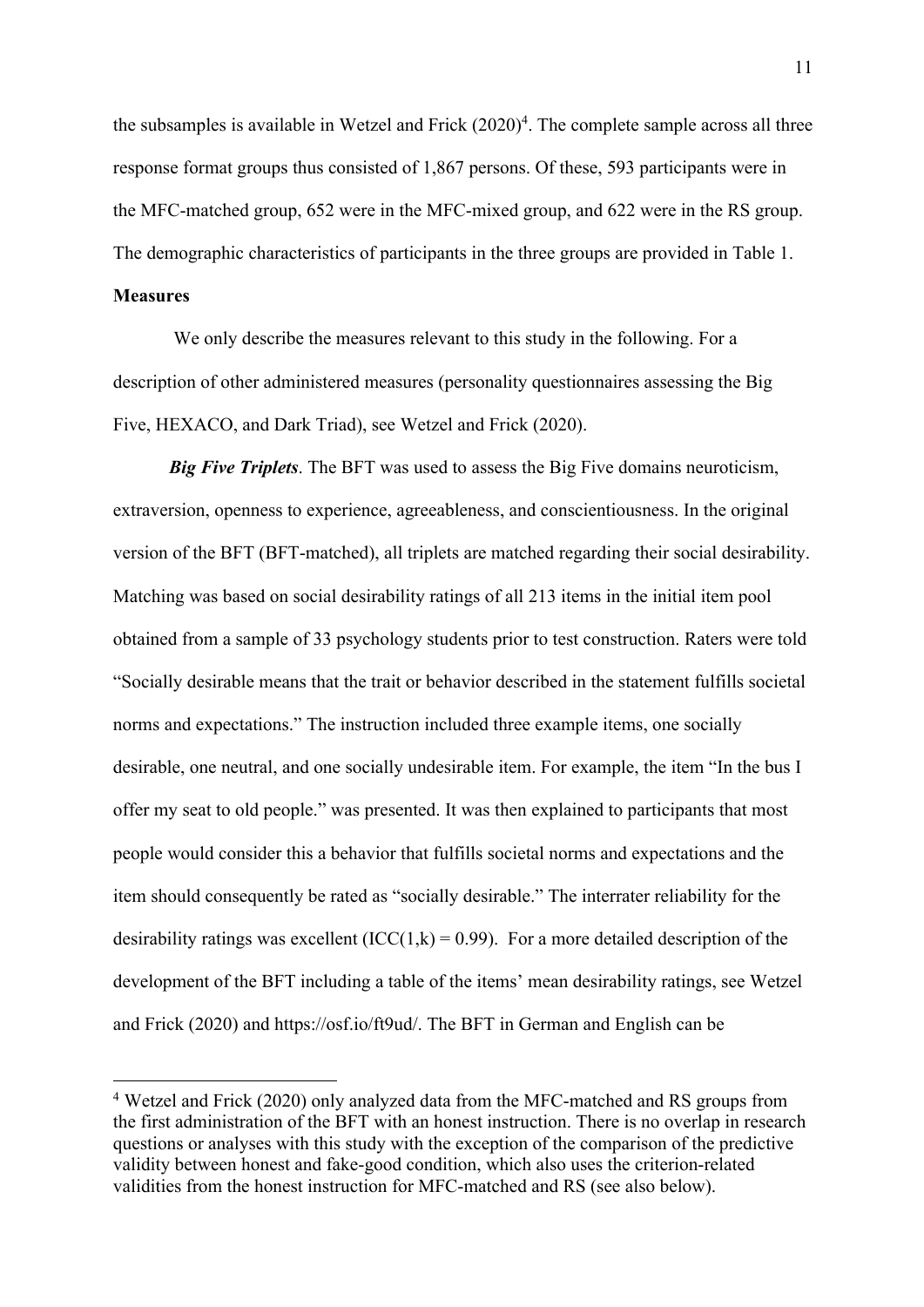downloaded from https://osf.io/ft9ud/. In the BFT, neuroticism is assessed with 16 items, extraversion with 13 items, openness with 10 items, agreeableness with seven items, and conscientiousness with 14 items. BFT-matched showed good convergent validity with the Big Five Inventory (John, Donahue, & Kentle, 1991), except for agreeableness (see Wetzel and Frick, 2020, for a thorough investigation of construct and criterion-related validity). The matching procedure resulted in three types of triplets: triplets in which all items are socially undesirable, triplets with only neutral items, and triplets with only socially desirable items (see Figure 2 for examples of the three types). To construct BFT-mixed, we replaced one item in all the socially undesirable and neutral triplets with a socially desirable item. For example, in the triplet *I am not interested in other people's problems – I am a loner – I dislike myself*, we replaced the extraversion item (*I am a loner*) with *I warm up to others quickly*. In total, we replaced seven items: two on agreeableness, two on extraversion, two on conscientiousness, and one on neuroticism. Thus, BFT-matched and BFT-mixed are identical with the exception of these seven socially desirable items. Since items were presented as triplets, this implies that seven triplets differed between BFT-matched and BFT-mixed. For BFT-RS, the BFT-matched items plus the seven socially desirable items were presented individually (three per page) and participants were instructed to rate them on a four-point rating scale with the categories *strongly disagree*, *disagree*, *agree*, *strongly agree*. Empirical reliabilities for maximum a posteriori trait estimates on the Big Five from the honest instruction ranged from 0.68 (agreeableness) to 0.84 (conscientiousness) for BFT-matched, from 0.70 (agreeableness) to 0.84 (extraversion) for BFT-mixed and from 0.79 (agreeableness) to 0.91 (neuroticism and extraversion) for BFT-RS (see Table S1 in the supplemental online material).

*Intelligence*. Intelligence was assessed with the numeric module of a modular short intelligence test (Modularer Kurzintelligenztest, M-KIT; Dantlgraber, 2015), which is the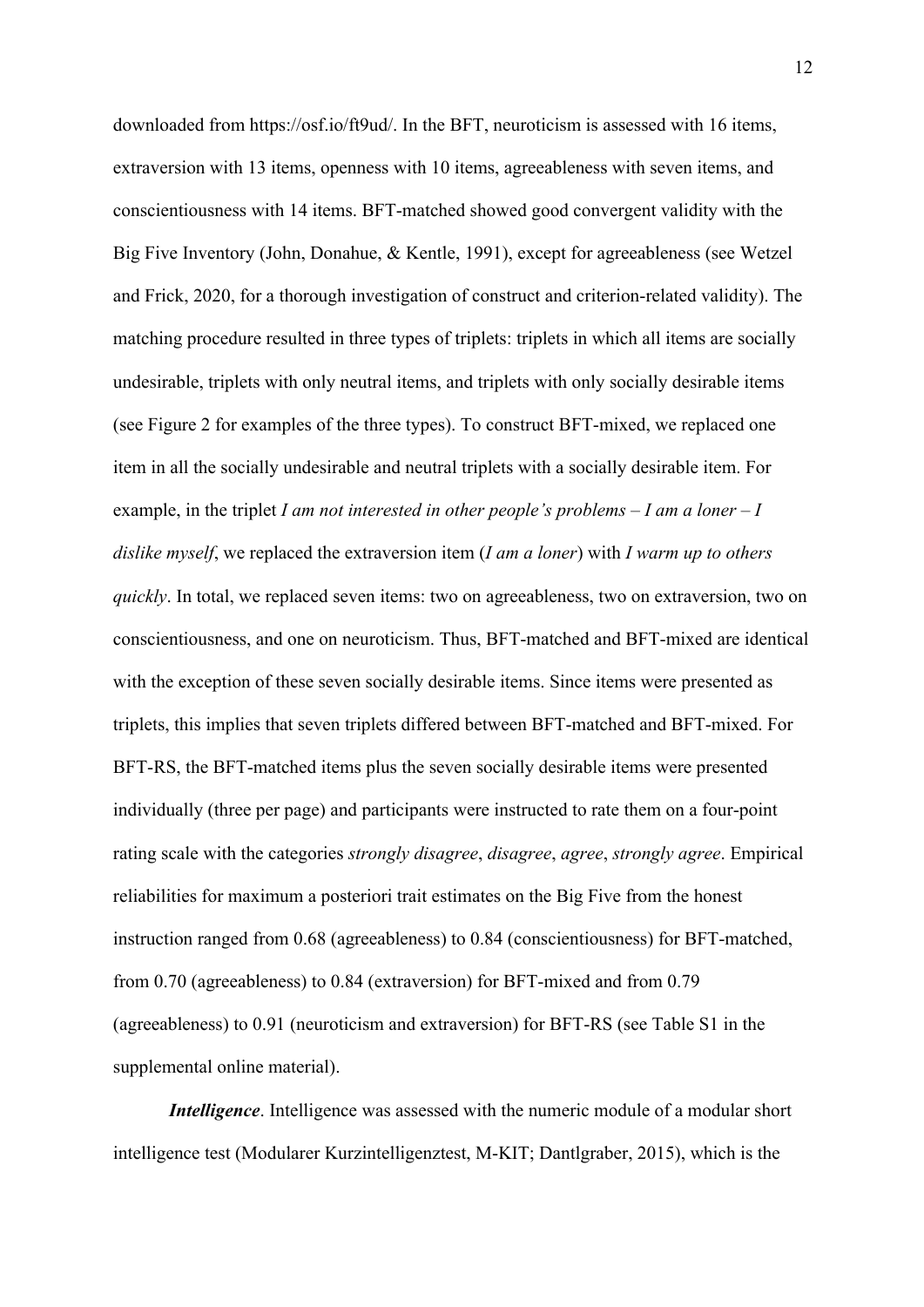module that loads most strongly on the *g* factor. Scores on the numeric module ranged from 4 to 31 with a mean of 19.02 ( $SD = 4.68$ ) and an omega total reliability of 0.79. Intelligence was operationalized as an observed sum score in all models.

*Criteria*. Table 2 shows the criteria and how they were assessed and Table S2 in the supplemental material shows descriptive statistics for the criteria. Participants responded to questions on criteria from five areas: social activities, health, charity, cognitive abilities, and other variables.

#### **Fake-good instruction**

For the fake-good instruction, we asked participants to imagine that they were applying to the Master's program of the Department of Psychology at a university in Germany. This scenario was realistic for the largest group in our laboratory sample who were psychology undergraduates (38%)<sup>5</sup>. The instruction read:

*Universities have to select students into their programs based on certain criteria. Besides cognitive abilities, personality profiles also play a major role in the selection of candidates. Personality instruments such as the following are administered to candidates during the selection process. Please imagine that your goal is to be admitted as a student to the Master's program of the Department of Psychology at the University of Konstanz. The Department of Psychology is looking for students who are conscientious, reliable, extraverted, and emotionally stable. An ideal candidate would, for example, be punctual and assertive, and would complete assignments on time. He/she should be interested in people and be characterized by curiosity and creativity. Furthermore, the Department of Psychology is looking for students who* 

<sup>&</sup>lt;sup>5</sup> In Germany, almost all psychology undergraduate students have the goal of continuing to obtain a Master's degree because there is practically no job market for people with only a Bachelor's degree in psychology (Antoni, 2019).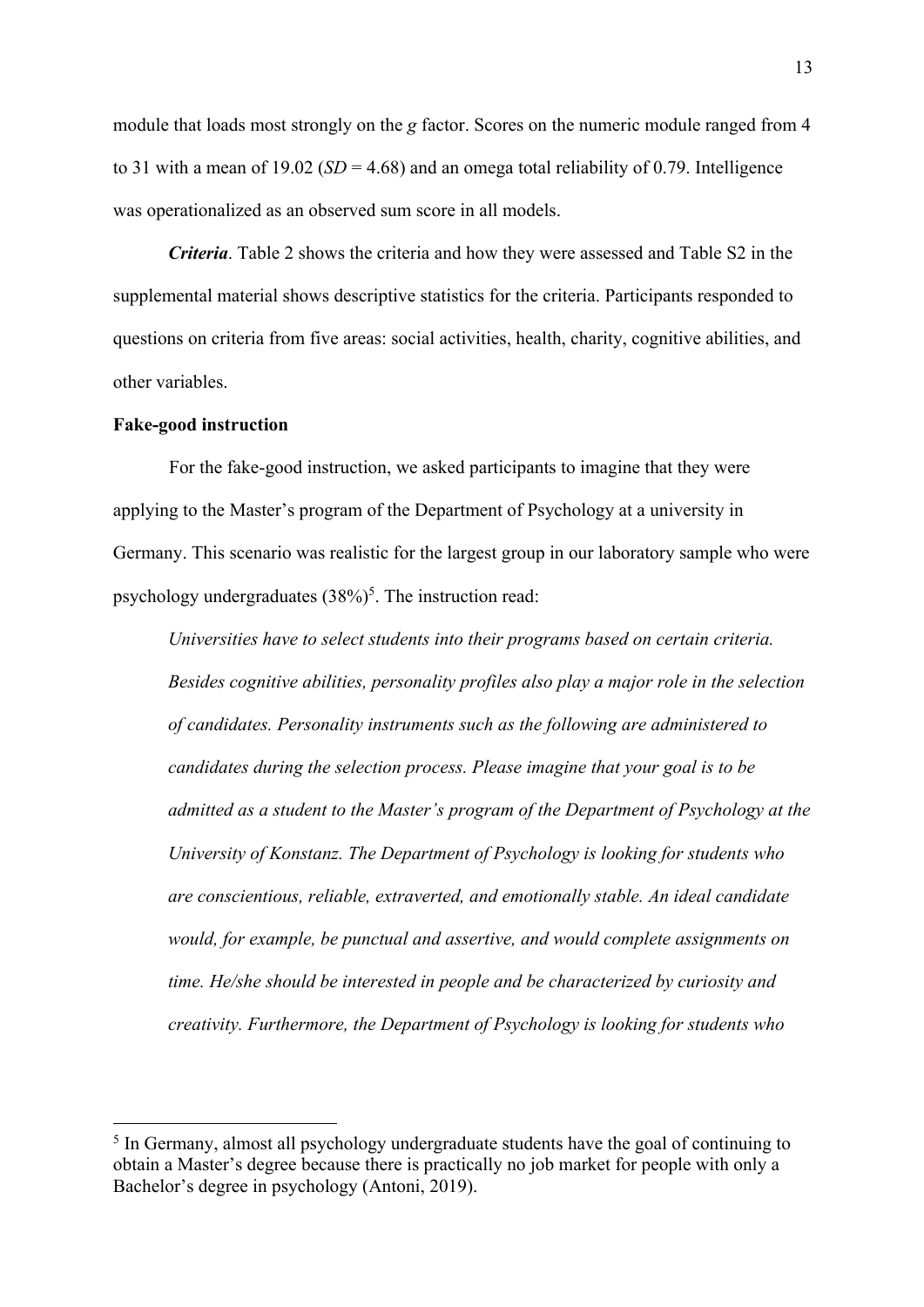*are optimistic and purposefully pursue their academic goals. At the same time, they should be balanced, gregarious and helpful, and show compassion with others. Please fill out the following questionnaire in a way that fulfills these criteria in order to increase your chances of being admitted to the Master's program.*

Thus, we instructed participants to fake all Big Five domains by making themselves more emotionally stable, more extraverted, more open, more agreeable, and more conscientious.

#### **Analyses**

Personality traits were modeled as latent variables in the framework of item response theory. We applied the Thurstonian item response model (Brown & Maydeu-Olivares, 2011; 2013) for MFC data and the graded response model (Samejima, 1969) for RS data. The models were estimated using unweighted least squares with mean- and variance-corrected Satorra-Bentler goodness-of-fit tests (ULSMV) in Mplus version 8 (Muthén & Muthén, 1998-2018). Observed scores were used to model criteria with the exception of life satisfaction, which was modeled as a latent variable.

*Faking*. To test our hypotheses on faking (H<sub>1</sub> to H<sub>3</sub>), we first estimated latent mean differences between data from the honest instruction and data from the fake-good instruction for the three groups (MFC-matched, MFC-mixed, RS). This was done in two steps. First, we estimated item parameters in the appropriate model (Thurstonian item response model or graded response model) with the data from the honest instruction. In this first step, means of the latent traits were fixed to 0 and variances to 1. In the second step, we modeled the data from the fake-good instruction with item parameters fixed to those from the model with the data from the honest instruction. This was necessary to ensure that the measured constructs were on the same scale. Without fixed item parameters, it would not be possible to directly compare the latent traits from the first application of the BFT with an honest instruction to those from the second application with the fake-good instruction. This is because when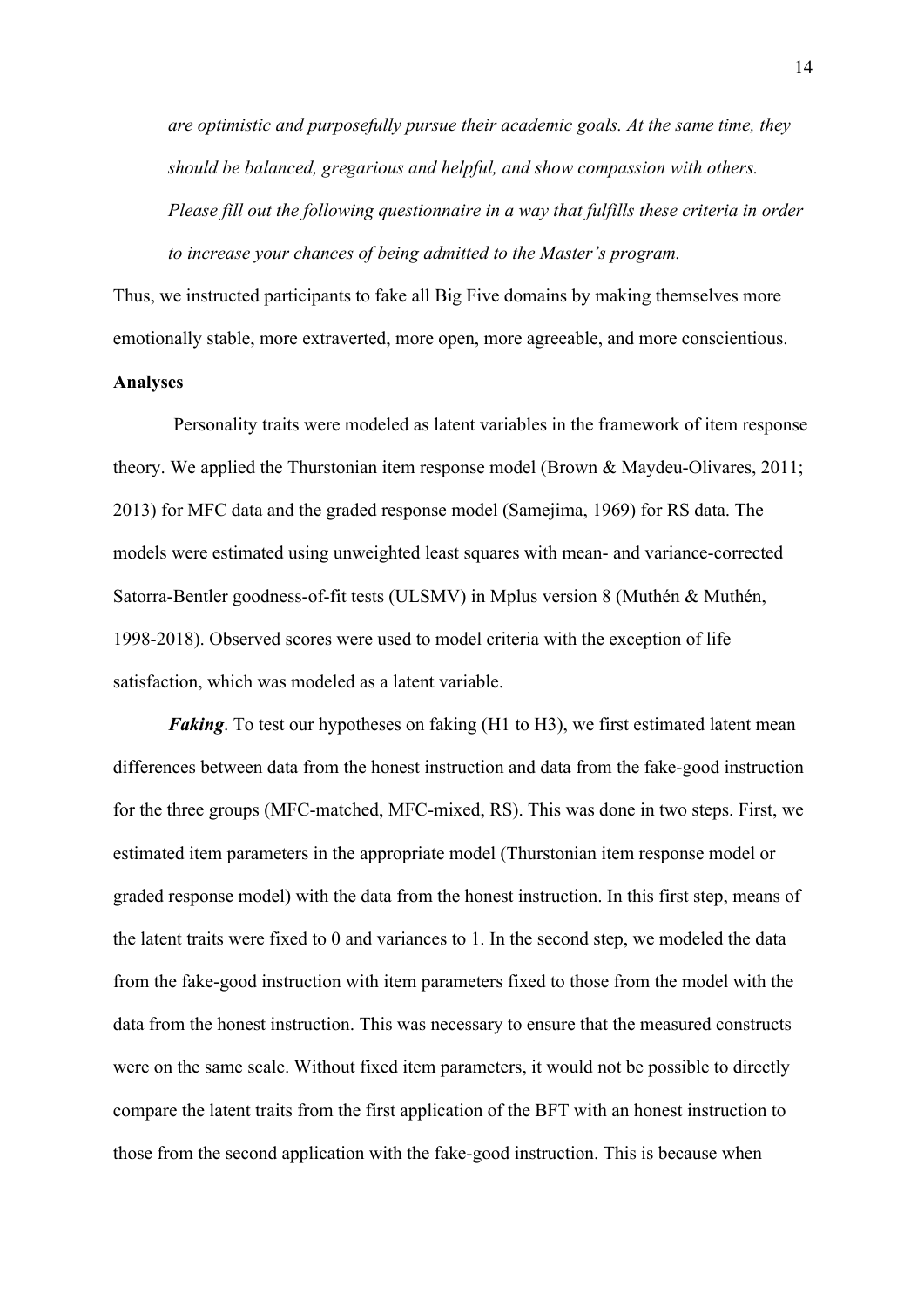participants respond honestly, we should be measuring the Big Five. However, when they fake, the latent traits reflect what participants consider to be the ideal responses in the context of the faking scenario. Thus, if the goal is to compare mean levels on the latent traits between the two applications, it is essential to ensure that the measured traits are on the same scale, which is achieved by fixing the item parameters in the faking model to those from the honest model<sup>6</sup>. Further, this procedure mimics applied contexts, where traits for individuals are estimated from item parameters obtained a priori. In the model with the data from the fakegood instruction, means and variances of the latent traits were freely estimated and the means directly correspond to the difference between the honest and the fake-good instruction.

To test H1 on whether the Big Five were faked in the expected direction, we tested whether the size of the latent mean difference for each trait was at least small according to Cohen's (1988) criteria ( $d \ge |0.20|$ ). H2 and H3 were tested by comparing the latent mean differences in *d* between MFC-matched and RS (H2) and MFC-matched and MFC-mixed (H3), again applying Cohen's criteria for at least small differences.

*Comparison of predictive validity.* As an additional (not preregistered) exploratory analysis, we compared the predictive validity of the Big Five between honest and fake-good instructions within each response format and descriptively also across response formats. First, five experts in the area of personality psychology rated for which of the 20 criteria listed in Table 2 they expected a latent correlation  $> |.15|$ , with  $.15$  as the cut-off for a small latent correlation (Gignac & Szodorai, 2016). We used the modal ratings as hypothesized criterionrelated correlations. Criterion-related correlations were estimated in separate models for the

<sup>&</sup>lt;sup>6</sup> Note that this goal would not be achieved by imposing measurement invariance across the data from the two instructions because the measured constructs differ fundamentally. It is therefore unlikely that even configural invariance would exist and constraining item parameters to equality across the two instructions would result in item parameter estimates that cannot be interpreted. Investigating measurement invariance could be used as a tool to investigate faking at the item-level, but would probably distort comparability between honest and fake-good person scores.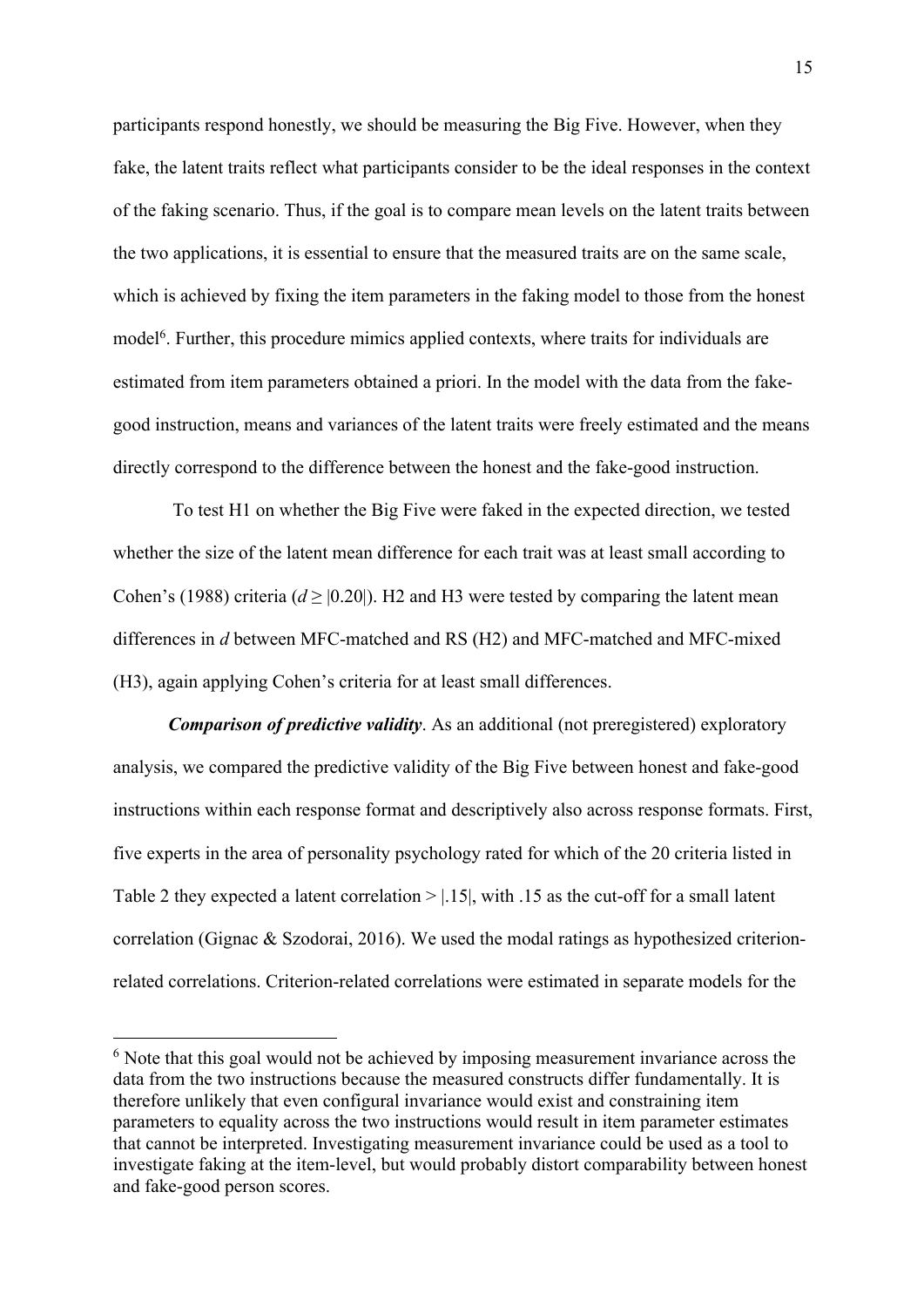data from the honest instruction and the data from the fake-good instruction. In these models, we also included the other (non-hypothesized) correlations between the Big Five and the criteria in order to compare them with the hypothesized criterion-related correlations. In this analysis, the item parameters in the faking models were also fixed to those from the honest models. We then computed the average criterion-related validity and the average across the other correlations for each instruction  $\times$  response format combination. We only compare the correlations descriptively because we did not formulate any a priori hypotheses for this research question.

*Faking ability*. Lastly, we were interested in whether participants' ability to fake successfully (their *faking ability*) was related to intelligence. We operationalized faking ability in two ways. First, as the Mahalanobis distance between participants' fake-good Big Five profile and an ideal Big Five profile based on expert ratings and second, as the sum of the maximum a posteriori (MAP) estimates on the Big Five from the fake-good administration. With respect to the first method, to obtain the ideal profile, experts were instructed to rank/rate the items in the way that best fulfilled the faking instruction. They were allowed to consult the faking instruction the entire time while providing rankings/ratings for the ideal profile. We then used the modal rank/rating across experts to obtain the final ideal profile. In the MFC-format, this sometimes resulted in multiple modes for an item (e.g., if three raters ranked it second and three raters ranked it third)<sup>7</sup>. If the ranks for the other two items in the triplet were unambiguous, the third item received the remaining rank. For two triplets, there was no clear mode for more than one item. The authors resolved these cases by discussion. MAP estimates for the Big Five were obtained from a model with

<sup>&</sup>lt;sup>7</sup> Three experts rated/ranked the ideal profile for RS and the undesirable and neutral triplets in MFC-matched, but six experts ranked the ideal profile for MFC-mixed (including the overlapping triplets with MFC-matched). Thus, multiple modes could only occur in the MFC-format. Multiple modes occurred for 14 items.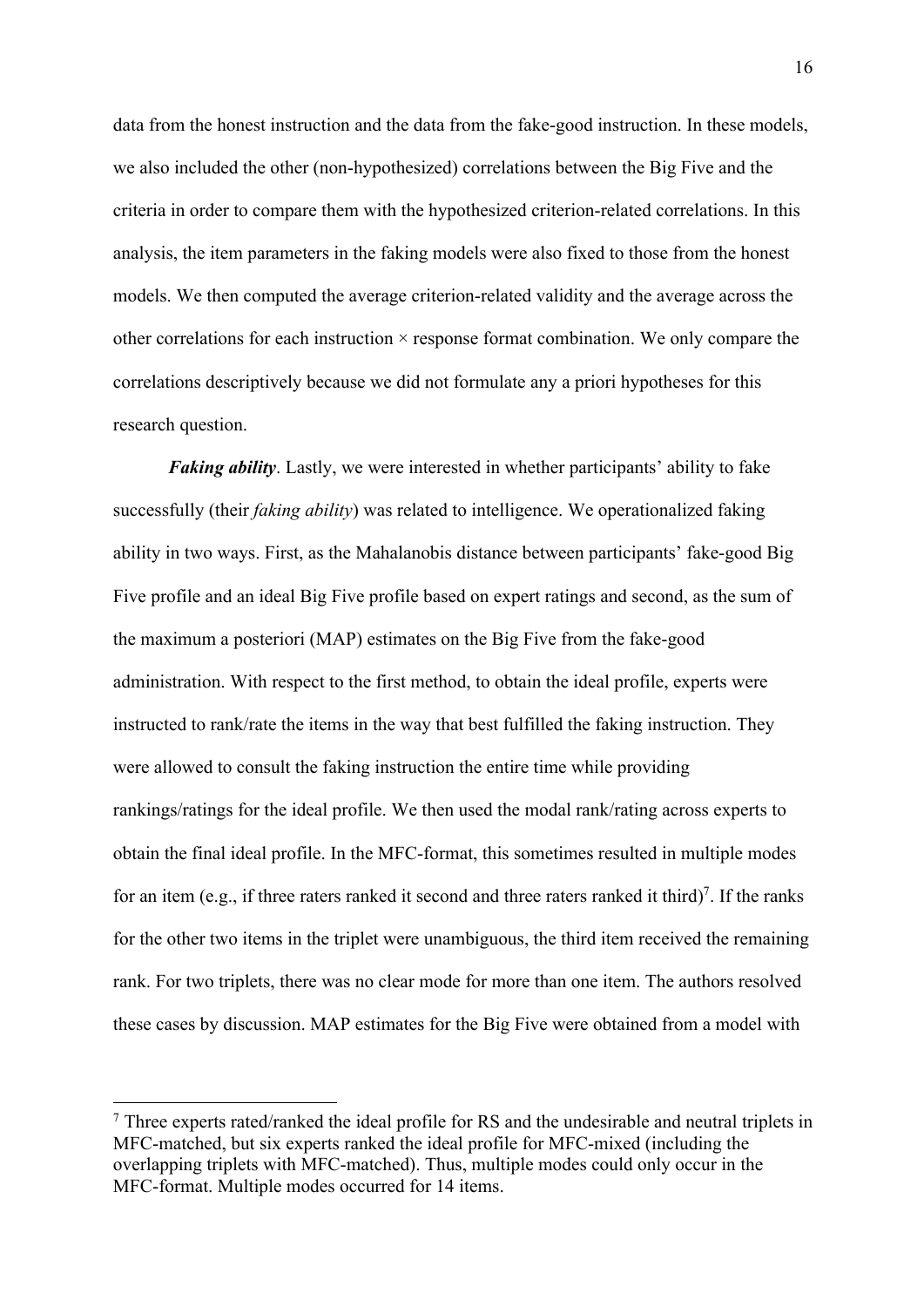the fake-good data in which item parameters were fixed to those from the respective honestinstruction model. To obtain MAP estimates for the expert-specified ideal profile, we used the item and trait parameters from the fake-good model estimated with only the real participants. We then calculated the Mahalanobis distance between the participants' MAPs and the ideal case MAPs and correlated it with the participants' scores in the intelligence test. The second way in which we operationalized faking ability was as the sum of the MAP estimates on the Big Five from the fake-good administration, with neuroticism reversed. This sum was then correlated with intelligence test scores.

Besides Mplus, we also used the following R (R Core Team, 2018) packages in data analysis: BSDA (Arnholt & Evans, 2017), compute.es (Re, 2013), lattice (Sarkar, 2008), MplusAutomation (Hallquist & Wiley, 2018), and psych (Revelle, 2018).

#### **Results**

#### **Faking**

We only evaluated the fit of the models with the data from the honest instruction because the models with the data from the faking instruction had fixed item parameters. According to the RMSEA, the MFC-matched and MFC-mixed models showed an excellent fit (0.036 and 0.038, respectively) and the RS model showed an acceptable fit (0.062). The SRMR and CFI indicated an acceptable to slightly below acceptable fit for all models (see Table S3). First, we checked whether the Big Five were faked in the expected direction. This was the case for all Big Five domains and all response format groups except agreeableness in MFC-matched (see Figure 3 and Table 3), overall confirming H1. Thus, when instructed to present themselves favorably in order to be admitted to the Master's program in psychology, participants distorted their responses to appear more emotionally stable, more extraverted, more open, more agreeable, and more conscientious compared to when they filled out the BFT honestly. Effect sizes for the hypothesized changes ranged from  $d = 0.24$  (95% CI =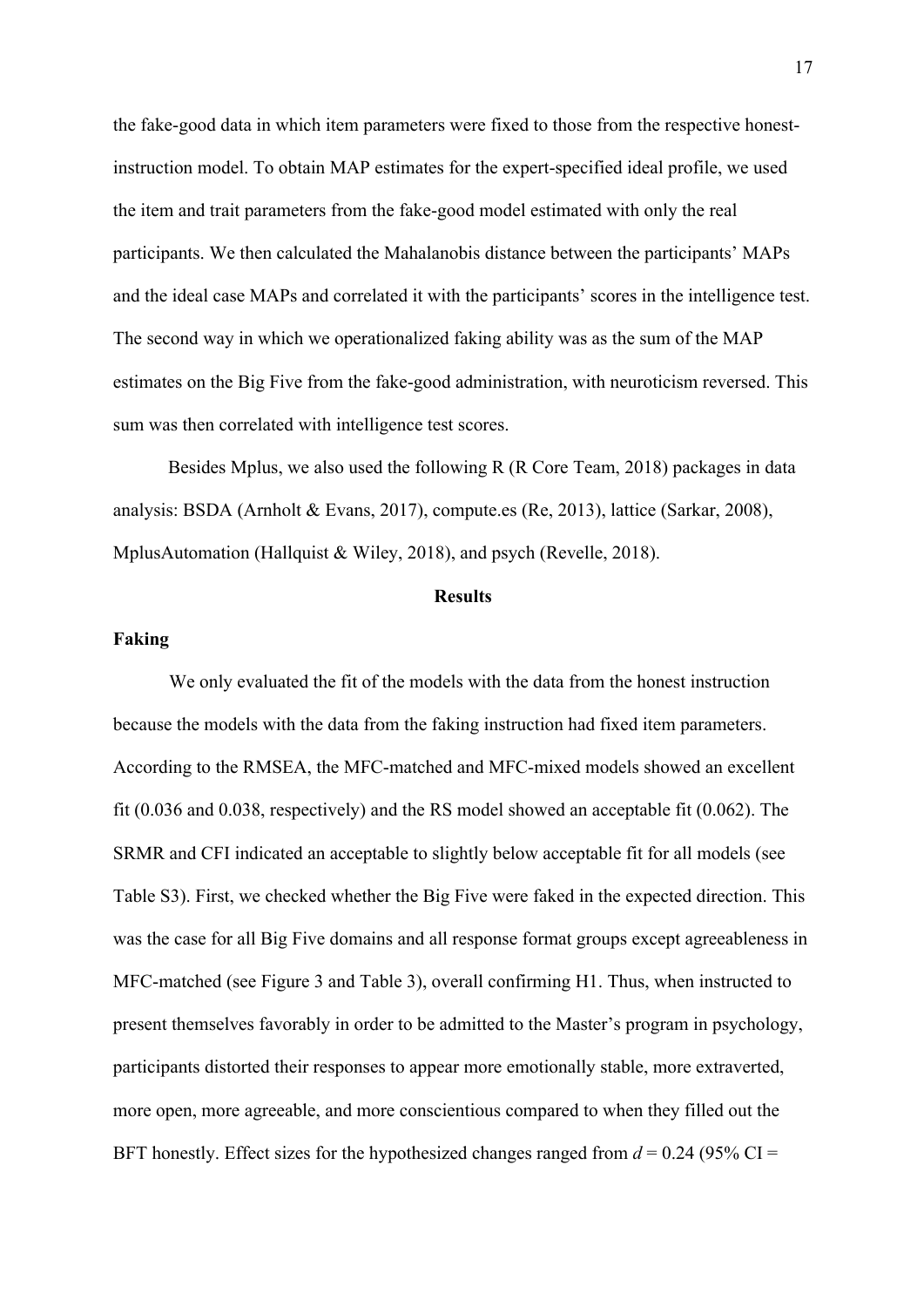[0.12; 0.35]) for openness to experience in MFC-matched to  $d = -1.38$  (95% CI = [-1.51; – 1.26] for neuroticism in RS<sup>8</sup>. The variance in trait estimates was smaller under the fake-good instruction than the honest instruction for MFC for all traits except conscientiousness in MFC-matched. For RS, the opposite was the case with larger variances under faking than honest responding for all traits except agreeableness. We additionally checked how much variance there was in the ranking patterns for MFC and in the response distributions for RS under the honest versus fake-good instruction. The variance was smaller under the fake-good instruction for the majority of triplets (17 out of 20 for MFC-matched and 18 for MFCmixed) and items (54 out of 67 for RS). Furthermore, correlations between MAPs from the honest instruction and the fake-good instruction were only low to moderate (range from .13 to .36 for MFC-matched, .14 to .23 for MFC-mixed, and .19 to .31 for RS). Thus, when faking, participants showed less variance in their responses and changed their rank ordering.

The latent mean differences between honest and fake-good were larger for RS than MFC-matched for all Big Five traits with moderate to large effect sizes (absolute differences in Cohen's *d* ranged from 0.49 for extraversion to 0.93 for agreeableness), which confirms H2. Next, we compared MFC-matched and MFC-mixed. For extraversion, agreeableness, and conscientiousness, the traits for which socially undesirable or neutral items were replaced with socially desirable ones, the latent mean differences between honest and fake-good were larger for MFC-mixed compared to MFC-matched with small effect sizes for extraversion  $(0.38)$  and conscientiousness  $(0.21)$  and a moderate effect size for agreeableness  $(0.67)$ . For

<sup>8</sup> Because the scenario was especially relevant for psychology students and Ziegler (2007) showed that psychology majors tend to fake other aspects than students from other majors, we also did an exploratory investigation of the faking effects in the subsample of psychology students. Due to the small sample sizes (*N*s between 107 and 120 for the three groups), we did not estimate new models, but rather used MAPs from the models with the full sample. Consistently across the three formats and in line with Ziegler's results, psychology students faked neuroticism and conscientiousness more strongly than the full sample (e.g.,  $d = -1.38$ ) for neuroticism and  $d = 0.92$  for conscientiousness for MFC-matched). There were no systematic differences for the other traits (see Table S4).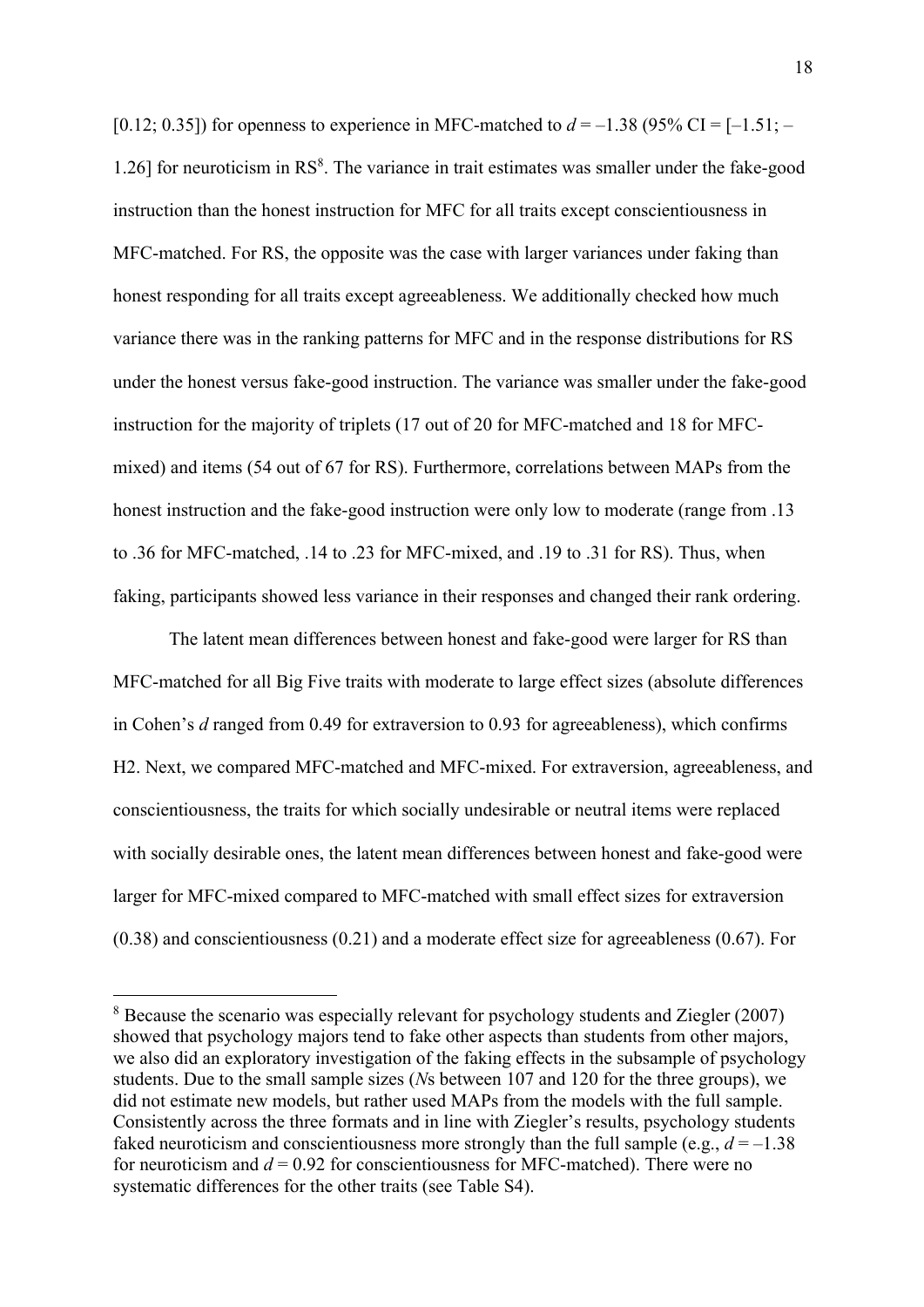neuroticism and openness, which were identical between MFC-matched and MFC-mixed, latent mean differences between honest and fake-good administrations went in the direction of stronger faking for MFC-mixed than MFC-matched, but were negligible in terms of effect sizes. Thus, overall, H3 was confirmed.

In an exploratory analysis suggested by a reviewer, we additionally compared the actual faking levels (Cohen's *d* between honest and fake-good instruction) with ideal faking (Cohen's *d* between honest instruction and the expert-rated ideal profile) using MAPs. Ideal faking thus represents the amount of change in scores we would expect if participants did not respond in accordance with their own trait levels at all, but only followed the faking instruction. Absolute Cohen's *d* values were larger for ideal faking than actual faking in almost all cases (see Table S5). For example, for conscientiousness, Cohen's *d* for actual faking was 0.47 for MFC-matched, 0.63 for MFC-mixed, and 1.62 for RS, whereas Cohen's *d* for ideal faking was 0.74 for MFC-matched, 0.78 for MFC-mixed, and 3.06 for RS. In addition, Cohen's *d* values for ideal faking were substantially smaller for MFC than RS, indicating that the MFC format was also less susceptible to faking when experts filled out the questionnaire following the instruction meticulously.

#### **Criterion-related validity**

Latent criterion-related correlations ranged from 0 for neuroticism with smoke (yes/no) in MFC-matched (honest instruction) to –.67 for neuroticism with life satisfaction in MFC-mixed (honest instruction; see Table 4). Number of cigarettes a day was removed due to estimation problems which can probably be attributed to the small sample sizes for this criterion (between 72 and 74 for the three groups). The full correlation table is depicted in supplementary Table S6. The average criterion-related correlation across all experthypothesized relations under the honest instruction was .19 (95% CI = [.12; .25]) for MFCmatched, .26 [.18; .33] for MFC-mixed, and .22 [.14; .29] for RS. Under the fake-good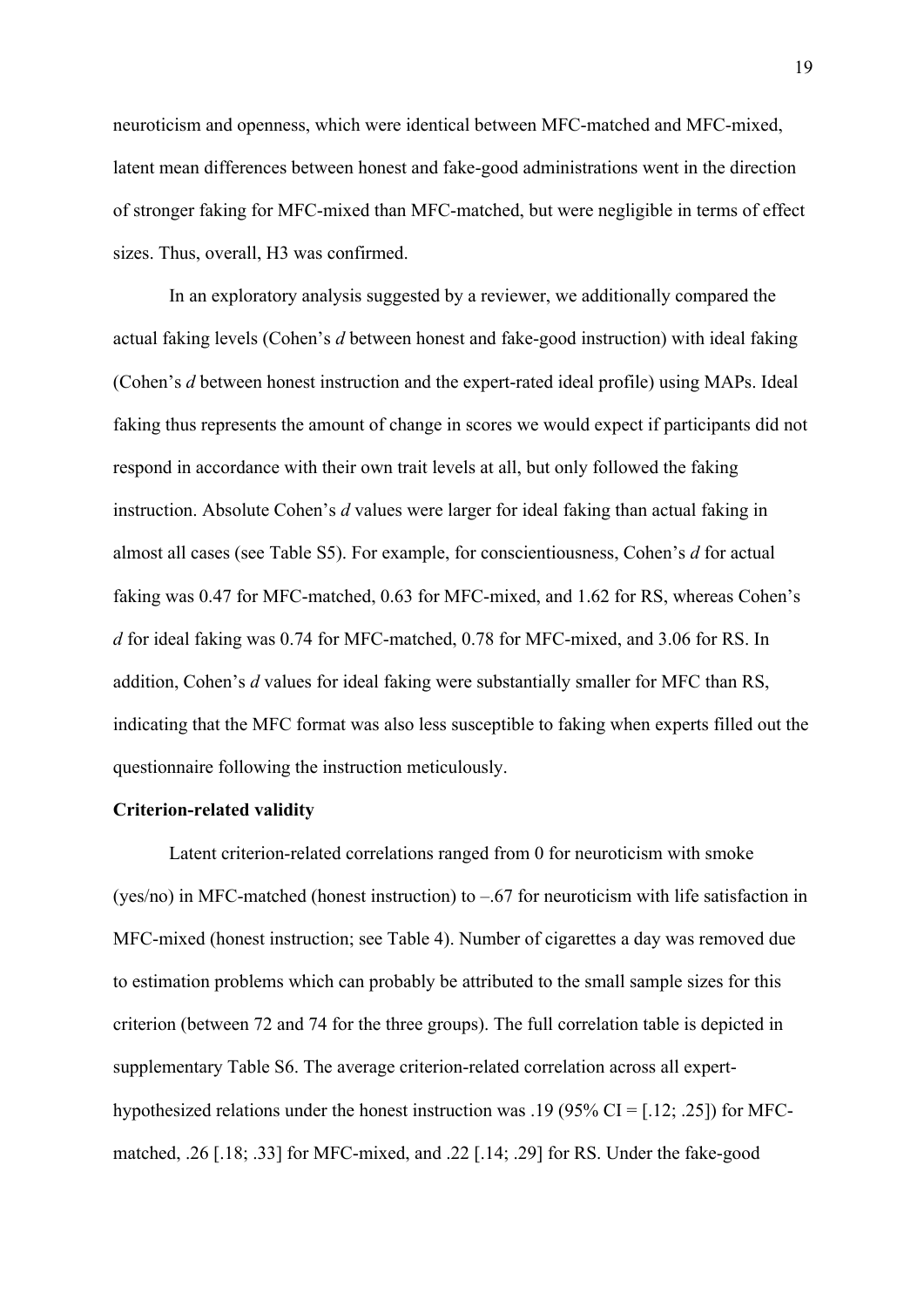instruction, average criterion-related correlations were reduced to around .10 for all groups<sup>9</sup>. Average criterion-related correlations under the honest instruction were larger than the average over the other (non-hypothesized) correlations for all groups and the average of the other correlations did not differ between the honest and the fake-good instruction (all averages were between .09 and .12). In sum, instructed faking reduced the criterion-related validities for all response format groups about equally.

#### **Faking ability and intelligence**

The Mahalanobis distance between participants' fake-good Big Five profile and the ideal Big Five profile correlated at approximately  $r = 0$  with their score in the short intelligence test for MFC-matched ( $r = -0.01$ ) and MFC-mixed ( $r = 0.03$ ). In the RS group, the correlation was slightly below small (cutoff =  $|.10|$  for observed correlations; Gignac & Szodorai, 2016) at  $r = -0.09$ . The sum of the MAP estimates from the fake-good administration did not correlate with intelligence test scores in the MFC-matched group  $(r =$  $-0.04$ ), but showed a small correlation in the MFC-mixed group ( $r = 0.11$ ) and an almost small correlation in the RS group  $(r = 0.09)$ . Thus, the results on whether faking ability is related to intelligence were inconclusive.

#### **Discussion**

In this study, we compared the susceptibility of the MFC and RS format to faking in a simulated high-stakes setting. In the following, we will first discuss our results on faking. Then, we will discuss the important issue of matching items regarding their desirability. Lastly, we will discuss the effects of faking on criterion validity in the two formats before noting limitations of our study and future directions.

<sup>&</sup>lt;sup>9</sup> We checked whether results differed when the item parameters were freely estimated in the models with the faking data. This was not the case. Average criterion-related validities were practically identical as those reported above at .10 for MFC-matched, .08 for MFC-mixed, and .09 for RS.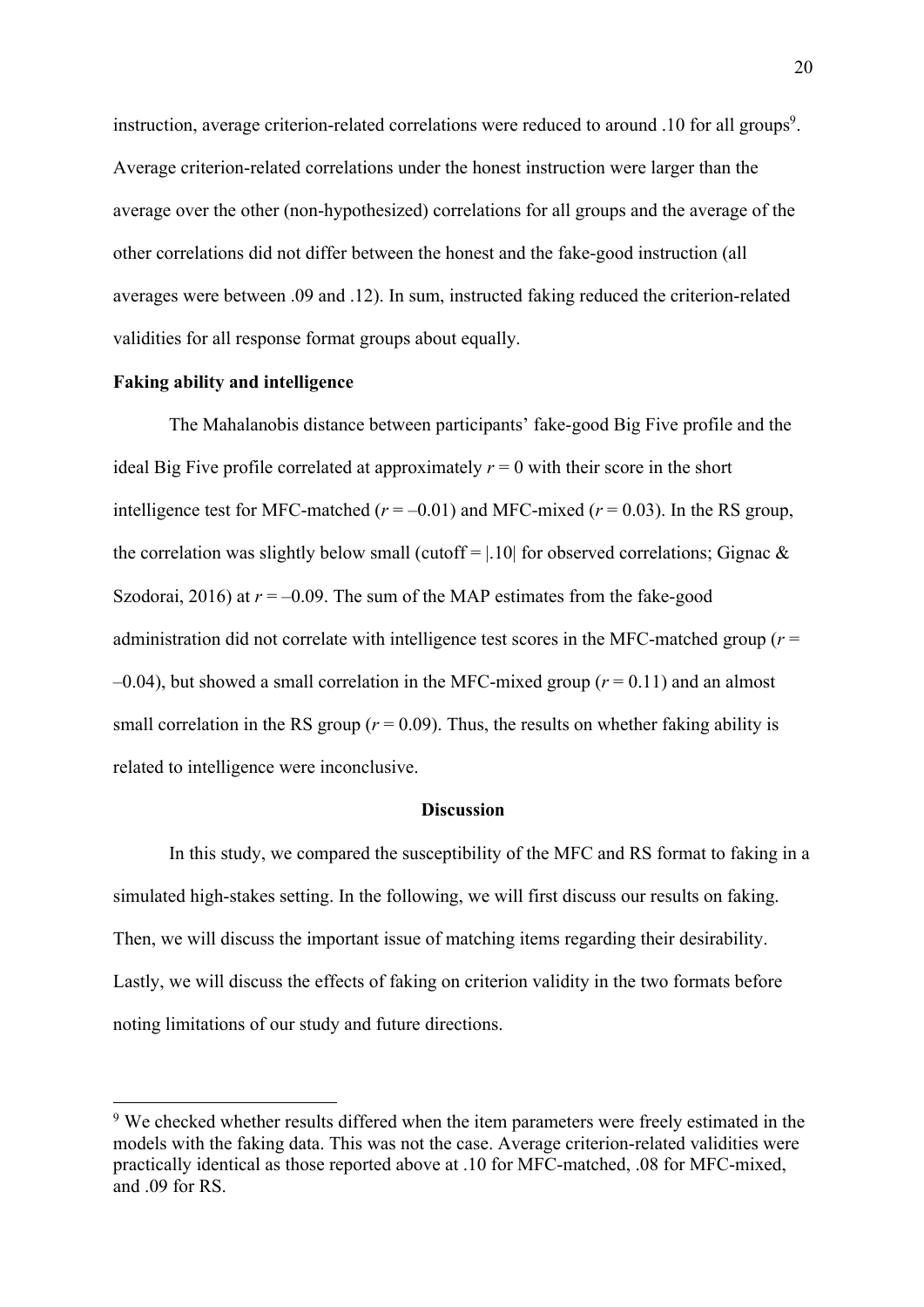#### **Intentional faking in a simulated high-stakes setting**

Our hypotheses regarding the latent mean differences between honest and fake-good conditions were confirmed. Thus, participants adhered to the fake-good instruction and described themselves as more emotionally stable, more extraverted, more open, more agreeable, and more conscientious compared to when they were responding honestly. The only exception to this pattern was that there was no mean difference between honest and fake-good for agreeableness in MFC-matched. This result is possibly due to issues with the construct validity of agreeableness in the matched version of the BFT (see Wetzel & Frick, 2020). The effect sizes of our latent mean differences between honest and fake-good were overall moderate to large, which is typical for simulated faking designs whereas effect sizes would be expected to be smaller in real settings (Holden & Book, 2011; Smith & Ellingson, 2002).

One difference to previous research on faking of the Big Five is that in our study neuroticism was faked more strongly than conscientiousness whereas in meta-analyses on faking in the MFC format and the RS format, conscientiousness was the trait with the strongest faking effects (Birkeland et al., 2006; Cao & Drasgow, 2019). The faking instruction included three keywords related to neuroticism and five related to conscientiousness, indicating that an imbalance in the faking instruction was probably not the reason. One possible reason is that there were more neuroticism items than conscientiousness items (16 vs. 14), giving participants more opportunity to fake neuroticism.

The comparison of the two MFC versions with the RS version showed that faking effects were larger in the RS version for all Big Five domains. Thus, in line with previous research (Cao & Drasgow, 2019; Christiansen et al., 2005; Heggestad et al., 2006; Jackson et al., 2000), we found that the MFC format, while not being completely faking-resistant, is substantially less susceptible to faking than the RS format. Therefore, in assessment contexts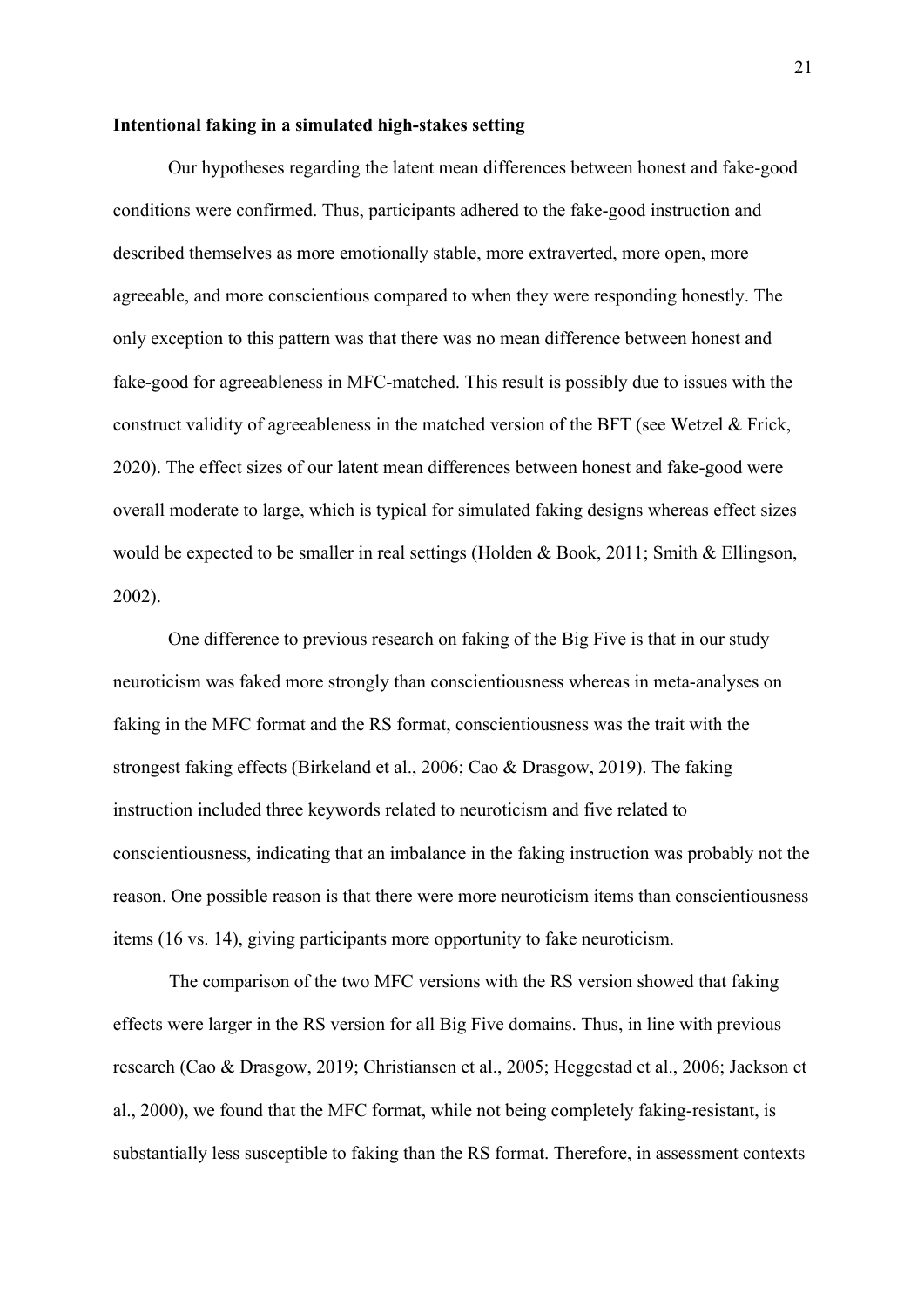in which faking is a concern, such as personnel selection or clinical diagnosis, using the MFC format can be recommended. This statement can be further qualified by our finding from the comparison between the MFC-matched and the MFC-mixed version of the BFT: The BFT version that contained only fully matched triplets regarding the items' desirability (MFCmatched) showed smaller latent mean differences between honest and fake-good instructions than the BFT version that contained seven mixed triplets (MFC-mixed). Thus, careful matching of the items presented in triplets regarding their social desirability can further reduce faking in the MFC format (see also Cao & Drasgow, 2019). We now turn to the issue of how this matching can be achieved.

#### **Matching of items with respect to desirability**

Different methods exist for matching items regarding their desirability. One method is to match items based on their item means from an administration in the RS format (Jackson et al., 2000; Watrin, Geiger, Spengler, & Wilhelm, 2019). In this case, the item means are interpreted as the popularity and therefore desirability of the items. Another method is to obtain ratings of the desirability of the items and to match items with similar desirability (Christiansen et al., 2005; Converse et al., 2010; Edwards, 1953; Heggestad et al., 2006; Jackson et al., 2000). In our study, we chose the latter approach and obtained explicit ratings of the social desirability of all items in our pool prior to constructing the BFT. Then, we combined items to triplets that had the same social desirability rating. While matching based on item means might be simpler, it neglects that an item's mean does not purely reflect its desirability, but rather prevalence of the behavior, which is influenced by many factors. Other research has shown that applicants are able to identify selection criteria (Klehe et al., 2012) and two items with equivalent means ('difficulties' in item response theory terms) but from different traits can differ in desirability when one is more relevant to the assessment.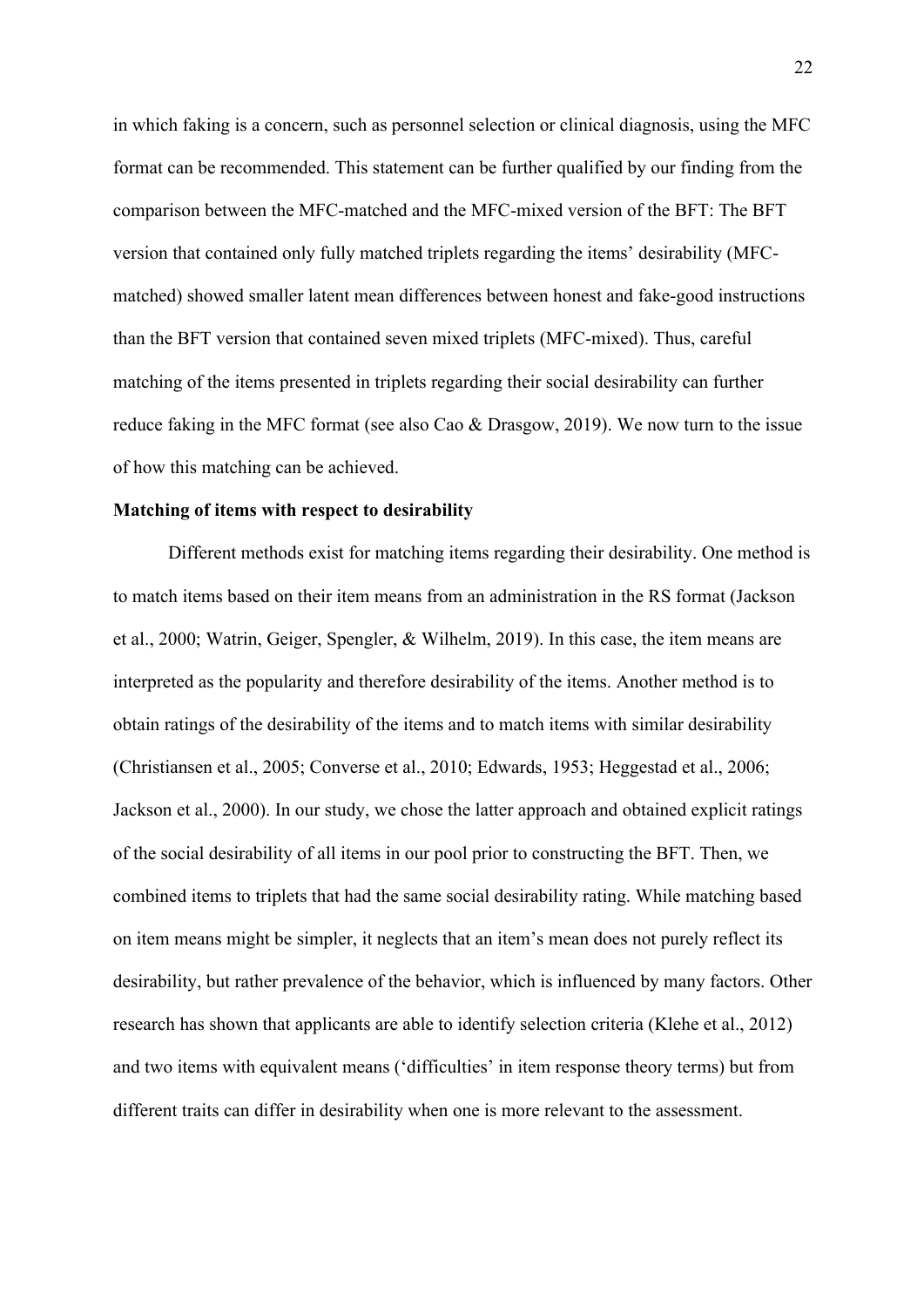One disadvantage of both matching methods is that they assume that item desirability stays the same when items are presented together in one block. However, items having similar desirability in the RS format or identical social desirability ratings does not guarantee that they will be perceived as equally desirable when they are presented together in one block. In the context of our method, it is possible that items that were all individually rated as socially desirable, such as those in the right triplet in Figure 2, are perceived as differing in their social desirability when presented simultaneously. As Feldman and Corah (1960, p. 480) put it: "single statements may acquire contextual meaning when paired; hence their SD [social desirability] values may be somewhat altered." The process of responding to MFC triplets involves weighing the items in the triplet against each other before assigning them ranks (Sass et al., 2018), and fine-grained differentiations regarding desirability could be a part of this comparison (Kahneman, 2011). As Lin and Brown (2017) showed, differences in perceived social desirability can occur with different arrangements of items to blocks and this can influence the items' psychometric properties. Thus, the question of how to best match items in MFC test construction is still unanswered. Other methods could be explored such as obtaining comparative ratings of the items' social desirability prior to assembling the triplets (e.g., presenting different combinations of pairs of items and asking experts to rate whether one is more desirable or whether they are equally desirable). Future research could therefore compare different methods of matching items by desirability and investigate which method achieves the best match, for example in terms of reducing faking effects.

It has been suggested that matching by desirability in the MFC format is only possible with equally-keyed items because with mixed-keyed items, participants will easily realize which items are positively keyed and prefer those (Bürkner, Schulte, & Holling, 2019). To our knowledge, no empirical evidence has been offered for this claim. Following test construction guidelines for the MFC format (Brown & Maydeu-Olivares, 2011), we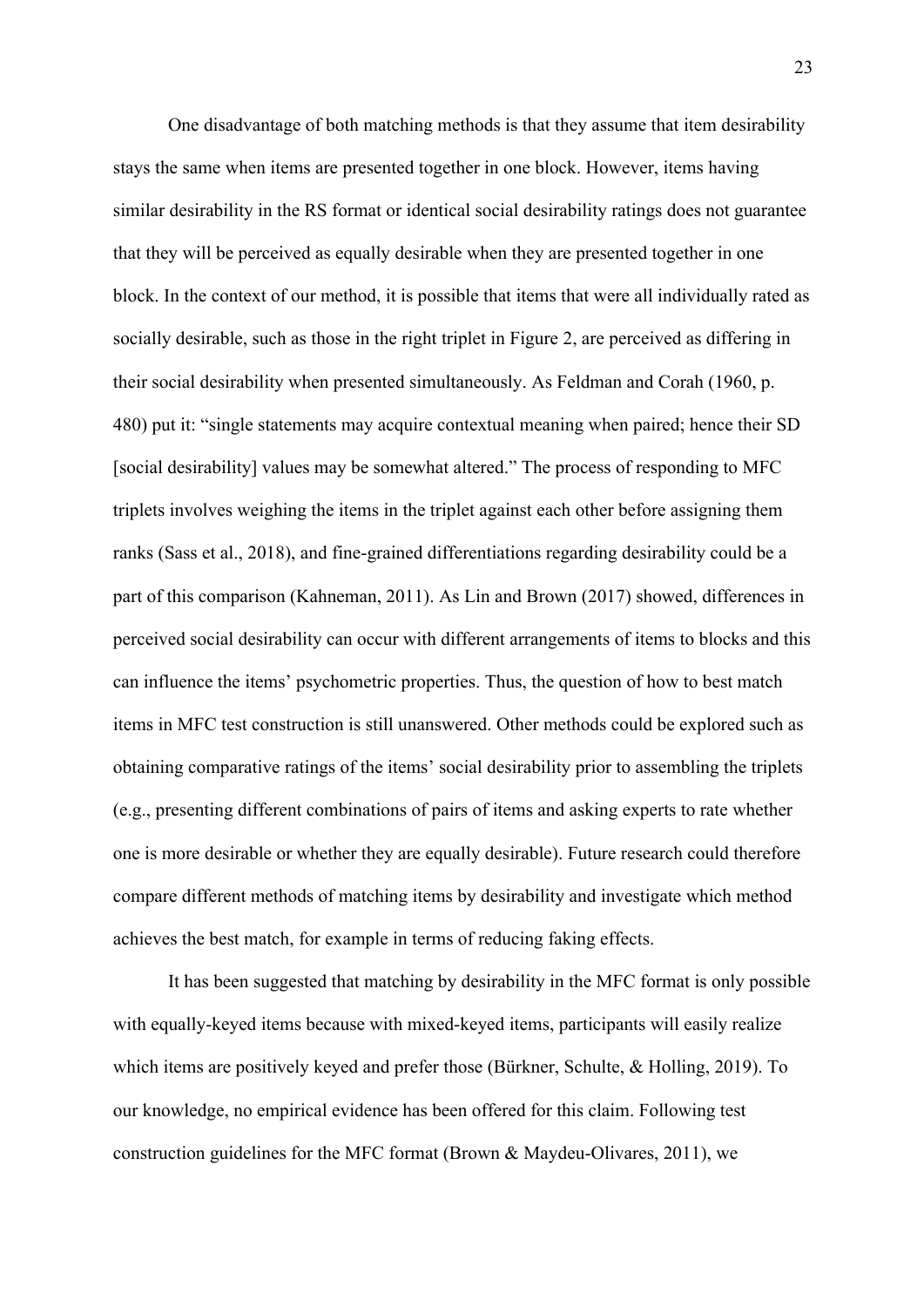combined positively and negatively-keyed items in all BFT triplets but one. This was possible because positively and negatively-keyed items were rated as having equal desirability. Our empirical data indicate that participants did not always prefer the positivelykeyed items. For example, in the triplet consisting of *I tend to be very particular about things – I stay in the background – I have a vivid imagination*, the negatively-keyed extraversion item (I stay in the background) received a median rank of 2 under the honest instruction and was ranked first by 33% of the participants. This indicates that it is possible to match by desirability even with mixed-keyed items. Nevertheless, future research could further investigate matching by desirability with mixed-keyed items and whether ranking patterns are related to the keying of the items in a block.

Another difficulty with item matching is that socially desirable responding and faking are context-dependent. The faking profile will differ depending on the specific faking instruction. For example, Pauls and Crost (2005) found markedly different faking profiles depending on whether participants were instructed to generally fake good, imagine they were applying for a position as a manager, or imagine they were applying as a nurse. Thus, the more far-reaching question is whether it is at all possible to achieve a matching that is valid across contexts, or whether it would be necessary to adapt the matching of items to each specific context. Converse et al. (2010) showed that different instructions in obtaining desirability ratings (general desirability, general job applicant, real estate job applicant, police officer job applicant) resulted in different instrument versions. However, when the faking instruction only matched for the police officer job applicant scenario, instrument versions based on desirability ratings for the other two job applicant scenarios did not perform notably worse than the police officer instrument version (Converse et al., 2010). In contrast, stronger faking effects were found for the instrument version based on general desirability ratings. Thus, when the goal is to apply an instrument in selection contexts, raters should evaluate the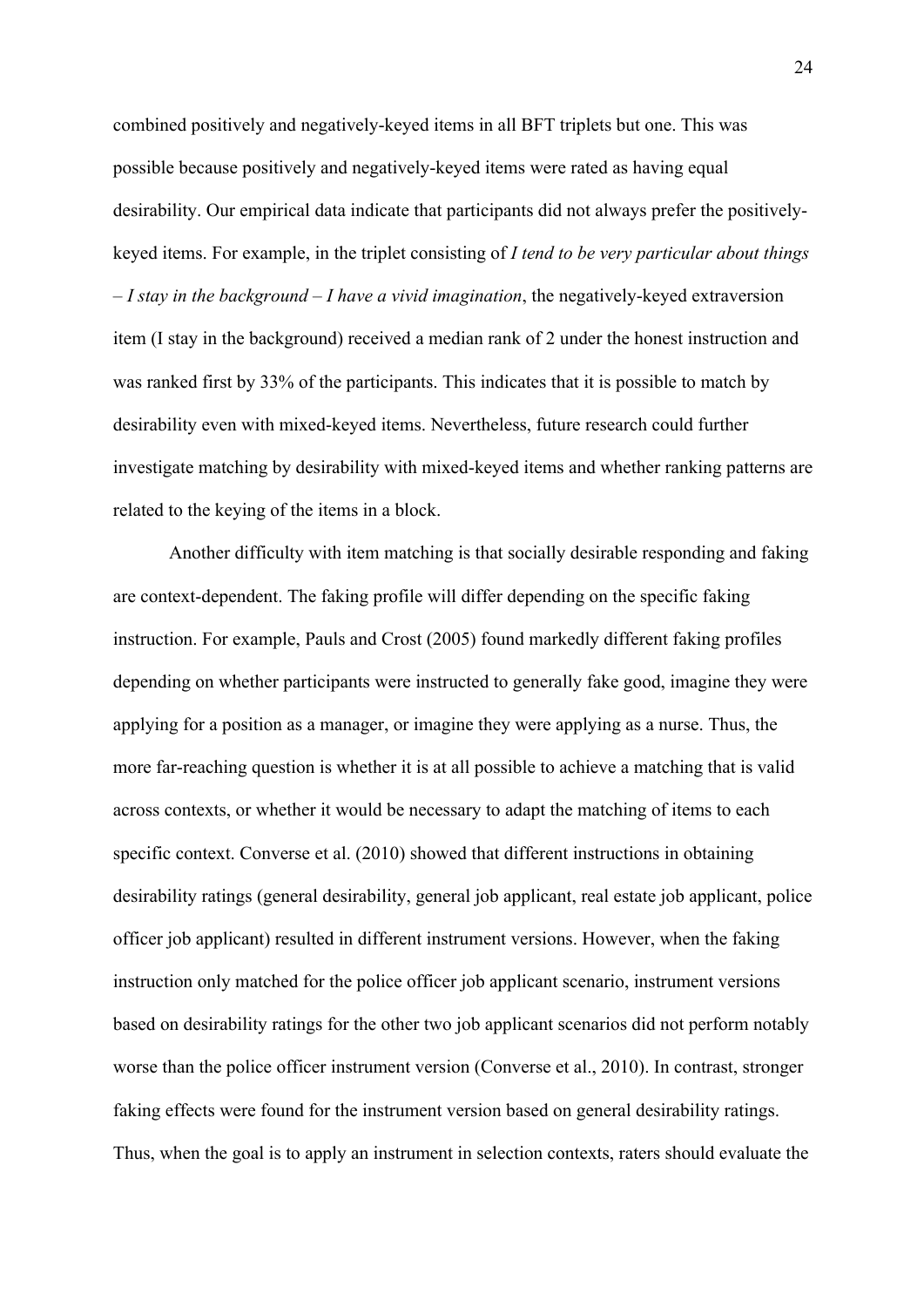desirability of the items in a selection context also, though it does not appear to need to be job-specific. In clinical settings, faking bad is more of a concern than faking good. First evidence indicates that the psychological processes underlying faking good and faking bad may differ (Bensch, Horstmann, Greiff, & Ziegler, 2019). More research is needed to illuminate the psychological processes underlying faking good and bad and whether general desirability matching is able to reduce faking bad. In our study, we applied an instrument that was not specifically designed for use in selection contexts, but rather more generally for personality assessment (Wetzel & Frick, 2020). The instruction for obtaining the social desirability ratings was rather broad and defined desirability as fulfilling societal norms and expectations. In contrast, the faking instruction painted the scenario of applying to a Master's program in psychology and contained very specific trait descriptions that could be classified as eliciting agency management ("purposefully pursue their academic goals") and communion management ("show compassion with others") in terms of Paulhus' (2002) twotier system of socially desirable responding. Nevertheless, faking was substantially reduced in the MFC format. It is possible that the MFC version would have been even more resistant to faking if the desirability ratings had been obtained for a selection context. Thus, when constructing an MFC instrument, the situations in which it will be applied should inform item matching.

#### **Predictive validity**

It has been argued that faking does not influence criterion validity (Ones & Viswesvaran, 1998; Ones, Viswesvaran, & Reiss, 1996), though other studies have found a detrimental effect of faking on criterion validity (Douglas, McDaniel, & Snell, 1996; Holden, 2007; Holden, Wood, & Tomashewski, 2001; Ziegler & Bühner, 2009). One reason for the inconsistent findings in previous research might be the setting and the base rate of faking associated with it (Holden & Book, 2011). In natural settings, only part of the respondents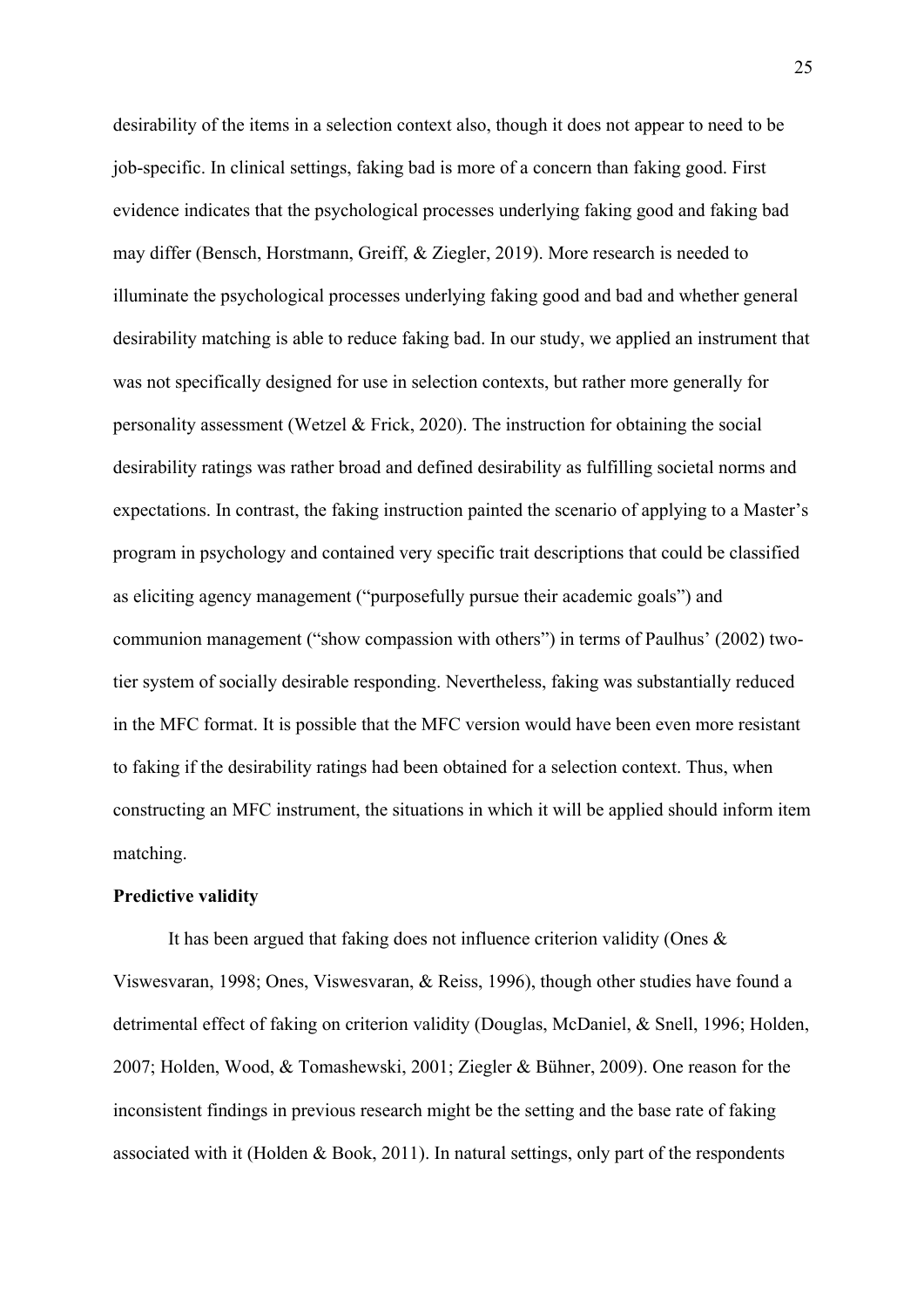will fake whereas in induced faking settings, all respondents compliant with the instruction can be expected to fake. In our instructed faking design, criterion-related validities were consistently worse under the faking instruction for both the MFC and the RS format. Furthermore, for the faking data, criterion-related correlations were indistinguishable from the other, non-hypothesized correlations between traits and criteria. Average criterion-related validities were very similar in all three groups (MFC-matched, MFC-mixed, RS), and the degree to which criterion-related validities were reduced in the fake-good condition was also approximately equal. Thus, the effects of faking on criterion validity were similar for the MFC and the RS format and the MFC format therefore did not show an advantage compared to RS, despite the overall lower degree of faking. Our instrument was the same length in both formats, thereby necessarily yielding lower reliability for the MFC format (Brown & Maydeu-Olivares, 2018b), though this should not have affected *latent* correlations with criteria. Nevertheless, future research could compare the effects of faking on criterion-related validity with MFC and RS instruments that have similarly high reliability. Especially for clinical settings, investigating predictive validity is important because personality scores are not used in isolation (such as for rank-ordering persons), but rather for predicting a diverse range of behaviors and outcomes.

#### **Faking ability**

A previous study by Vasilopoulos, Cucina, Dyomina, Morewitz, and Reilly (2006) found a relationship between cognitive ability and personality scores from a forced-choice measure in the faking condition, but not in the honest condition. In our study, faking ability was uncorrelated with intelligence when we operationalized it as the Mahalanobis distance between the participants' fake-good profile and the expert-rated ideal profile. When we used the sum of the MAP estimates (with neuroticism reversed) from the fake-good administration instead, we found no correlation for MFC-matched, but a small correlation for MFC-mixed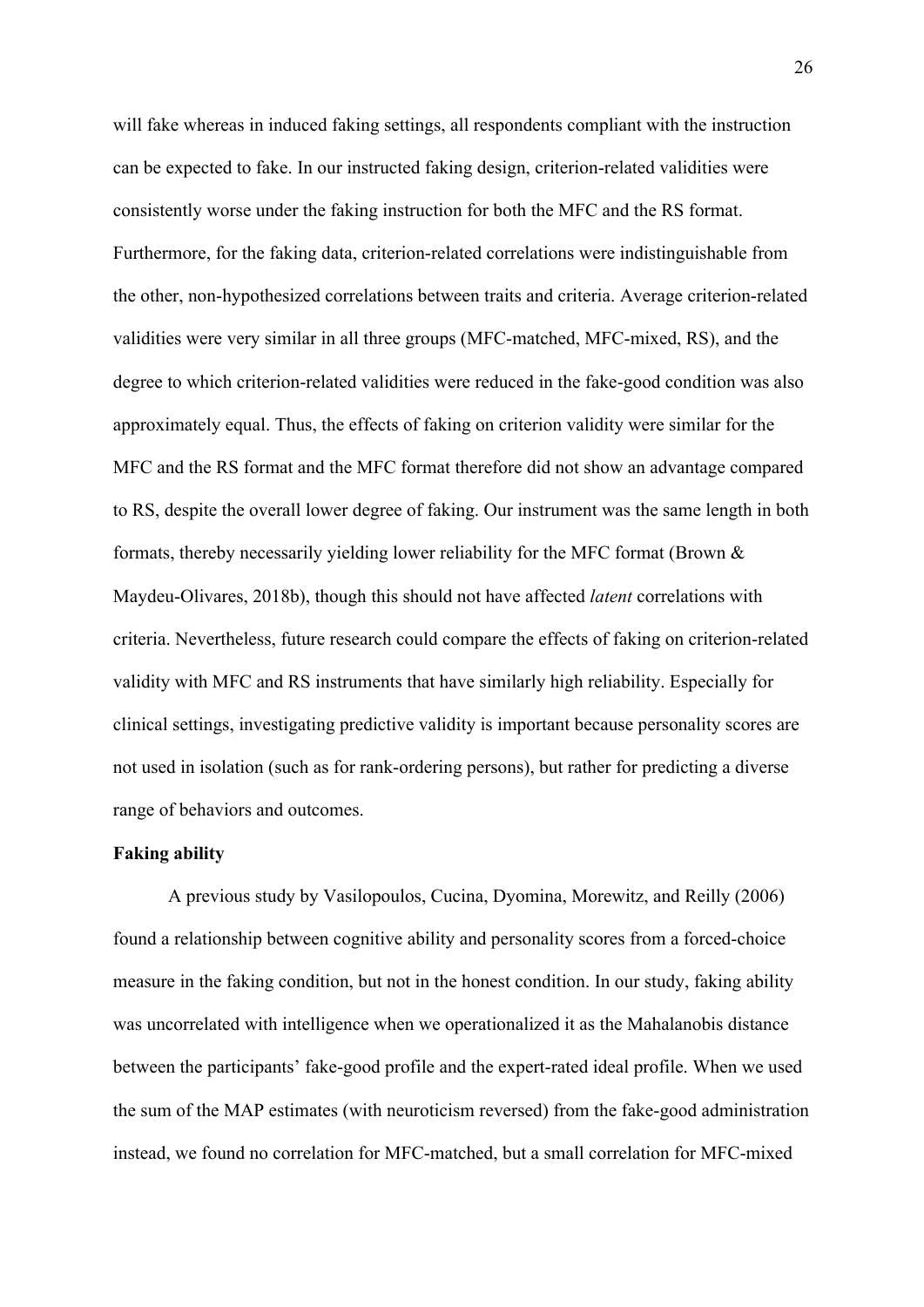and RS. It could be argued that in selection contexts in which applicants are selected in the order of their scores, the sum of the MAP estimates is a better measure of faking ability because it reflects whether participants adhered to the principle that the higher the score, the better. In the two versions that could be faked effectively, RS and MFC-mixed, the small correlation indicates that more intelligent participants tended to obtain higher scores than less intelligent participants and would therefore have a higher probability of being selected. The null correlation in MFC-matched is further evidence that the matching by desirability was successful. However, as these were non-preregistered, exploratory analyses, it would be important to replicate them before drawing any conclusions. In addition, it is possible that there was some variance restriction in intelligence scores because the largest group in our laboratory sample were psychology students, who are selected into the program by high school GPA and the cut-off is quite high due to a limited number of places. Furthermore, the intelligence test was an optional part of the laboratory session, making it possible that some self-selection took place. Thus, more research investigating the association between faking ability and intelligence in more heterogeneous samples is needed.

#### **Limitations and future directions**

One important limitation of our study is that participants were not really applying to the Master's program in psychology, but that it was a simulated high-stakes situation. However, the scenario was chosen to be realistic for psychology undergraduates who formed 38% of our laboratory sample or 19% of our full sample. Previous research, on the other hand, often used lower prestige jobs that do not require a college education (e.g., assembler and customer service representative in Study 3 in Christiansen et al., 2005) with undergraduate samples, leading to a lack of fit between the sample's characteristics and the job descriptions in the faking scenario. Our goal was to avoid this. Nevertheless, future research on real applicants or patients is needed. It is very likely that smaller faking effects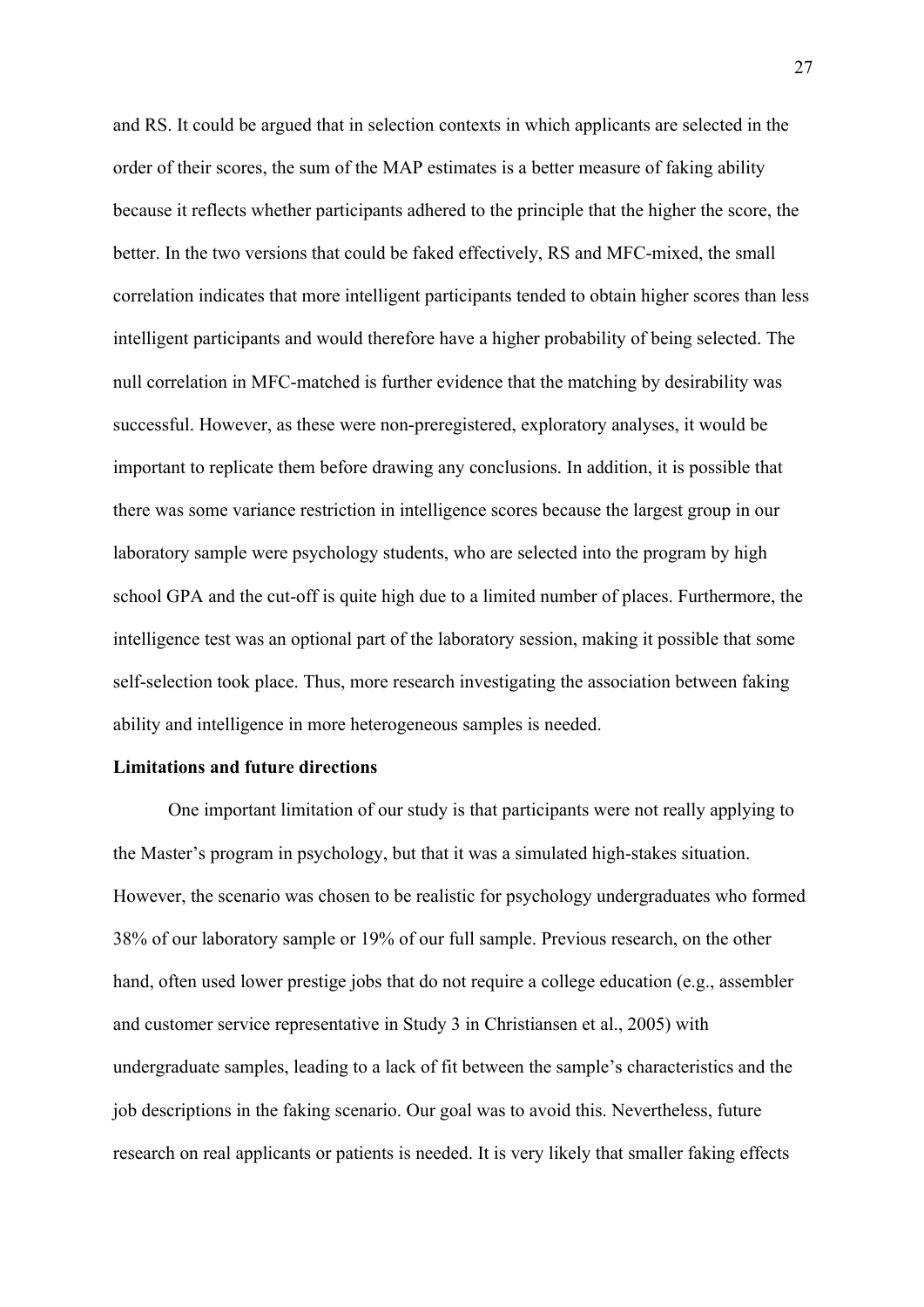for the MFC format will be found in real settings as has been the case for rating scales (Holden & Book, 2011; Smith & Ellingson, 2002).

In our study, participants were instructed to fake all traits. Past research has shown that participants tend to fake only the traits that they consider relevant, for example, for a particular job application (Birkeland et al., 2006; Cao & Drasgow, 2019; Furnham, 1990; Pauls & Crost, 2005). If some traits are classified as irrelevant by applicants, it is possible that they will be better able to focus on faking the relevant traits, thereby potentially reducing the advantage of the MFC format compared to the RS format. Thus, future research could induce faking on only some traits in order to investigate the susceptibility of the MFC format to faking. In addition, future research could vary the number of traits and investigate whether faking effects are reduced when the number of traits is larger – perhaps combined with conditions in which varying numbers of traits are relevant to the assessment context. Another factor that can influence faking effects is interindividual differences in the tendency to fake. In our study, these were presumably not a relevant issue because we used an induced faking design and the faking instruction detailed very clearly which traits to fake in which direction. However, in natural settings, applicants' tendency to fake can play an important role. Pavlov, Maydeu-Olivares, and Fairchild (2019) showed using a regression-based moderation analysis that faking was only reduced for the forced-choice format at high faking tendency levels, though they did not match the forced-choice items regarding desirability. This implies that future research conducted in natural settings should also take participants' propensity for faking into account. Our faking instruction was very detailed and specific in order to reduce variance in participants' interpretation or influence of prior knowledge on which traits should be faked in which direction. In other contexts, test takers may differ in their knowledge about a job or the criteria of a diagnosis. In these situations, it would also be interesting to investigate whether faking ability is related to crystallized intelligence.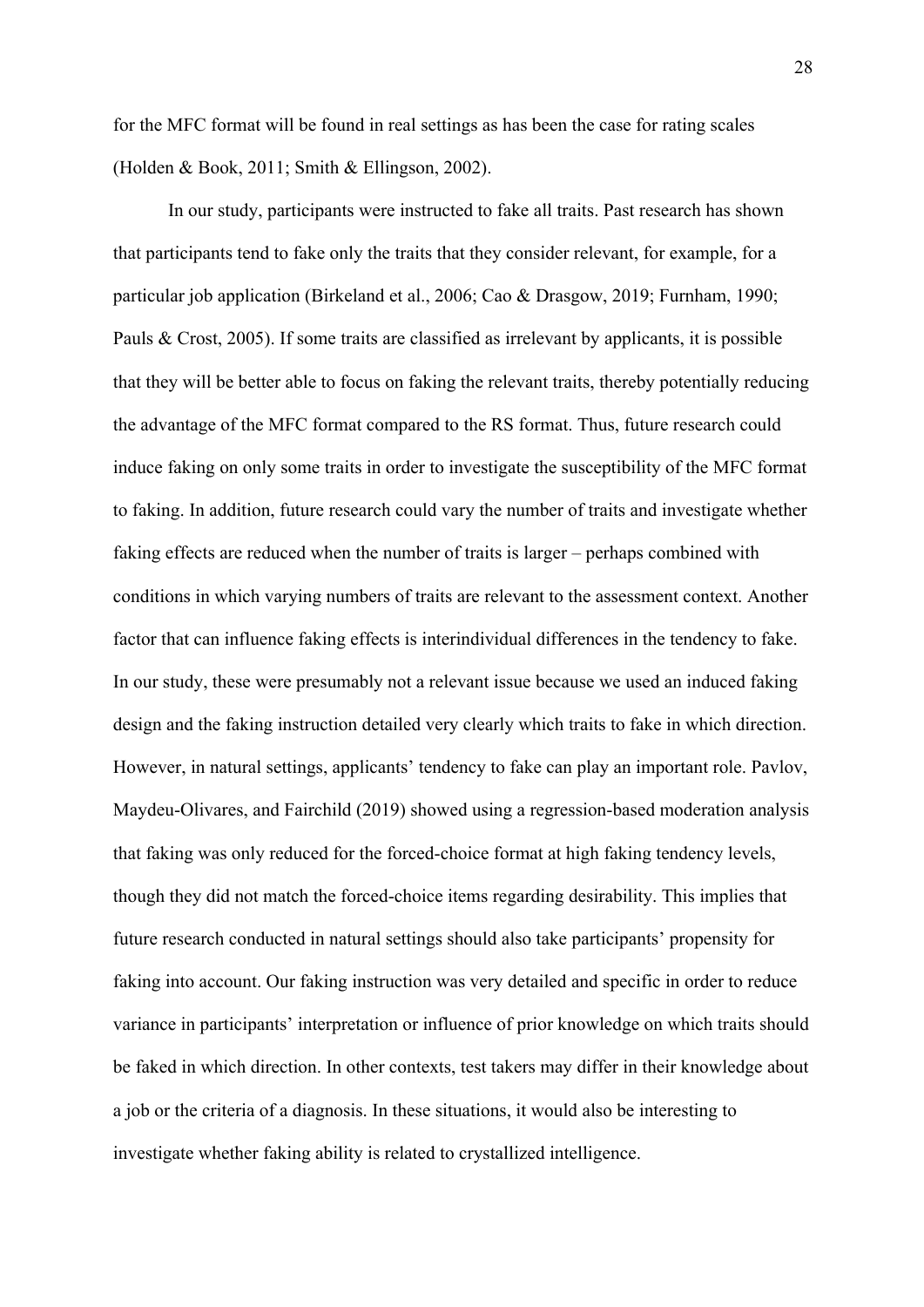The degree of faking occurring in the MFC format may also depend on the number of items presented in a block (pairs, triplets, tetrads, pentads) and the instruction (full ranking, most like me/least like me). Our study extended previous research by employing triplets with a full ranking instruction. Triplets have the advantage that they achieve a good balance between information and cognitive load. Most previous research on faking in the MFC format either used pairs and instructed participants to choose the response option that described them best (Christiansen et al., 2005; Converse et al., 2010) or used quads and instructed participants to choose the statement that was most like them and the one that was least like them (Heggestad et al., 2006; Jackson et al., 2000). With more statements presented simultaneously and a full ranking instruction, it might be harder for respondents intending to fake to figure out the order of desirability. However, at the same time, it might become more cognitively taxing for honest participants to describe themselves accurately. Thus, future research could investigate whether other MFC format variants, such as quads with a full ranking task, are able to reduce faking effectively while still being manageable for honest respondents. Our study used a within-subjects design in which participants filled out the questionnaire both under an honest instruction and under a fake-good instruction. It is possible that some participants felt the need to change their responses across conditions, though our results are consistent with other studies that employed a between-subjects design (e.g., Christiansen et al., 2005; Heggestad et al., 2006).

#### **Conclusion**

In conclusion, we found that the MFC format was less susceptible to faking than the RS format when both formats were scored normatively. This was especially the case when items within triplets were matched regarding their social desirability.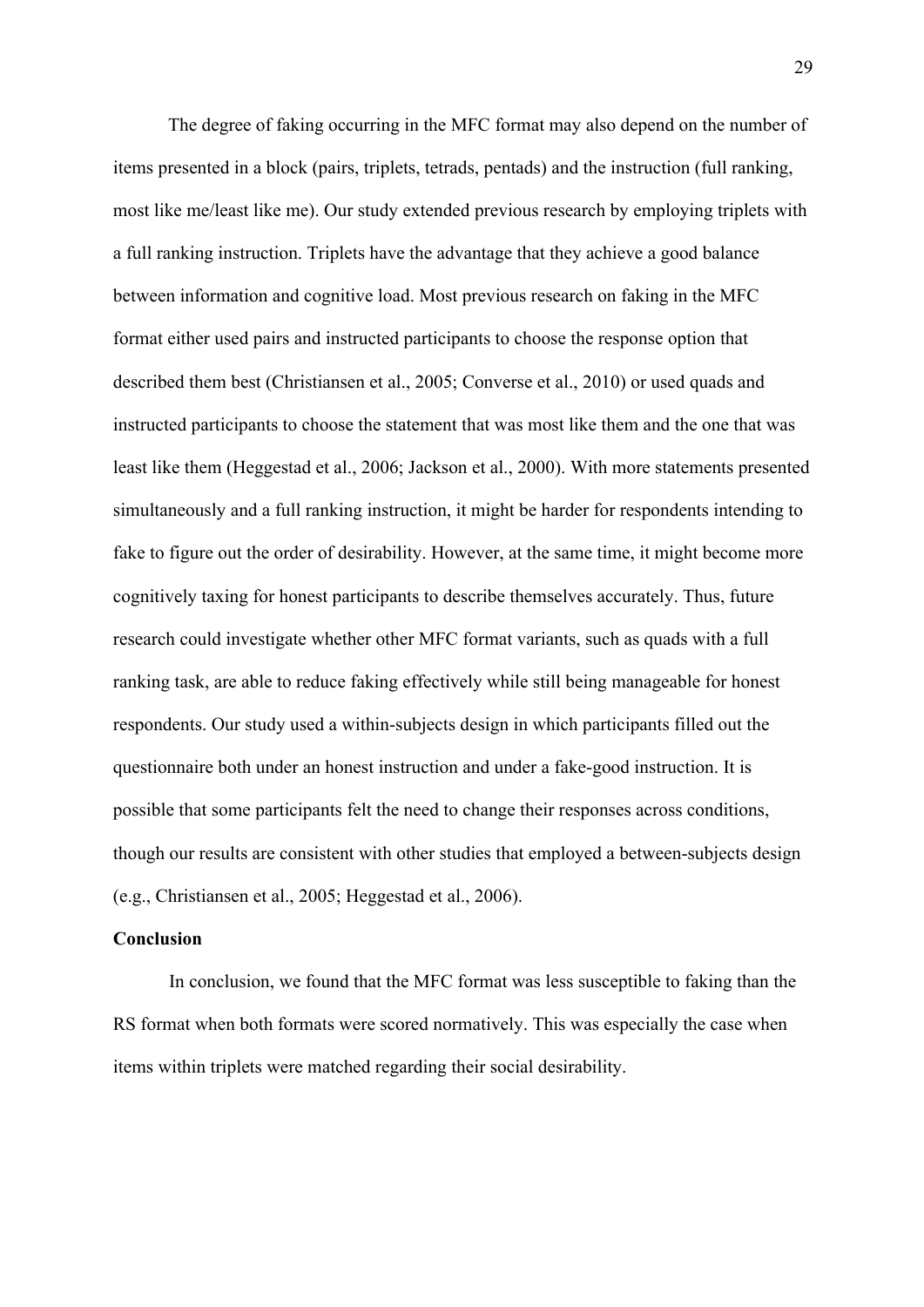#### **References**

- Antoni, C. H. (2019). Zur Lage der Psychologie [On the state of psychology]. *Psychologische Rundschau, 70*(1), 4-26.
- Arnholt, A. T., & Evans, B. (2017). BSDA: Basic Statistics and Data Analysis. (Version 1.2.0.). Retrieved from https://CRAN.R-project.org/package=BSDA
- Bartram, D. (2007). Increasing validity with forced-choice criterion measurement formats. *International Journal of Selection and Assessment, 15*(3), 263-272.
- Bensch, D., Maass, U., Greiff, S., Horstmann, K. T., & Ziegler, M. (2019). The nature of faking: A homogeneous and predictable construct? *Psychological Assessment, 31*(4), 532-544. doi:10.1037/pas0000619
- Birkeland, S. A., Manson, T. M., Kisamore, J. L., Brannick, M. T., & Smith, M. A. (2006). A meta-analytic investigation of job applicant faking on personality measures. *International Journal of Selection and Assessment, 14*(4), 317-335. doi:10.1111/j.1468-2389.2006.00354.x
- Brown, A. (2016). Item response models for forced-choice questionnaires: A common framework. *Psychometrika, 81*(1), 135-160. doi:10.1007/s11336-014-9434-9
- Brown, A., & Maydeu-Olivares, A. (2011). Item response modeling of forced-choice questionnaires. *Educational and Psychological Measurement, 71*(3), 460-502. doi:10.1177/0013164410375112
- Brown, A., & Maydeu-Olivares, A. (2012). Fitting a Thurstonian IRT model to forced-choice data using Mplus. *Behavior Research Methods, 44*(4), 1135-1147. doi:10.3758/s13428- 012-0217-x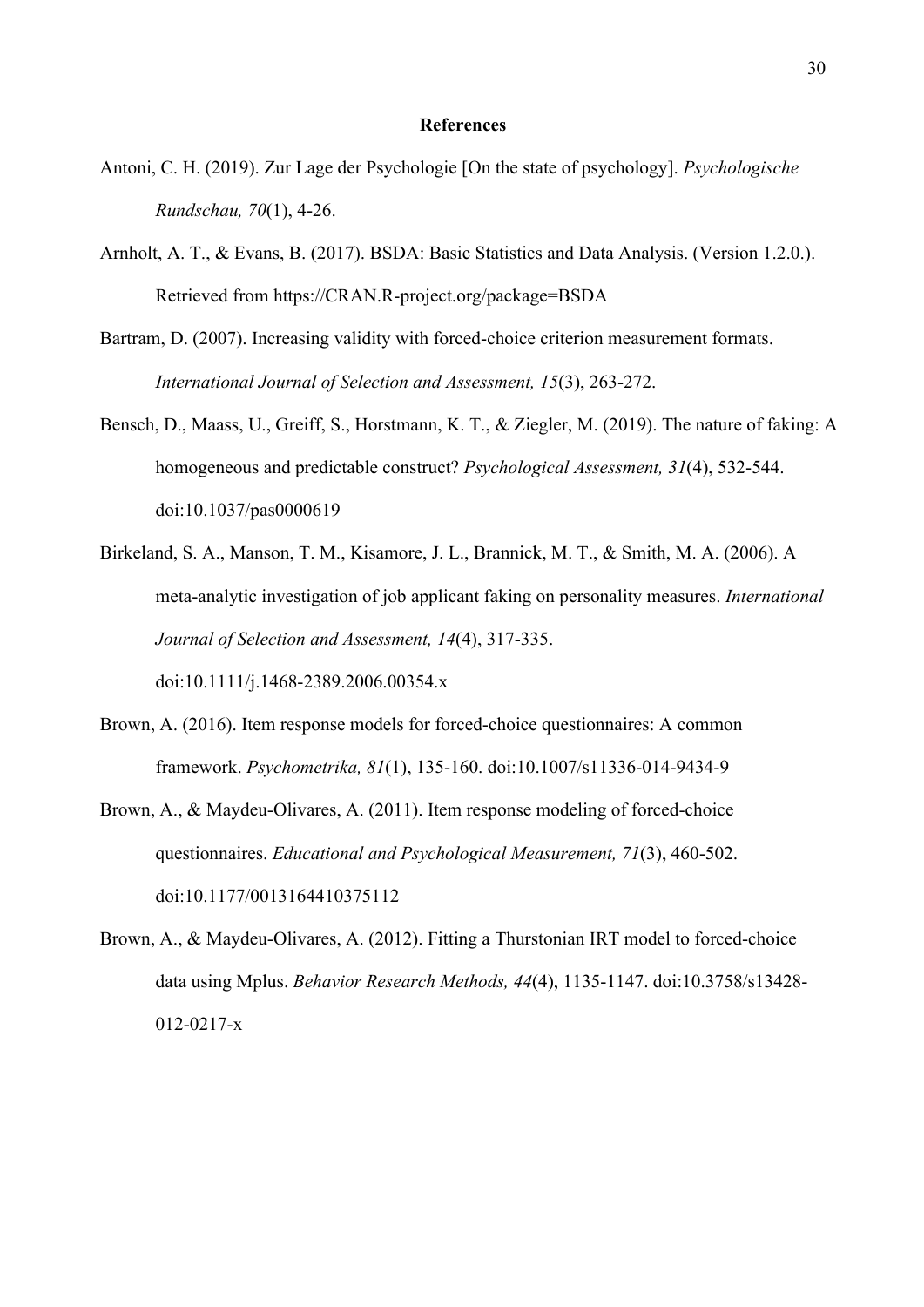- Brown, A., & Maydeu-Olivares, A. (2013). How IRT can solve problems of ipsative data in forced-choice questionnaires. *Psychological Methods, 18*(1), 36-52. doi:10.1037/a0030641
- Brown, A., & Maydeu-Olivares, A. (2018a). Modeling of forced-choice response formats. In P. Irwing, T. Booth, & D. Hughes (Eds.), *The Wiley Handbook of Psychometric Testing*. London, UK: John Wiley & Sons.
- Brown, A., & Maydeu-Olivares, A. (2018b). Ordinal factor analysis of graded-preference questionnaire data. *Structural Equation Modeling, 25*(4), 516-529. doi:10.1080/10705511.2017.1392247
- Bürkner, P. C., Schulte, N., & Holling, H. (2019). On the statistical and practical limitations of Thurstonian IRT models. *Educational and Psychological Measurement, 79*(5), 827-854. doi:10.1177/0013164419832063
- Cao, M., & Drasgow, F. (2019). Does forcing reduce faking? A meta-analytic review of forcedchoice personality measures in high-stakes situations. *Journal of Applied Psychology*. doi:10.1037/apl0000414
- Christiansen, N. D., Burns, G. N., & Montgomery, G. E. (2005). Reconsidering forced-choice item formats for applicant personality assessment. *Human Performance, 18*(3), 267-307. doi:10.1207/s15327043hup1803\_4

Cohen, J. (1988). *Statistical power analysis for the behavioral sciences*. New York: Erlbaum.

Converse, P. D., Pathak, J., Quist, J., Merbedone, M., Gotlib, T., & Kostic, E. (2010). Statement desirability ratings in forced-choice personality measure development: Implications for reducing score inflation and providing trait-level information. *Human Performance, 23*(4), 323-342. doi:10.1080/08959285.2010.501047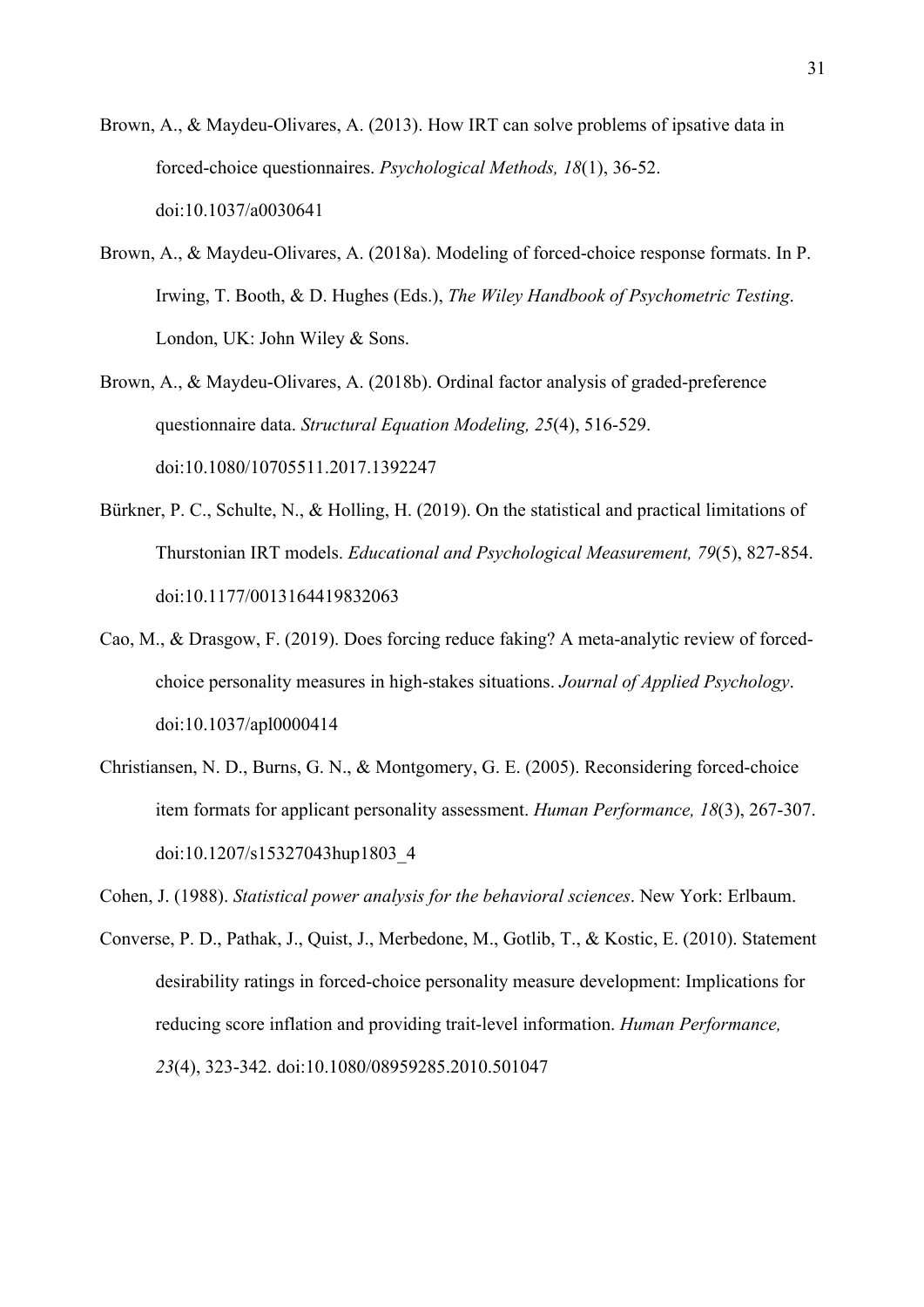- Dantlgraber, M. (2015). *M-KIT: Modularer Kurzintelligenztest* [M-KIT: Modular Short intelligence test]. Bern, Switzerland: Hogrefe.
- Diener, E., Emmons, R. A., Larsen, R. J., & Griffin, S. (1985). The Satisfaction with Life Scale. *Journal of Personality Assessment, 49*(1), 71-75. doi:10.1207/s15327752jpa4901\_13
- Dilchert, S., & Ones, D. S. (2011). Application of preventive strategies. In M. Ziegler, C. MacCann, & R. D. Roberts (Eds.), *New perspectives on faking in personality assessment* (pp. 177-200). New York: Oxford University Press.
- Dilchert, S., Ones, D. S., Viswesvaran, C., & Deller, J. (2006). Response distortion in personality measurement: Born to deceive, yet capable of providing valid self-assessments? *Psychology Science, 48*(3), 209-225.
- Douglas, E. F., McDaniel, M. A., & Snell, A. F. (1996). The validity of non-cognitive measures decays when applicants fake. In J. B. Keyes & L. N. Dosier (Eds.), *Proceedings of the Academy of Management* (pp. 127-131). Madison, WI: Omnipress.
- Edwards, A. L. (1953). The relationship between the judged desirability of a trait and the probability that the trait will be endorsed. *The Journal of Applied Psychology, 37*, 90-93.
- Feldman, M. J., & Corah, N. L. (1960). Social desirability and the forced choice method. *Journal of Consulting Psychology, 24*, 480-482.
- Furnham, A. (1990). Faking personality questionnaires Fabricating different profiles for different purposes. *Current Psychology: Research & Reviews, 9*(1), 46-55. doi:10.1007/Bf02686767
- Gignac, G. E., & Szodorai, E. T. (2016). Effect size guidelines for individual differences researchers. *Personality and Individual Differences, 102*, 74-78. doi:10.1016/j.paid.2016.06.069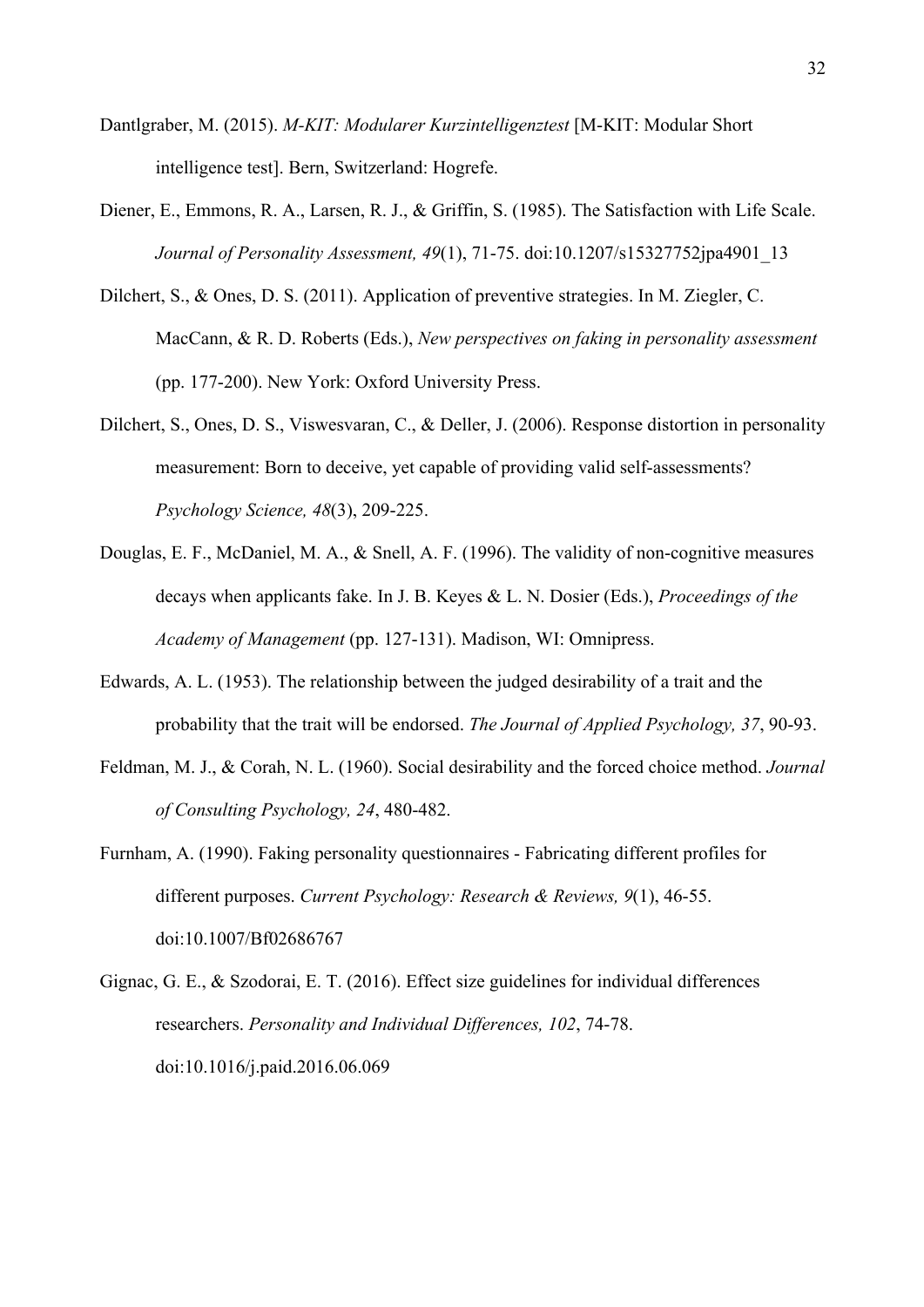- Goffin, R. D., & Christiansen, N. D. (2003). Correcting personality tests for faking: A review of popular personality tests and an initial survey of researchers. *International Journal of Selection and Assessment, 11*(4), 340-344. doi:10.1111/j.0965-075X.2003.00256.x
- Griffith, R. L., Chmielowski, T., & Yoshita, Y. (2007). Do applicants fake? An examination of the frequency of applicant faking behavior. *Personnel Review, 36*(3), 341-357.
- Hallquist, M. N., & Wiley, J. F. (2018). MplusAutomation: An R package for facilitating largescale latent variable analyses in Mplus. *Structural Equation Modeling, 25*(4), 621-638. doi:10.1080/10705511.2017.1402334
- Heggestad, E. D., Morrison, M., Reeve, C. L., & McCloy, R. A. (2006). Forced-choice assessments of personality for selection: Evaluating issues of normative assessment and faking resistance. *Journal of Applied Psychology, 91*(1), 9-24.
- Hicks, L. E. (1970). Some properties of ipsative, normative, and forced-choice normative measures. *Psychological Bulletin, 74*(3), 167-&. doi:10.1037/h0029780
- Holden, R. R. (2007). Socially desirable responding does moderate personality scale validity both in experimental and in nonexperimental contexts. *Canadian Journal of Behavioural Science, 39*(3), 184-201. doi:10.1037/cjbs2007015
- Holden, R. R., & Book, A. S. (2011). Faking does distort self-report personality assessment. In M. Ziegler, C. MacCann, & R. D. Roberts (Eds.), *New perspectives on faking in personality assessment* (pp. 71-86). New York: Oxford University Press.
- Holden, R. R., Wood, L. L., & Tomashewski, L. (2001). Do response time limitations counteract the effect of faking on personality inventory validity? *Journal of Personality and Social Psychology, 81*(1), 160-169.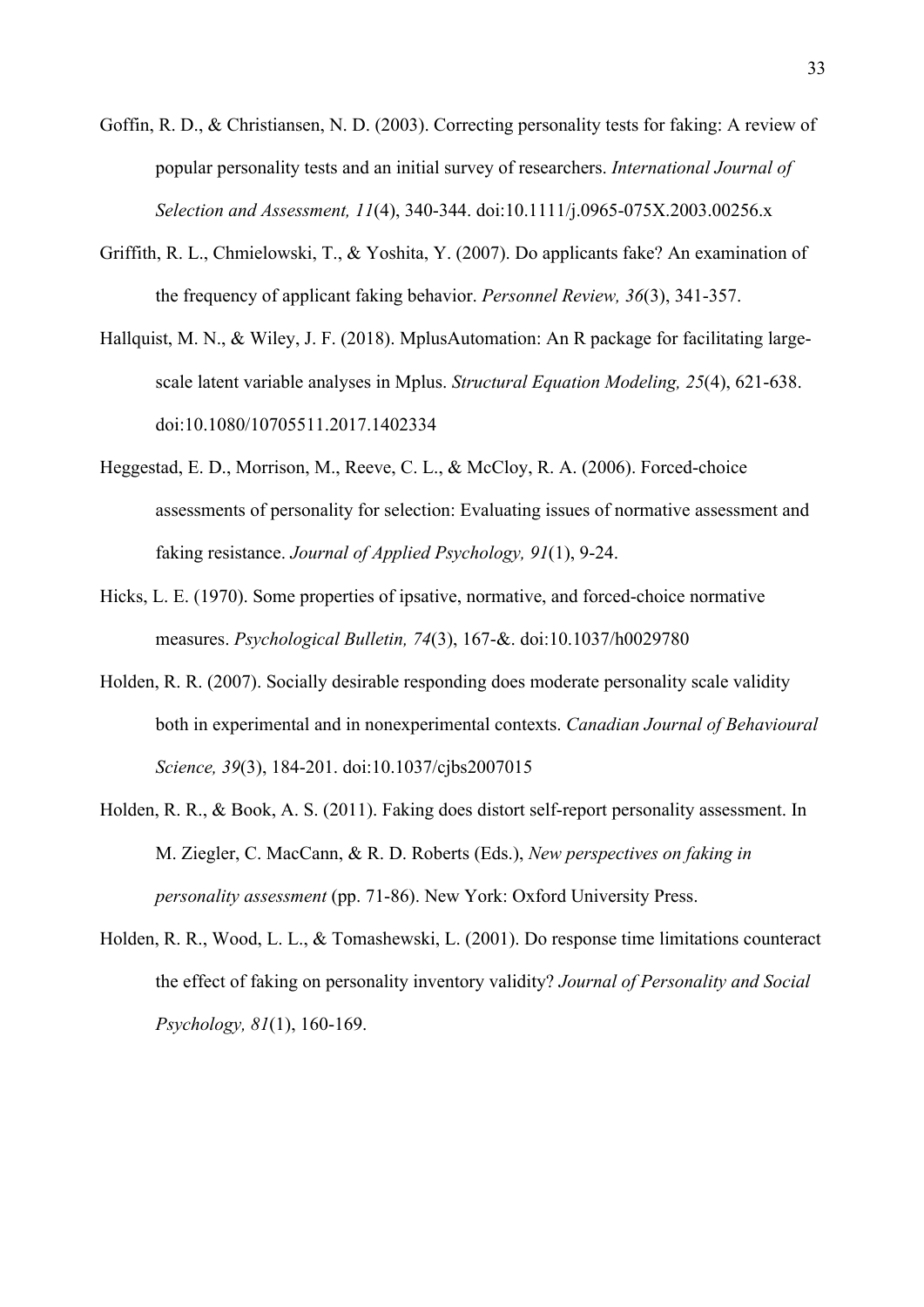- Jackson, D. N., Wroblewski, V. R., & Ashton, M. C. (2000). The impact of faking on employment tests: Does forced choice offer a solution? *Human Performance, 13*(4), 371- 388. doi:10.1207/S15327043hup1304\_3
- John, O. P., Donahue, E. M., & Kentle, R. L. (1991). *The Big Five Inventory-Versions 4a and 54*. Berkeley, CA: University of California, Berkeley, Institute of Personality and Social Research.
- Kahneman, D. (2011). *Thinking, fast and slow*. London, UK: Allen Lane.
- Klehe, U. C., Kleinmann, M., Hartstein, T., Melchers, K. G., Konig, C. J., Heslin, P. A., & Lievens, F. (2012). Responding to personality tests in a selection context: The role of the ability to identify criteria and the ideal-employee factor. *Human Performance, 25*(4), 273-302. doi:10.1080/08959285.2012.703733
- Lee, P., Lee, S., & Stark, S. (2018). Examining validity evidence for multidimensional forced choice measures with different scoring approaches. *Personality and Individual Differences, 123*, 229-235. doi:10.1016/j.paid.2017.11.031
- Lin, Y., & Brown, A. (2017). Influence of context on item parameters in forced-choice personality assessments. *Educational and Psychological Measurement, 77*(3), 389-414.
- MacCann, C., Ziegler, M., & Roberts, R. D. (2011). Faking in personality assessment. In M. Ziegler, C. MacCann, & R. D. Roberts (Eds.), *New perspectives on faking in personality assessment* (pp. 309-329). New York: Oxford University Press.
- Muthén, L. K., & Muthén, B. O. (1998-2018). Mplus [Computer software]. Los Angeles, CA: Muthén & Muthén. Retrieved from www.statmodel.com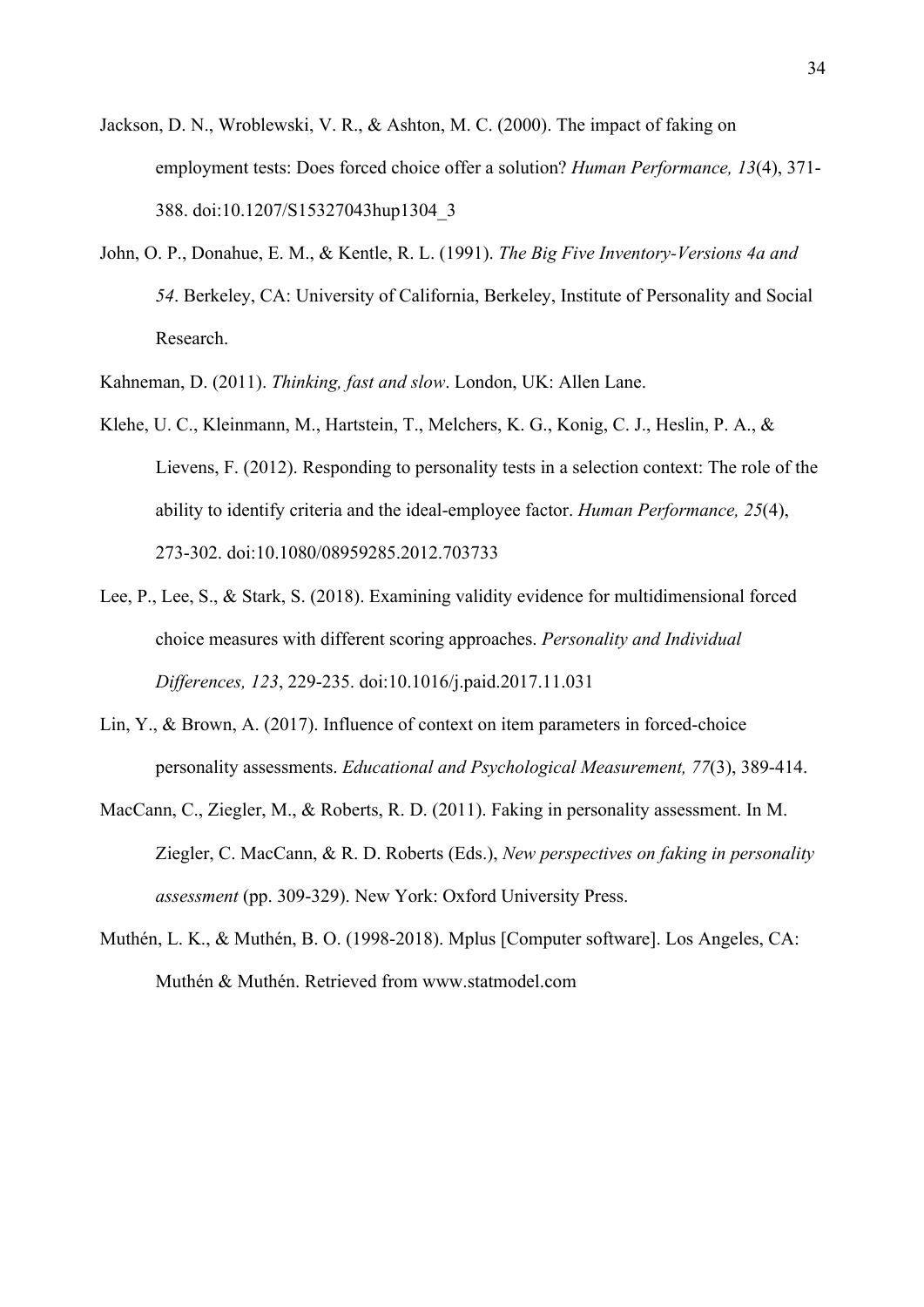- Oltmanns, J. R., & Widiger, T. A. (2018). A self-report measure for the ICD-11 dimensional trait model proposal: The Personality Inventory for ICD-11. *Psychological Assessment, 30*(2), 154-169. doi:10.1037/pas0000459
- Ones, D. S., & Viswesvaran, C. (1998). The effects of social desirability and faking on personality and integrity assessment for personnel selection. *Human Performance, 11*(2- 3), 245-269. doi:10.1207/s15327043hup1102&3\_7
- Ones, D. S., Viswesvaran, C., & Reiss, A. D. (1996). Role of social desirability in personality testing for personnel selection: The red herring. *Journal of Applied Psychology, 81*(6), 660-679. doi:10.1037//0021-9010.81.6.660
- Paulhus, D. L. (2002). Socially desirable responding: The evolution of a construct. In H. I. Braun, D. N. Jackson, & D. E. Wiley (Eds.), *The role of constructs in psychological and educational measurement* (pp. 49-69). Erlbaum.
- Pauls, C. A., & Crost, N. W. (2005). Effects of different instructional sets on the construct validity of the NEO-PI-R. *Personality and Individual Differences, 39*, 297-308. doi:10.1016/j.paid.2005.01.003
- Pavlov, G., Maydeu-Olivares, A., & Fairchild, A. J. (2019). Effects of applicant faking on forced-choice and Likert scores. *Organizational Research Methods, 22*(3), 710-739. doi:10.1177/1094428117753683
- R Core Team (2018). R: A language and environment for statistical computing [Computer software]. Vienna, Austria: R Foundation for Statistical Computing. Retrieved from http://www.R-project.org/
- Re, A. D. (2013). compute.es: Compute Effect Sizes (Version 0.2-2). Retrieved from http://cran.r-project.org/web/packages/compute.es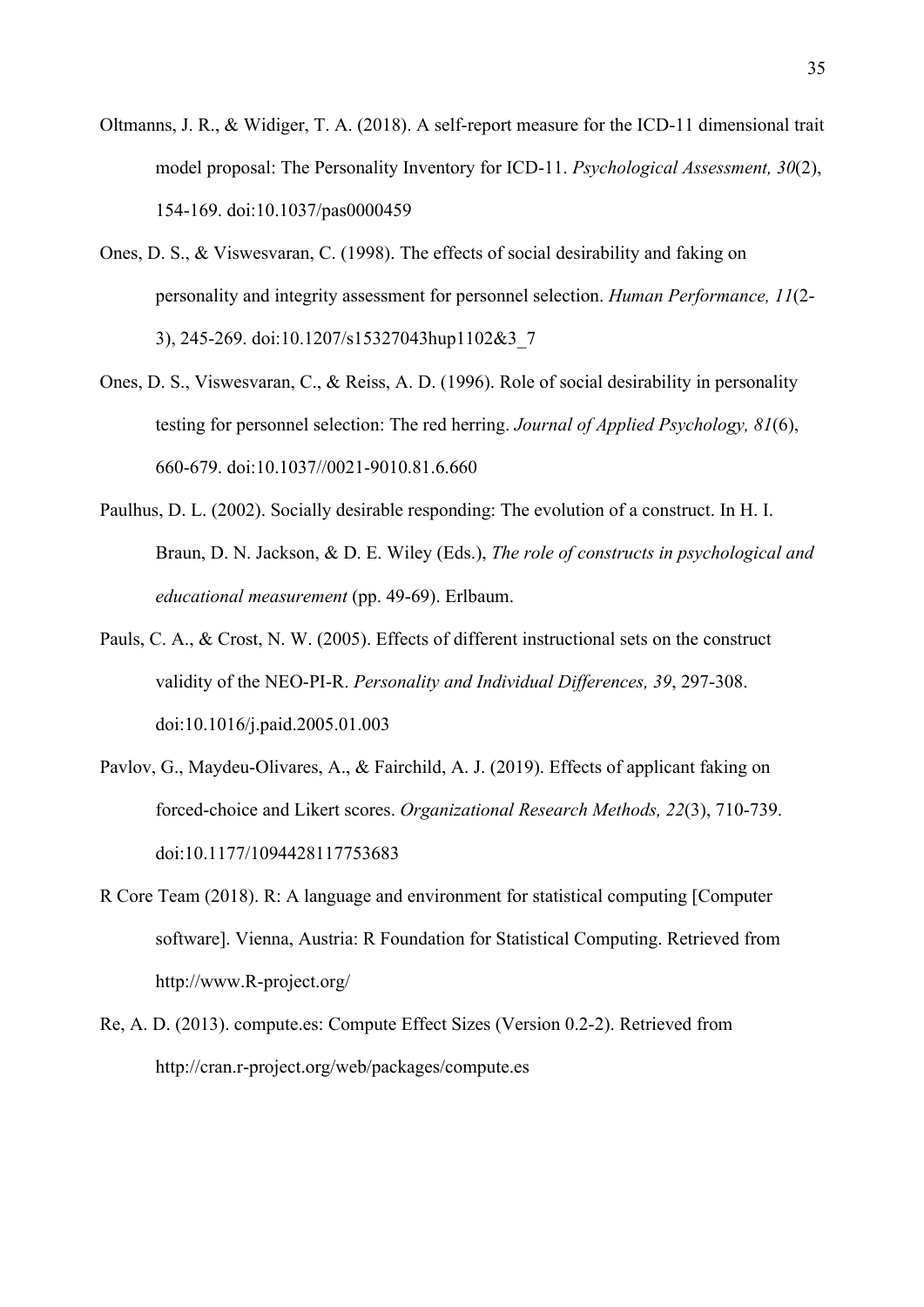- Revelle, W. (2018). psych: Procedures for Personality and Psychological Research (Version 1.8.4). Evanston, Illinois: Northwestern University. Retrieved from https://CRAN.Rproject.org/package=psych
- Roberts, B. W., Kuncel, N. R., Shiner, R., Caspi, A., & Goldberg, L. R. (2007). The power of personality: The comparative validity of personality traits, socioeconomic status, and cognitive ability for predicting important life outcomes. *Perspectives on Psychological Science, 2*(4), 313-345. doi:10.1111/j.1745-6916.2007.00047.x
- Salgado, J. F., & Táuriz, G. (2014). The Five-Factor Model, forced-choice personality inventories and performance: A comprehensive meta-analysis of academic and occupational validity studies. *European Journal of Work and Organizational Psychology, 23*(1), 3-30. doi:10.1080/1359432x.2012.716198
- Samejima, F. (1969). *Estimation of latent ability using a response pattern of graded scores*. Psychometric Monograph No.17. doi:http://dx.doi.org/10.1007/BF03372160

Sarkar, D. (2008). *Lattice: Multivariate data visualization with R*. New York: Springer.

- Sass, R., Frick, S., Reips, U. D., & Wetzel, E. (2020). Taking the test taker's perspective: Response process and test motivation in multidimensional forced-choice versus rating scale instruments. *Assessment, 27*(3), 572-584. doi:10.1177/1073191118762049
- Schmidt, F. L., & Hunter, J. E. (1998). The validity and utility of selection methods in personnel psychology: Practical and theoretical implications of 85 years of research findings. *Psychological Bulletin, 124*(2), 262-274. doi:10.1037//0033-2909.124.2.262
- Smith, D. B., & Ellingson, J. E. (2002). Substance versus style: A new look at social desirability in motivating contexts. *Journal of Applied Psychology, 87*(2), 211-219.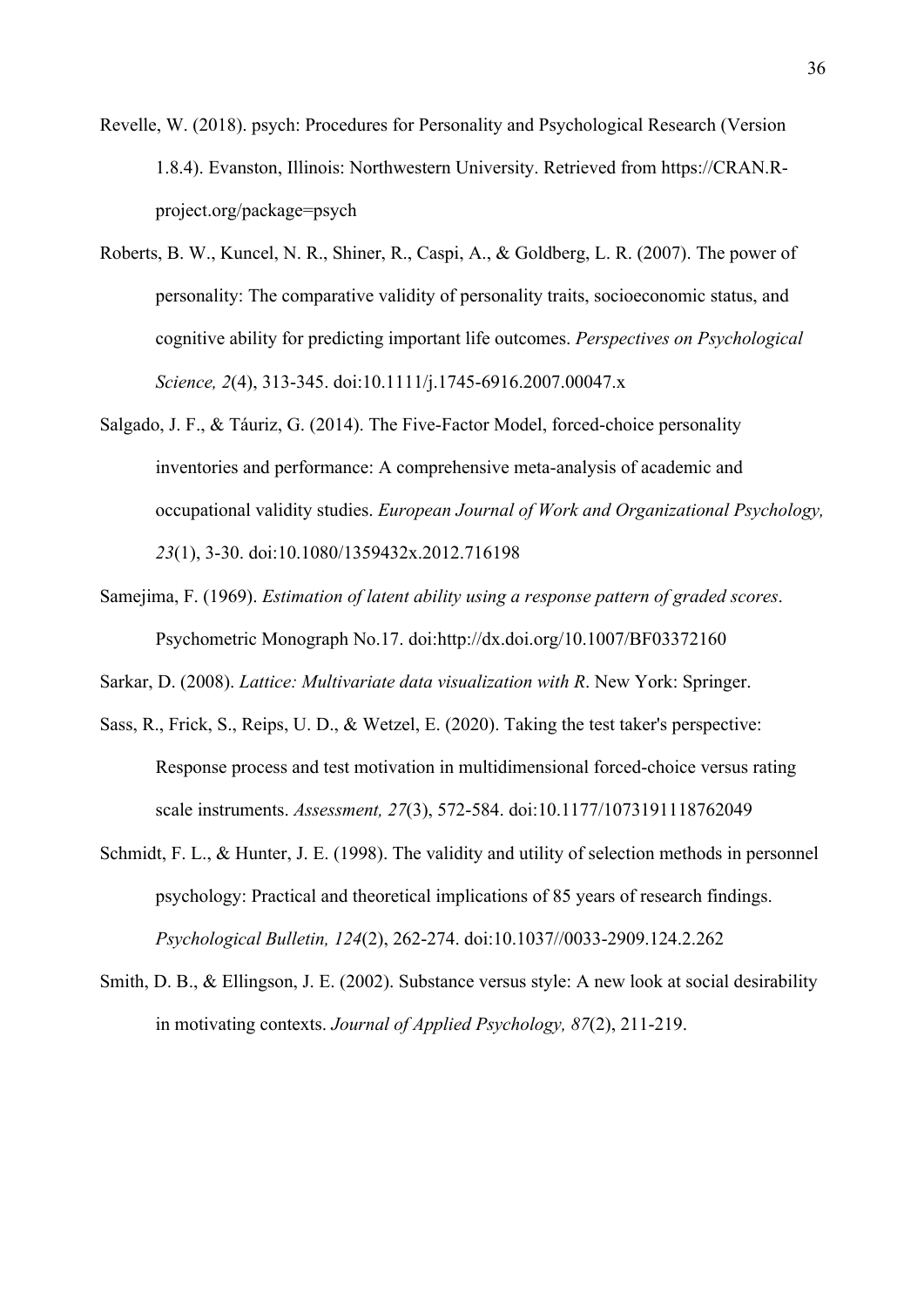- Vasilopoulos, N. L., Cucina, J. M., Dyomina, N. V., Morewitz, C. L., & Reilly, R. R. (2006). Forced-choice personality tests: A measure of personality and cognitive ability? *Human Performance, 19*(3), 175-199. doi:10.1207/s15327043hup1903\_1
- Watrin, L., Geiger, M., Spengler, M., & Wilhelm, O. (2019). Forced-choice versus Likert responses on an occupational Big Five questionnaire. *Journal of Individual Differences*, Advance online publication. doi:10.1027/1614-0001/a000285
- Wetzel, E., & Frick, S. (2020). Comparing the validity of trait estimates from the multidimensional forced-choice format and the rating scale format. *Psychological Assessment, 32*(3), 239-253. doi:10.1037/pas0000781
- Wetzel, E., Roberts, B. W., Fraley, R. C., & Brown, A. (2016). Equivalence of Narcissistic Personality Inventory constructs and correlates across scoring approaches and response formats. *Journal of Research in Personality, 61*, 87-98. doi:10.1016/j.jrp.2015.12.002
- Widiger, T. A., & Samuel, D. B. (2005). Evidence-based assessment of personality disorders. *Psychological Assessment, 17*(3), 278-287. doi:10.1037/1040-3590.17.3.278
- Zhang, B., Sun, T., Drasgow, F., Chernyshenko, O. S., Nye, C. D., Stark, S., & White, L. A. (2019). Though forced, still valid: Psychometric equivalence of forced-choice and singlestatement measures. *Organizational Research Methods*, Advance online publication. doi:10.1177/1094428119836486
- Ziegler, M. (2007). *Situational demand and its impact on construct and criterion validity of a personality questionnaire: State and trait, a couple you just can't study separately!* Dissertation, LMU München: Fakultät für Psychologie und Pädagogik.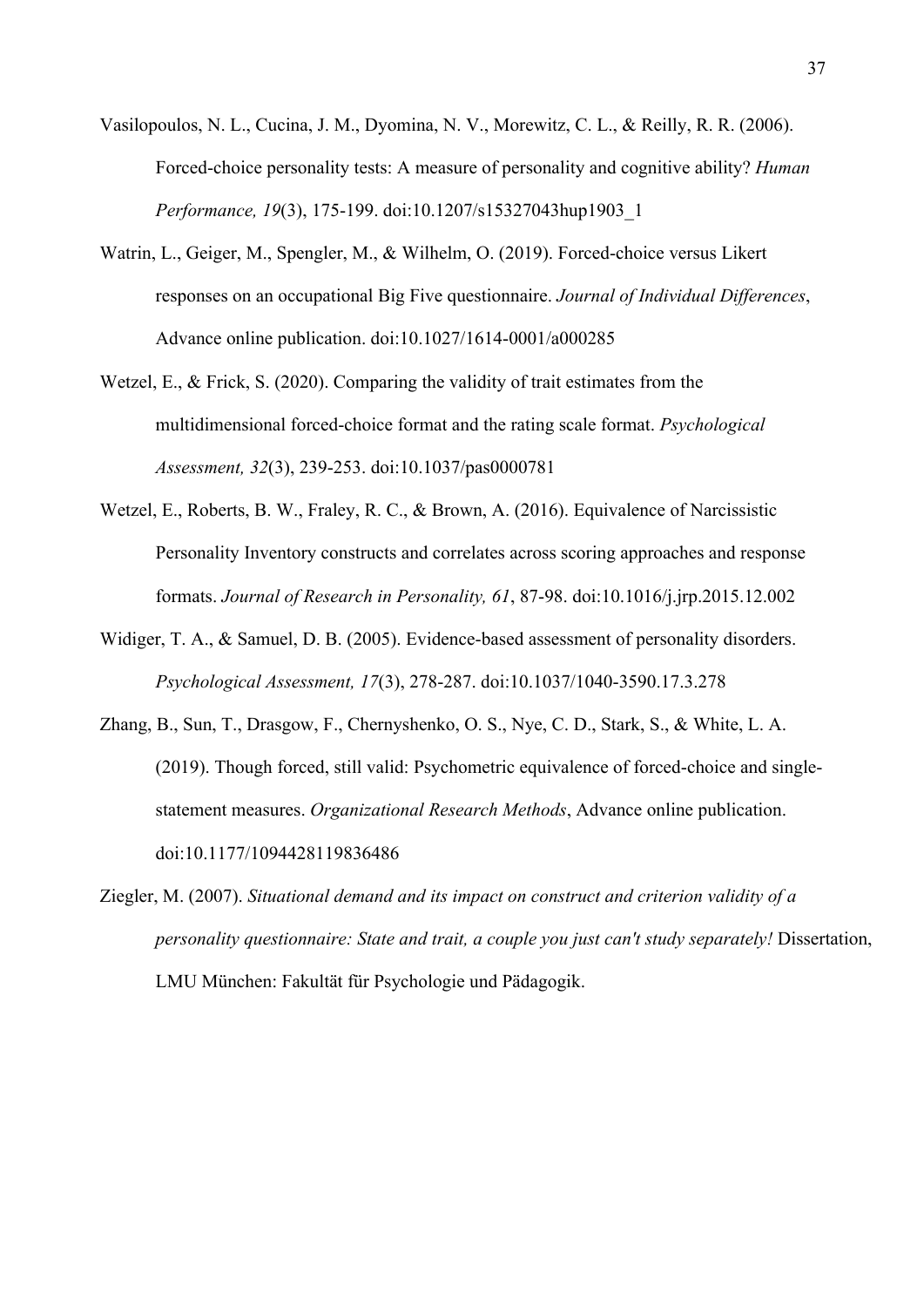Ziegler, M., & Bühner, M. (2009). Modeling socially desirable responding and its effects. *Educational and Psychological Measurement, 69*(4), 548-565. doi:10.1177/0013164408324469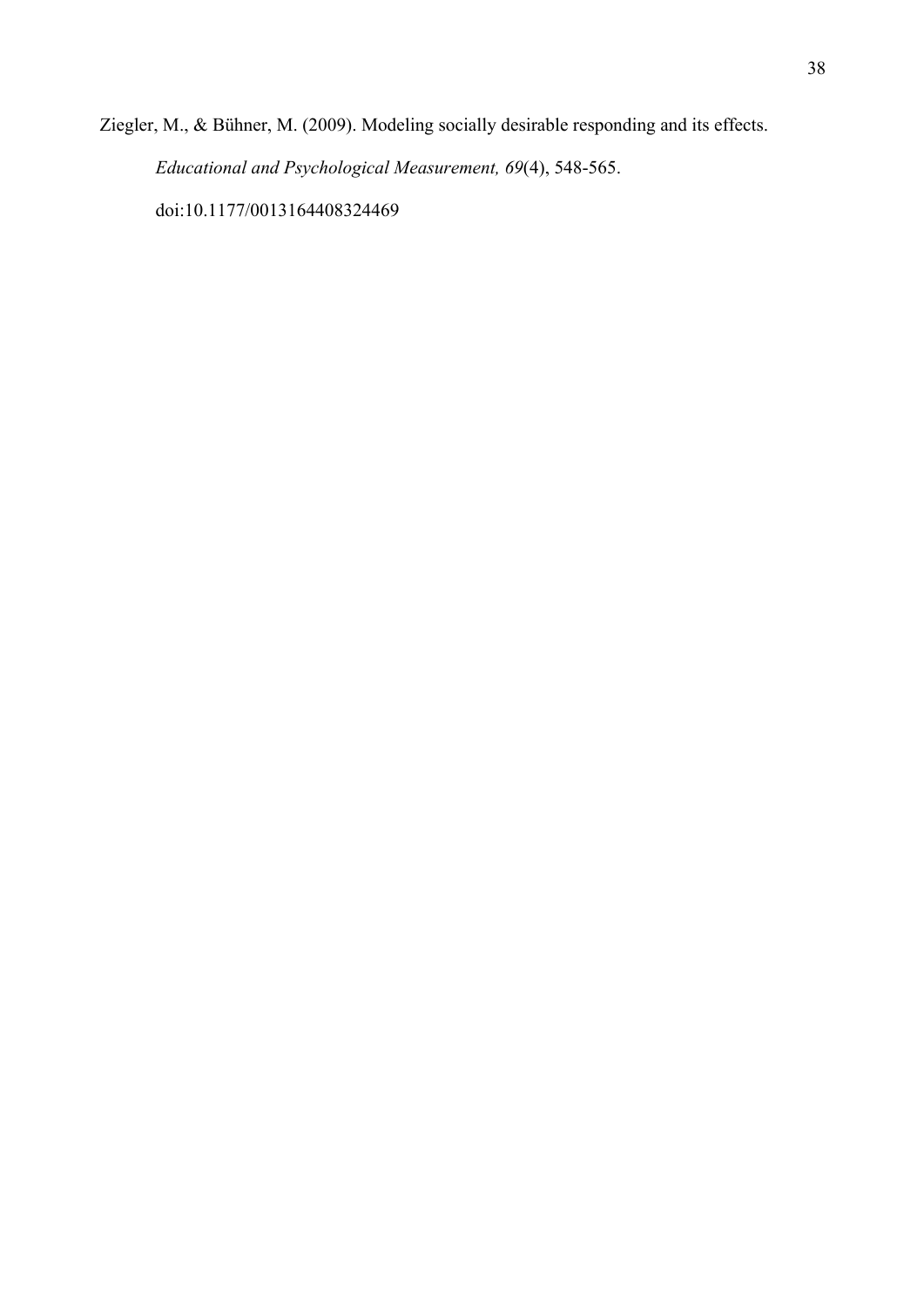#### Table 1

| <b>Response</b><br>format group |     | Gender   |          |               | Age          |
|---------------------------------|-----|----------|----------|---------------|--------------|
|                                 |     | % female | $%$ male | $\frac{6}{9}$ | M(SD)        |
|                                 |     |          |          | transgender   |              |
| MFC-matched                     | 593 | 62.7     | 36.9     | 0.3           | 23.40 (4.09) |
| MFC-mixed                       | 652 | 65.0     | 34.8     | 0.2           | 23.39(4.34)  |
| Rating scale                    | 622 | 64.7     | 34.9     | 0.3           | 23.64 (4.39) |

## *Sample characteristics for the response format groups*

*Note*. MFC = multidimensional forced-choice.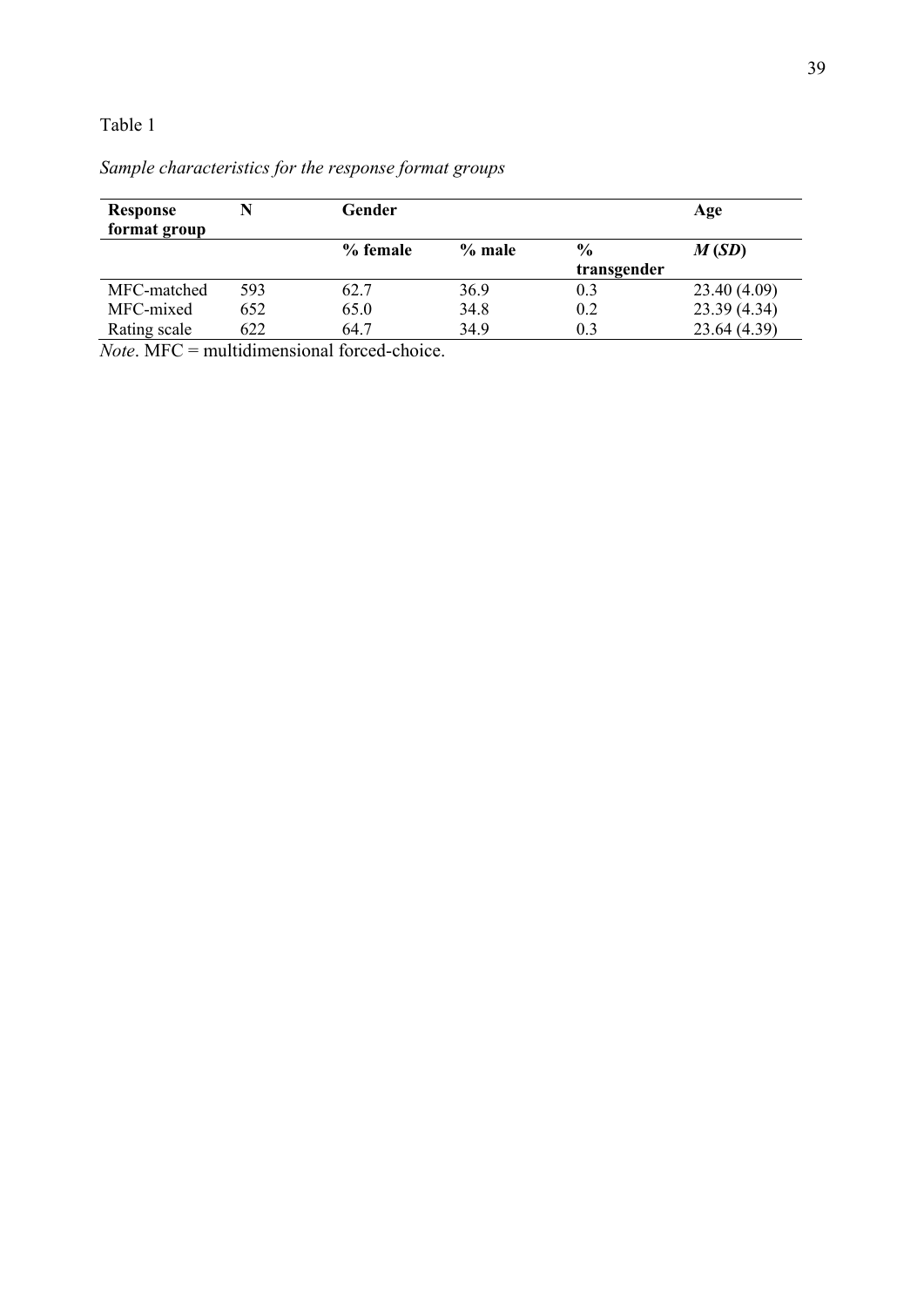## Table 2

| Area                        | <b>Criterion</b>                     | Question                                                                                                                                                     | <b>Response</b>                                                                                                     | <b>Expert rating</b><br><b>Big Five corr.</b> |
|-----------------------------|--------------------------------------|--------------------------------------------------------------------------------------------------------------------------------------------------------------|---------------------------------------------------------------------------------------------------------------------|-----------------------------------------------|
| <b>Social</b><br>activities | Facebook user                        | "I do not have a Facebook account."<br>was provided as an alternative response<br>option to Number of Facebook friends                                       | Checked, not checked                                                                                                | Extraversion                                  |
|                             | Number of Facebook<br>friends        | "Please enter the number of your friends"<br>on Facebook as accurately as possible."                                                                         | Text box                                                                                                            | Extraversion                                  |
|                             | Attended parties /<br>month          | "On average, how many parties do you<br>go to in a month?"                                                                                                   | Text box                                                                                                            | Extraversion                                  |
|                             | Number dates / month                 | "On average, how many dates (with the<br>same person or different persons) do<br>you go on in a month?"                                                      | Text box                                                                                                            | Extraversion                                  |
|                             | Number of persons<br>dated / year    | "On average, how many persons do you<br>date in a year?"                                                                                                     | Text box                                                                                                            | Extraversion                                  |
| Health                      | Frequency of smoking                 | "How often do you smoke cigarettes?"                                                                                                                         | Never, less than once a<br>month, $1 - 3$ times a month,<br>$1 - 3$ times a week, on 4 -6<br>days a week, every day | Neuroticism,<br>Conscientiousness             |
|                             | Number of smoked<br>cigarettes / day | "How many cigarettes do you smoke on<br>average a day?"<br>This question was only presented if a<br>person selected "every day" to the<br>previous question. | Text box                                                                                                            | Neuroticism,<br>Conscientiousness             |
|                             | Frequency of drinking<br>alcohol     | "How often do you consume alcoholic<br>beverages?"                                                                                                           | Never, $\leq$ once a month, 2 –<br>4 times a month, $2 - 3$ times<br>a week, $\geq$ 4 times a week                  | Extraversion,<br>Conscientiousness            |
|                             | Life satisfaction                    | Satisfaction With Life Scale (Diener,<br>Emmons, Larsen, & Griffin, 1985)                                                                                    | 7-point scale from do not<br>agree at all to agree<br>completely                                                    | Neuroticism                                   |

*Assessment of criteria and hypothesized relations to Big Five*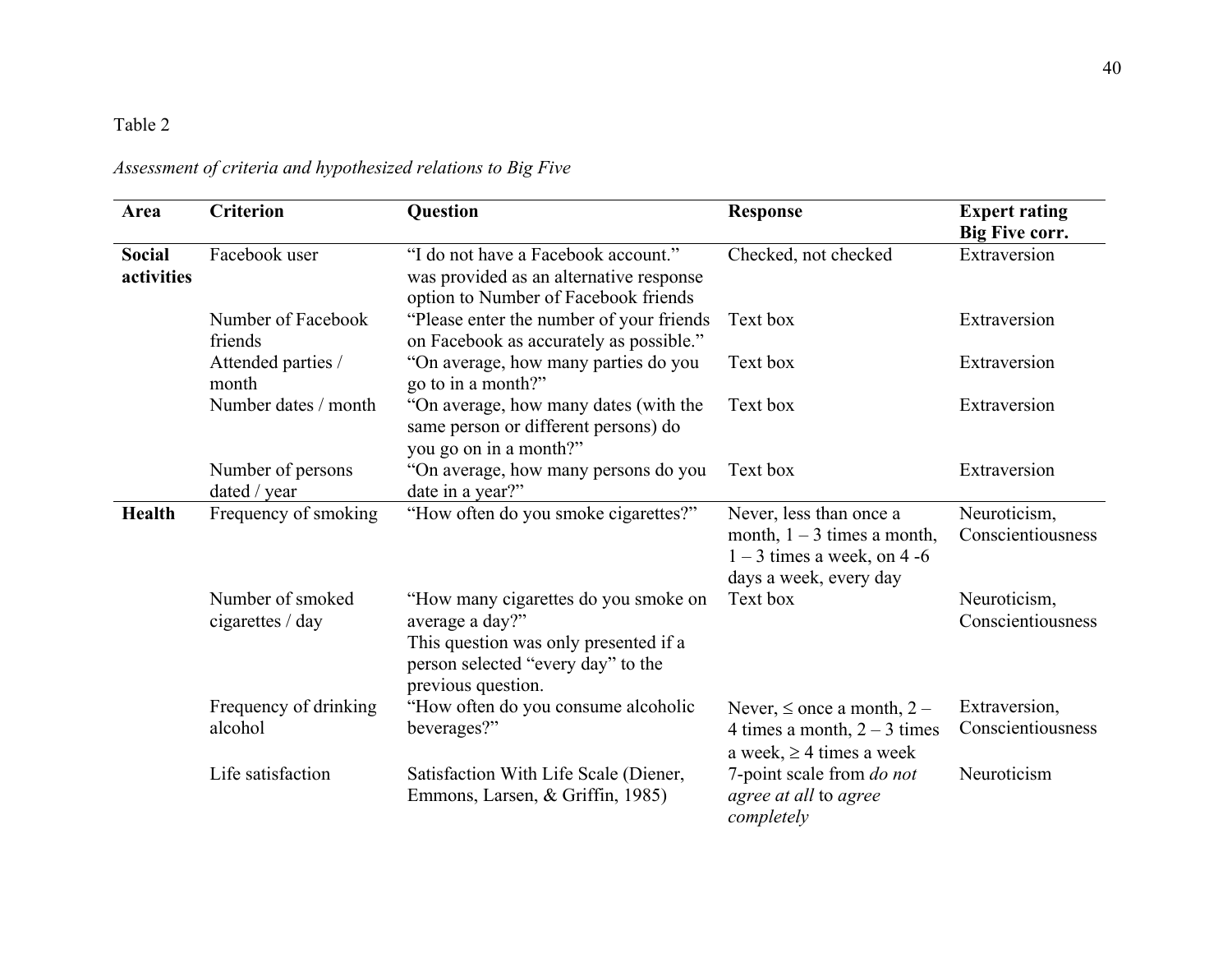|                | Exercise regularly          | "Do you exercise regularly (at least<br>once a week)?"                          | Yes, no                             | Conscientiousness |
|----------------|-----------------------------|---------------------------------------------------------------------------------|-------------------------------------|-------------------|
| <b>Ability</b> | <b>GPA</b>                  | "What is your current GPA?"                                                     | Text box                            | Conscientiousness |
|                | Intelligence                | Numeric module Modularer                                                        |                                     |                   |
|                |                             | Kurzintelligenztest (Dantlgraber, 2015)                                         |                                     |                   |
| <b>Charity</b> | Donated blood               | "Have you ever donated blood?"                                                  | Yes, no                             | Agreeableness     |
|                | Charity work                | "Do you do any charity work in social<br>organizations?"                        | Yes, no                             | Agreeableness     |
|                | Voluntary social year       | "Did you do a voluntary social year<br>after graduating from high school?"      | Yes, no                             | Agreeableness     |
| Other          | Number times traveled       | "How many times did you travel abroad                                           | Text box                            | Extraversion,     |
|                | abroad $> 1$ month          | for longer than one month after<br>graduating from high school?"                |                                     | <b>Openness</b>   |
|                | Punctuality                 | Research assistants noted the time<br>participants arrived for the lab session. | $0 =$ unpunctual, $1 =$<br>punctual | Conscientiousness |
|                | Job                         | "Do you have a job?"                                                            | Yes, no                             | Conscientiousness |
|                | Play instrument             | "Do you play an instrument?"                                                    | Yes, no                             | <b>Openness</b>   |
|                | Engage in extreme<br>sports | "Do you engage in extreme sports such<br>as paragliding?"                       | Yes, no                             | Extraversion      |

*Note*. Corr. = correlation. The last column indicates which Big Five domain the respective criterion was hypothesized to correlate with

 $>$  | .15| by the experts.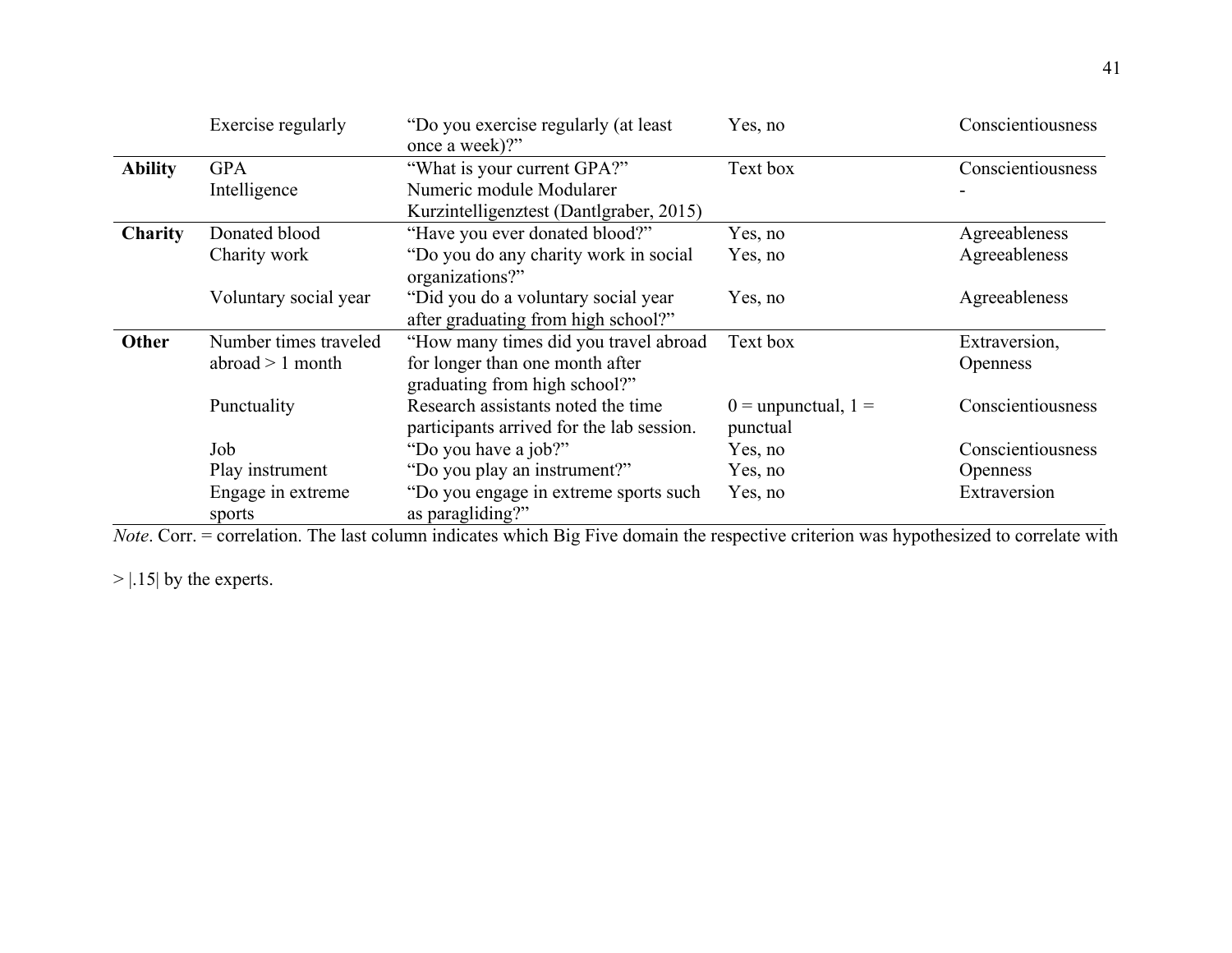## Table 3

| <b>Trait</b><br>Format     |                   | Latent mean                   | <b>SD</b> | Cohen's d                     |
|----------------------------|-------------------|-------------------------------|-----------|-------------------------------|
|                            |                   | difference                    |           |                               |
| Neuroticism<br>MFC-matched |                   | $-0.63$ $[-0.71; -0.54]$      | 0.82      | $-0.77$ $[-0.89; -0.65]$      |
|                            | Extraversion      | $0.40$ [0.32; 0.49]           | 0.78      | $0.52$ [0.40; 0.63]           |
|                            | <b>Openness</b>   | $0.23$ [0.13; 0.33]           | 0.97      | $0.24$ [0.12; 0.35]           |
|                            | Agreeableness     | $-0.05$ [ $-0.15$ ; 0.05]     | 0.59      | $-0.09$ $[-0.20; 0.03]$       |
|                            | Conscientiousness | $0.47$ [0.36; 0.58]           | 1.17      | $0.40$ [0.29; 0.52]           |
| MFC-mixed                  | Neuroticism       | $-0.80$ [ $-0.89$ ; $-0.71$ ] | 0.84      | $-0.95$ [ $-1.06$ ; $-0.83$ ] |
|                            | Extraversion      | $0.62$ [0.54; 0.69]           | 0.69      | $0.90$ [0.78; 1.01]           |
|                            | <b>Openness</b>   | $0.30$ [0.20; 0.40]           | 0.90      | $0.33$ [0.22; 0.44]           |
|                            | Agreeableness     | $0.58$ [0.47; 0.69]           | 1.01      | $0.58$ [0.47; 0.69]           |
|                            | Conscientiousness | $0.59$ [0.49; 0.68]           | 0.96      | $0.61$ [0.50; 0.72]           |
| Rating scale               | Neuroticism       | $-2.16$ $[-2.30; -2.02]$      | 1.56      | $-1.38$ $[-1.51; -1.26]$      |
|                            | Extraversion      | $1.34$ [1.23; 1.45]           | 1.32      | $1.01$ [0.89; 1.13]           |
|                            | <b>Openness</b>   | $1.05$ [0.94; 1.17]           | 1.25      | $0.84$ [0.72; 0.96]           |
|                            | Agreeableness     | $0.82$ [0.71; 0.93]           | 0.98      | $0.84$ [0.73; 0.96]           |
|                            | Conscientiousness | 2.32 [2.13; 2.50]             | 1.85      | $1.25$ [1.13; 1.37]           |

*Latent mean differences between honest and fake-good instructions with 95% CI*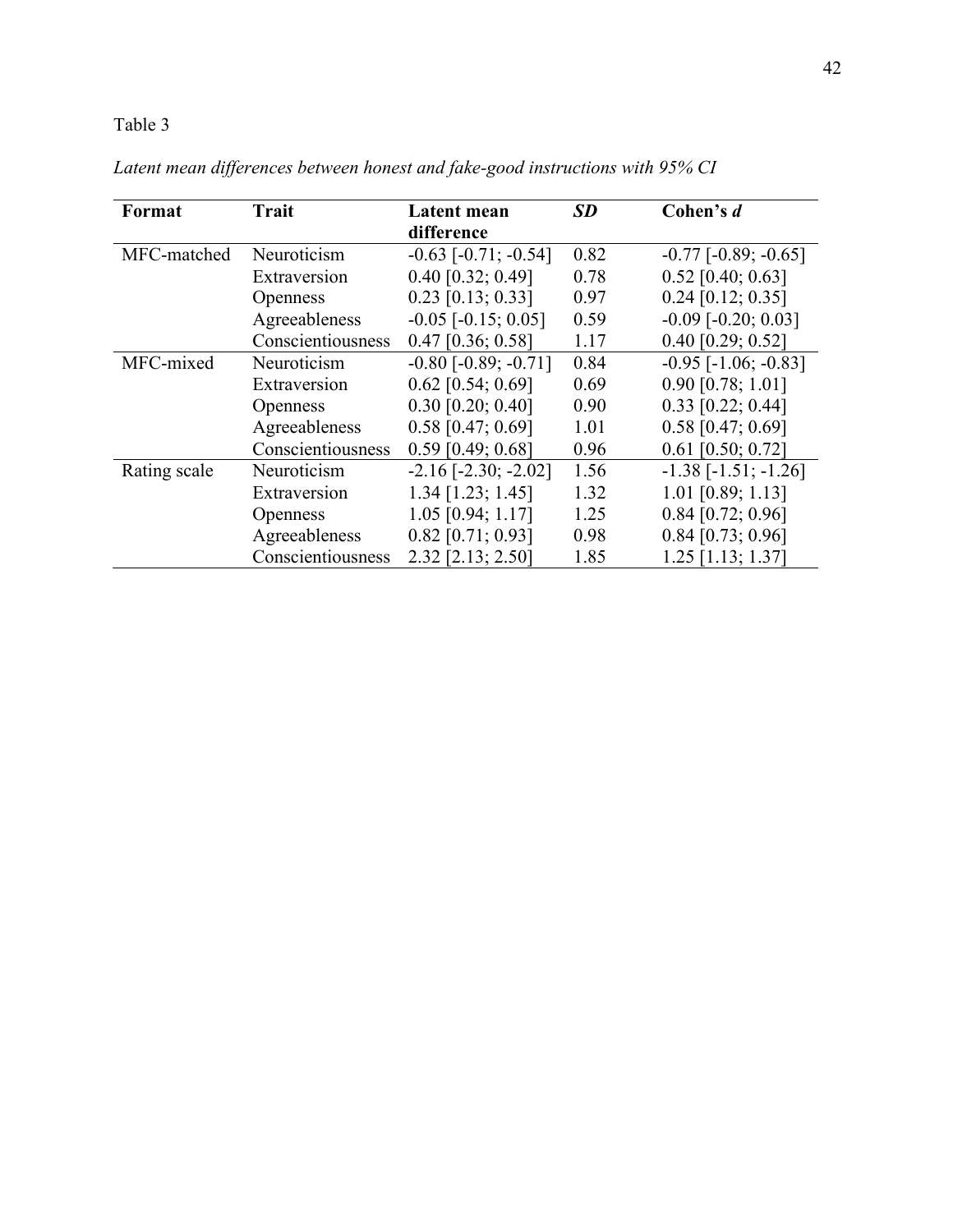#### Table 4

#### *Criterion-related validities for the three response format groups under honest and fake-good*

#### *administrations*

|              |                       | <b>MFC-matched</b> |         | <b>Rating scale</b> |         | <b>MFC-mixed</b> |         |
|--------------|-----------------------|--------------------|---------|---------------------|---------|------------------|---------|
| <b>Trait</b> | <b>Criterion</b>      | r                  | r fake- | r                   | r fake- | r                | r fake- |
|              |                       | honest             | good    | honest              | good    | honest           | good    |
| Neuroticism  | Frequency of smoking  | 0.01               | 0.08    | 0.10                | 0.05    | 0.06             | 0.09    |
|              | Life satisfaction     | $-0.44$            | $-0.24$ | $-0.65$             | $-0.21$ | $-0.67$          | $-0.29$ |
| Extraversion | Facebook user         | 0.20               | 0.18    | 0.16                | 0.09    | 0.22             | 0.09    |
|              | Number of Facebook    | 0.50               | 0.11    | 0.43                | 0.23    | 0.46             | 0.19    |
|              | friends (log)         |                    |         |                     |         |                  |         |
|              | Attended              | 0.48               | 0.16    | 0.49                | 0.22    | 0.53             | 0.21    |
|              | parties/month         |                    |         |                     |         |                  |         |
|              | Number dates/month    | 0.13               | 0.08    | 0.23                | 0.13    | 0.34             | 0.14    |
|              | Number of persons     | 0.16               | 0.02    | 0.21                | 0.04    | 0.35             | 0.06    |
|              | dated/year            |                    |         |                     |         |                  |         |
|              | Frequency of drinking | 0.33               | 0.20    | 0.29                | 0.14    | 0.32             | 0.10    |
|              | alcohol               |                    |         |                     |         |                  |         |
|              | Number times traveled | 0.07               | 0.14    | 0.16                | 0.04    | 0.24             | 0.07    |
|              | $abroad > 1$ month    |                    |         |                     |         |                  |         |
|              | Engage in extreme     | 0.21               | 0.04    | 0.21                | $-0.08$ | 0.19             | 0.17    |
|              | sports                |                    |         |                     |         |                  |         |
| Openness     | Number times traveled | 0.15               | 0.12    | 0.18                | 0.02    | 0.07             | $-0.04$ |
|              | abroad $> 1$ month    |                    |         |                     |         |                  |         |
|              | Play instrument       | $-0.03$            | 0.09    | 0.17                | 0.14    | 0.18             | 0.05    |
| Agreeable-   | Donated blood         | 0.07               | 0.04    | 0.01                | 0.00    | 0.06             | 0.05    |
| ness         | Charity work          | 0.04               | 0.10    | 0.36                | 0.20    | 0.20             | 0.07    |
|              | Voluntary social year | $-0.15$            | 0.01    | 0.08                | 0.04    | 0.26             | 0.06    |
| Conscien-    | Frequency of smoking  | $-0.19$            | $-0.07$ | $-0.19$             | $-0.07$ | $-0.21$          | 0.05    |
| tiousness    | Frequency of drinking | $-0.27$            | 0.07    | $-0.19$             | 0.06    | $-0.28$          | 0.03    |
|              | alcohol               |                    |         |                     |         |                  |         |
|              | <b>GPA</b>            | $-0.14$            | $-0.15$ | $-0.05$             | $-0.12$ | $-0.18$          | $-0.05$ |
|              | Exercise regularly    | 0.00               | $-0.03$ | 0.07                | 0.06    | 0.03             | 0.03    |
|              | Punctuality           | $-0.16$            | $-0.09$ | 0.08                | $-0.01$ | 0.36             | $-0.11$ |
|              | Job                   | $-0.10$            | 0.13    | 0.04                | 0.13    | $-0.06$          | 0.14    |

*Note*. Number of Facebook friends was analyzed as a log-transformed variable. The criterion

number of cigarettes a day was removed due to estimation problems.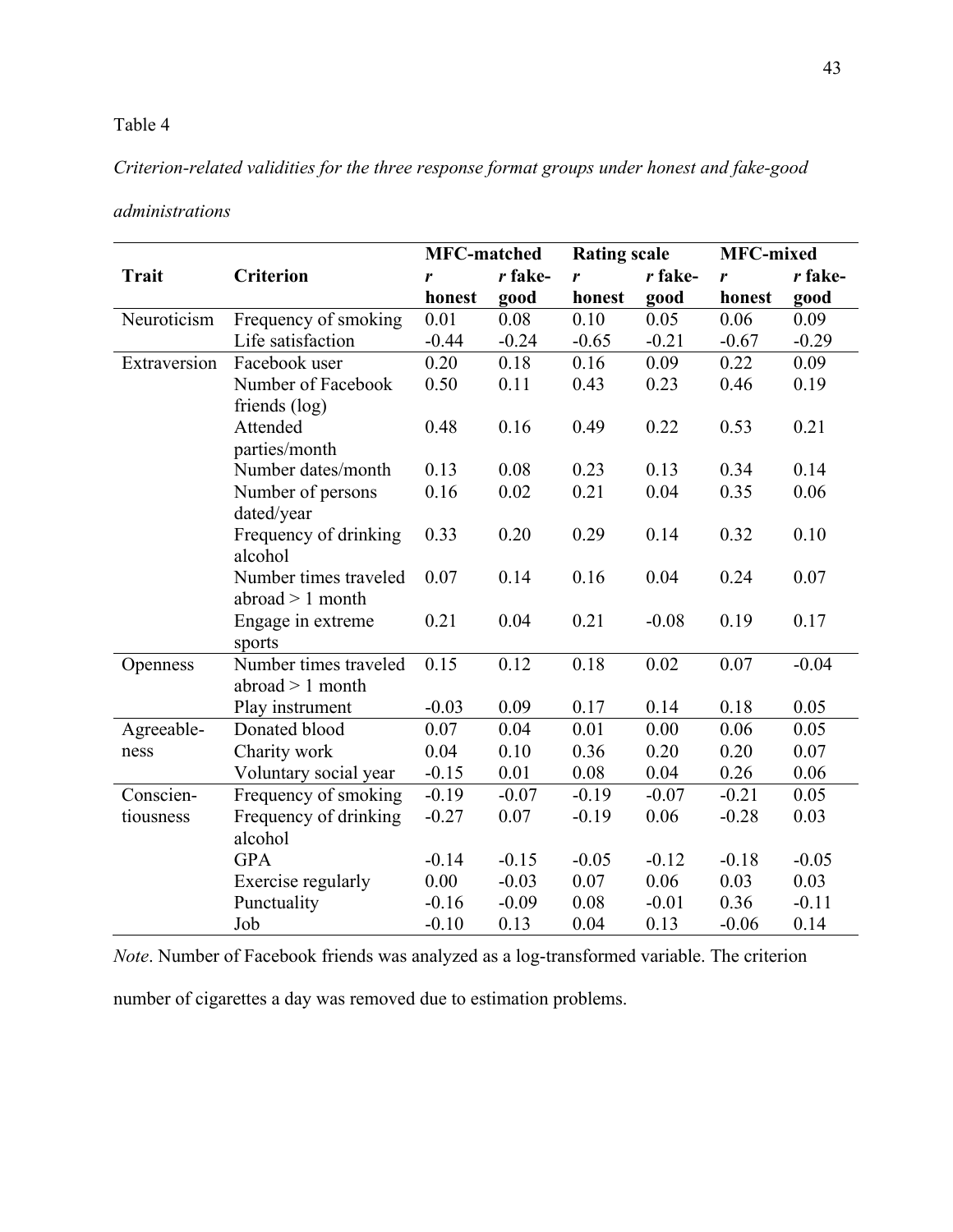Please rank the statements according to how well they describe you from most like you (1) to least like you (3).



Figure 1. *Sample triplet from the Big Five Triplets*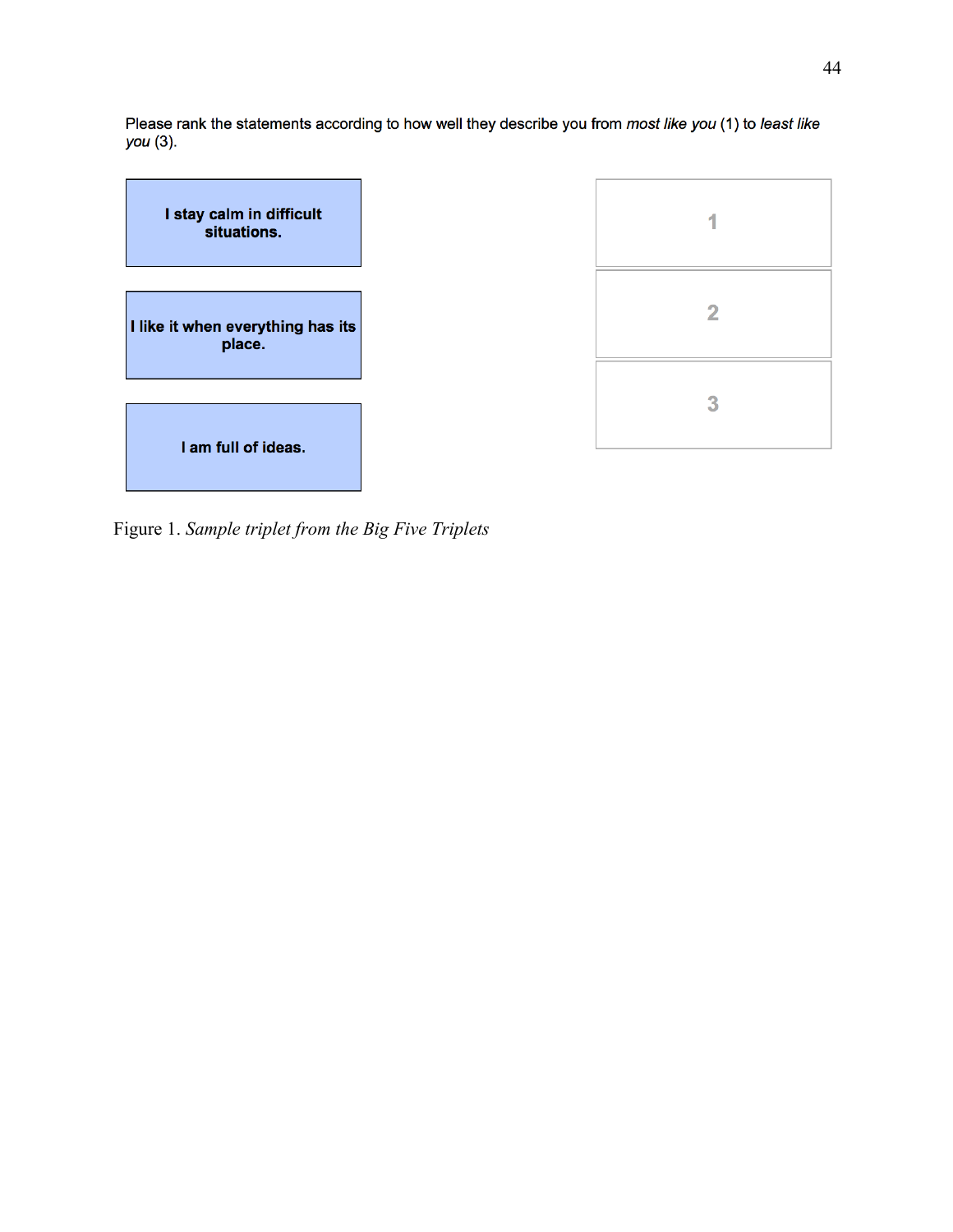| I find it hard to approach<br>others. | I tend to be very particular<br>about things. | I pay attention to the needs<br>of others. |  |  |
|---------------------------------------|-----------------------------------------------|--------------------------------------------|--|--|
| I act without thinking.               | I stay in the background                      | I always perform tasks<br>conscientiously. |  |  |
| I am often sad.                       | I have a vivid imagination.                   | I seldom get mad.                          |  |  |

*Figure 2*. Examples of socially undesirable (left), neutral (middle) and socially desirable (right) triplets from the Big Five Triplets.